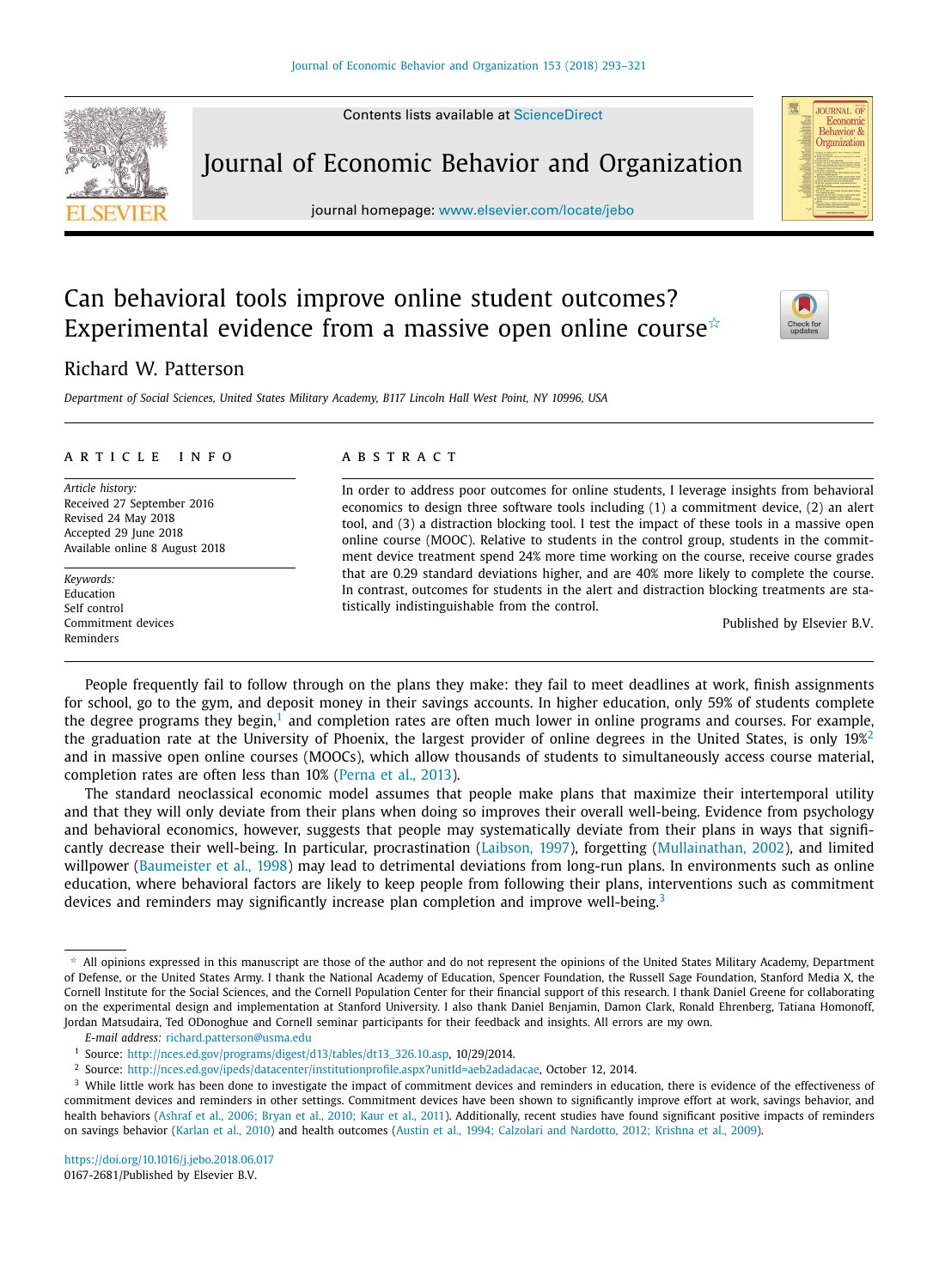In this study, I design time-management software tools for online students and experimentally test the impact of these tools in a statistics MOOC hosted by Stanford University. These tools include a commitment device, which enables students to pre-commit to daily time limits on distracting Internet activities; an alert tool, which generates an on-screen reminder that is triggered by distracted web browsing; and a distraction blocking tool, which allows students to block distracting websites for up to an hour when they go to the course website. If students struggle with time-management issues, the software treatments may improve student performance and well-being.

My results indicate that the commitment device significantly improves course outcomes relative to the control, alert, and distraction blocking treatments. I find that the commitment device increases course completion by 40% (11 percentage points), improves overall course performance by 0.29 standard deviations, and increases the amount of time students spend on the course website by 24% (5.5 h) relative to the control. Estimates for the impact of the distraction blocking treatment on course outcomes are also positive but smaller in magnitude than the commitment device and are not statistically significant. The alert treatment, however, has no measurable impact on course outcomes. I also find that the differences between the commitment and control are most pronounced in the first weeks of the course and are largest among students who were predicted to do well in the course, given their observable characteristics. In all, this study suggests that timemanagement issues play a significant role in poor performance among online students, and that commitment devices can have a significant impact on student performance.

This study contributes to the existing literature in several ways. First, this is one of the first studies to test whether tools from behavioral economics can improve completion rates in online education. Second, this study adds insight into the mechanisms driving poor outcomes for online students. Third, by simultaneously testing multiple behavioral tools, this study informs the relative efficacy of interventions intended to address different sources of time-management issues.

# **1. Background and motivation**

#### *1.1. Online education*

Online courses are quickly becoming a mainstay in higher education. Between 2002 and 2012, the percentage of universities offering online courses grew from 72% to 87%, the percentage of students taking online courses grew from 9% to 34%, (Allen and Seaman, 2013) and the percentage of undergraduate students enrolled in distance or online-only degree programs grew from 2% to 11% (Ginder and Stearns, 2014). In addition to online courses becoming a large component of accredited degree programs, a number of selective universities, such as Harvard, Stanford, and Cornell now offer Internet-based massive open online courses (MOOCs) to a global population. MOOCs are designed to accommodate thousands of students and have the potential to dramatically broaden access to high-quality instruction. MOOCs typically have open enrollment, are free to join, and have no penalty for dropping out. To date, nearly 8 million students have enrolled in MOOCs to learn about a range of subjects; including science, business, mathematics, information technology, arts, and humanities (Waldrop, 2013).

While the potential benefits of online eduction are large, completion rates are often very low. For example, Xu and Jaggars (2011) find that observationally equivalent community college students are 10–15 percentage points less likely to complete online courses than traditional courses. At the University of Phoenix, the largest provider of online degrees in the United States, the graduation rate for full-time online students is only 19%.<sup>4</sup> In MOOCs, completion rates are often even lower. Perna et al. (2013) examined the completion rates for approximately 1 million students from 16 University of Pennsylvania MOOCs and found that only 6% of students completed the course in which they enrolled.<sup>5</sup>

Although the low completion rates in MOOCs and other online courses are striking, they do not necessarily indicate that students are behaving irrationally. With no cost of enrollment and no penalty for dropping out, many students may be enrolling in courses they do not intend to finish. However, there is evidence that suggests that many students drop out of courses they would have liked to finish and that behavioral factors may contribute to high dropout rates. For example, Wilkowski et al. (2014) examine completion behavior in a MOOC hosted by Google, and find that less than 25% of students who report a goal of earning a certificate of completion ultimately finish the course. Additionally, a number of studies find that students report self-regulation and time-management problems as primary reasons for failure in online courses (Doherty, 2006; Winters et al., 2008). While issues of self-regulation and time-management are likely to impact all students, aspects of the online learning environment may make students particularly susceptible to issues with time-management. Specifically, characteristics of the online course environment, such as anonymity (e.g. Kast et al., 2012) and unstructured scheduling (e.g. Ariely and Wertenbroch, 2002), make students prone to behaviors that could limit their ability to achieve their course goals. Given the disparity between desired and realized outcomes for online students, identifying and addressing behavioral barriers to online academic success could provide significant benefits to students.

<sup>4</sup> This graduate rate accounts for all graduations within 6 years. Source: http://nces.ed.gov/ipeds/datacenter/institutionprofile.aspx?unitId=aeb2adadacae, October 12, 2014.

<sup>5</sup> Perna et al. (2013) define completion by scoring at least an 80% in the course. The authors also find that only 9% of students accessed the last lecture in the course in which they enrolled.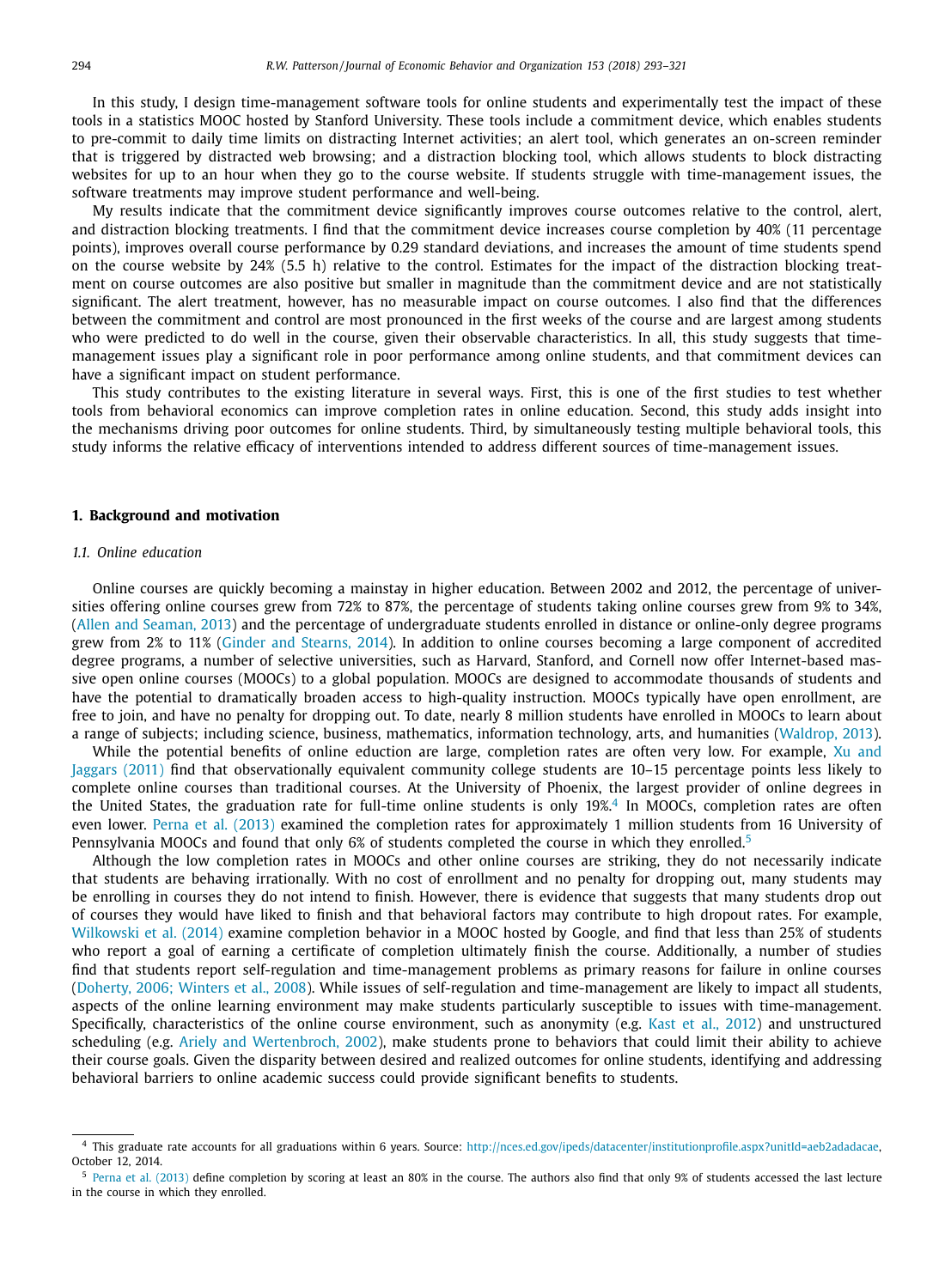# *1.2. Time-inconsistent preferences and commitment devices*

One reason online students may fail to achieve their long-run course goals is that they behave impatiently and procrastinate their coursework. Economic models of intertemporal choice such as present-biased preferences (Laibson, 1997; O'Donoghue and Rabin, 1999) and dual-self models of self-control (Fudenberg and Levine, 2006) predict this type of impatient, time-inconsistent behavior.<sup>6</sup> The influence of time-inconsistent behavior may be particularly important in education settings where the benefits of increased effort are often realized far in the future. For example, Levitt et al. (2012) find evidence of time-inconsistency among high-school students who perform significantly better on standardized tests when they are offered a financial incentive that is delivered immediately following the test, but perform no better than a control group when the financial incentive is delayed by just a month.

While impatience may lead to detrimental outcomes for online students, both theory and evidence from the field suggest that commitment devices can help people who are aware of their time-inconsistent behavior to bring their short-run behavior in line with their long-run interests.<sup>7</sup> Commitment devices can increase the likelihood that an individual will behave patiently by making future procrastination more difficult or costly (Bryan et al., 2010). Commitment devices have been shown to significantly increase desired long-run behaviors including effort at work (Kaur et al., 2011), savings behavior (Ashraf et al., 2006; Thaler and Benartzi, 2004), and smoking cessation (Giné et al., 2010). While there is limited evidence of the impact of formal commitment devices in education, Ariely and Wertenbroch (2002) find that students hired to proofread multiple papers over a three week span performed significantly better when given the option to set binding intermediate deadlines.<sup>8</sup> If present-biased preferences are a significant detriment to performance in online education, providing online students with formal commitment devices may help them achieve their course goals.

#### *1.3. Limited memory and reminders*

In addition to behaving impatiently, online students may forget about their coursework. If online students experience failures of prospective memory, or forget about their prior intentions or plans, they may not achieve their course goals.<sup>9</sup> Economic models of limited prospective memory and inattention (e.g. Ericson, 2014; Karlan et al., 2010; Mullainathan, 2002; Taubinsky, 2014) predict that people will forget to follow through on their plans in ways that significantly reduce their wellbeing.

A simple way to address limited memory is to provide individuals access to reminder technologies.<sup>10</sup> Reminders have been shown to increase college matriculation repayment of loans (Cadena and Schoar, 2011), savings accounts deposits (Karlan et al., 2010), medication adherence (Zogg et al., 2012), and exercise (Calzolari and Nardotto, 2012). Given that online students must have access to a computer in order to complete their work, it is likely that they already have access to computerized reminder technologies (e.g. email, calendar, reminder software) which may limit the impact of additional reminders. However, if available reminder technologies are difficult to use or if students are over-confident in their ability to remember their plans, providing reminders may be an effective way to help students achieve their course goals.<sup>11</sup>

# *1.4. Limited willpower*

Another factor that may limit students' ability to complete their goals is limited willpower. Theories in economics (e.g. Fudenberg and Levine, 2012; Ozdenoren et al., 2012) and psychology (e.g. Baumeister and Vohs, 2003) model willpower as a depletable resource and suggest that resisting temptation reduces one's subsequent ability to exercise willpower. For instance, Baumeister et al. (1998) find that subjects who were required to resist the temptation to eat chocolate in the first stage of an experiment exerted significantly less effort on a puzzle task in the second stage of the study. In a laboratory experiment that has similar elements to this study (participants work on a computerized task with the temptation of internet distractions), Houser et al. (2018) find that individuals often delay the use of a commitment device or delay giving in to the temptation to browse the internet, suggesting that self control is depleted over time. If students have limited willpower, exposure to factors that tax willpower may leave students too fatigued to complete the course tasks they start. In the context of this study, providing a mechanism to eliminate the temptation of entertaining or distracting websites may increase the willpower students have available to devote to the course.

<sup>9</sup> See McDaniel and Einstein (2007) for a review of prospective memory.

<sup>6</sup> Time-inconsistent preferences describe a situation where the value of trade-offs between two different moments changes over time (Laibson, 1997). Perhaps the most common form of time-inconsistent preferences is procrastination—where individuals behave more impatiently in the moment than they would have liked to from a prior perspective.

 $^7$  If people are naïve about their time-inconsistent preferences and mistakenly believe that they will behave patiently in the future, then they are unlikely to seek out and use commitment devices.

<sup>&</sup>lt;sup>8</sup> Students who were given equally spaced deadlines for each paper, however, outperformed both those given one deadline or the option to set multiple deadlines. This evidence is consistent with the students exhibiting some level of naïvete about their time-inconsistent preferences.

<sup>&</sup>lt;sup>10</sup> While most models of limited memory (e.g. (Karlan et al., 2010; Taubinsky, 2014) predict that reminders will increase plan completion, Ericson (2014) suggests that reminders may reduce plan completion among present-biased individuals under certain circumstances.

<sup>&</sup>lt;sup>11</sup> There is evidence that people are overconfident in their ability to remember their plans. For example, Ericson (2011) finds that MBA students significantly overestimate their ability to remember to claim a payment in six months. Students' decisions suggest an expectation of claiming payments 76% of the time, while only 53% of students actually claim the payment.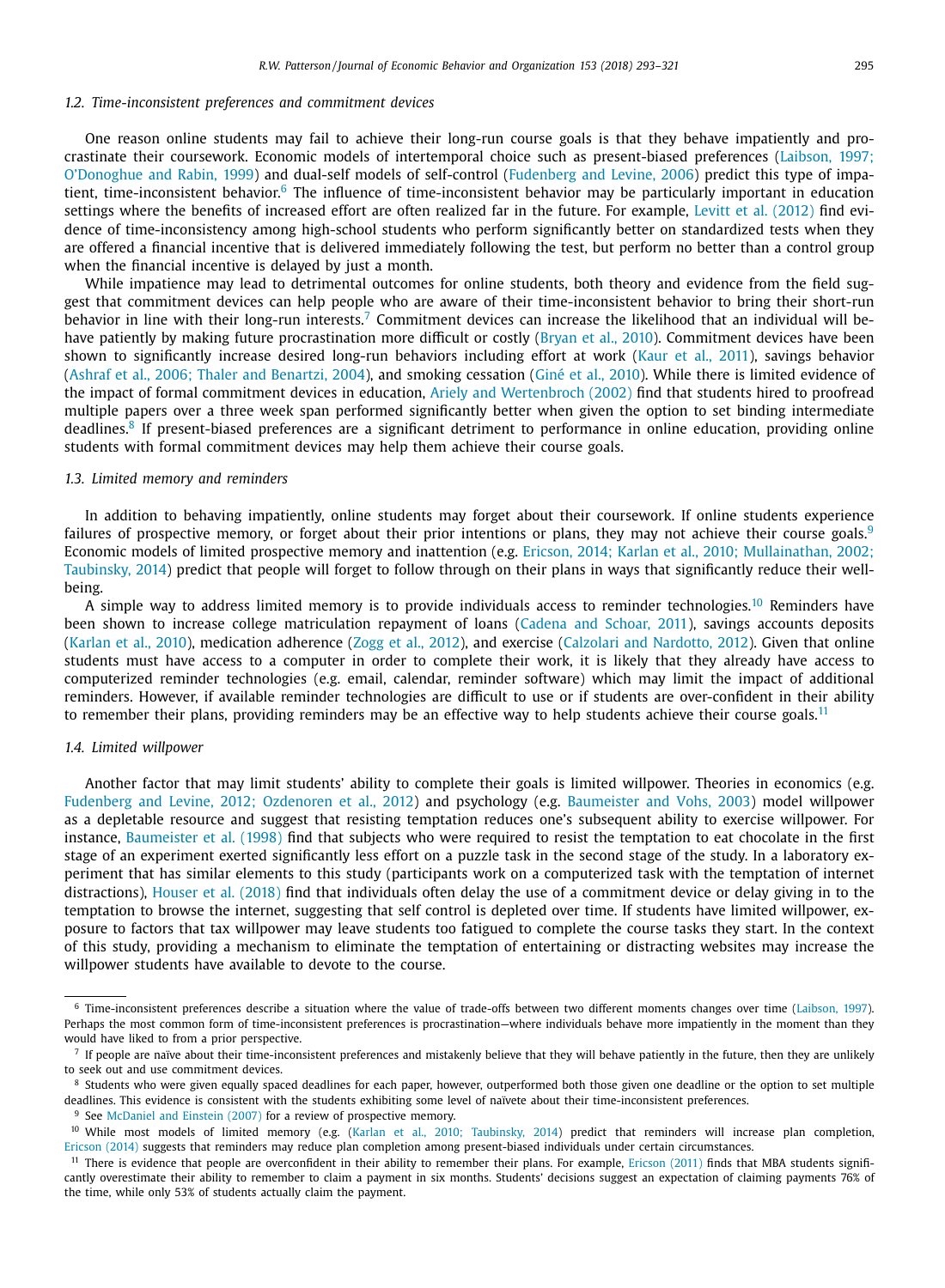# **2. Experimental design and population**

# *2.1. Experimental context and population*

Participants for this study were recruited from enrollees in a nine-week Stanford statistics massive open online course (MOOC) which was held in 2014. This completely online course was administered by Stanford University on the Stanford OpenEdX platform.<sup>12</sup> Although the course was administered by Stanford, course enrollment was free, open to anyone worldwide, and provided no formal credit at Stanford University. Students, however, could receive a completion certificate or certificate with distinction by scoring at least 60% or 90% in the course, respectively. Scores for the course were composed of a multiple-choice final exam (45 points or 45%), nine weekly homework assignments (45 points or 45%), and participation in 53 short quizzes (10 points or  $10\%$ ).<sup>13</sup> To ease interpretation of course grades, I convert raw scores (out of 100) to z-score measures.<sup>14</sup> There was no limit on how fast students could complete coursework, but students needed to submit homework assignments by weekly deadlines in order to receive credit.<sup>15</sup> Students who quickly completed their coursework still needed to wait to take the final exam, which was only made available during the final week of the course. The course content was primarily delivered in approximately 60 downloadable lecture videos that typically lasted between 10 and 20 min and covered a number of topics in statistics including basic statistical measures, probability distributions, statistical inference, statistical tests, and regression analysis.<sup>16</sup> Stanford tracked the time students spent working on the course and these data were added to the course grade and assignment submission data to construct the academic outcomes that I analyze in this study.

Students were recruited via email and were told that the study would test whether computerized time-management tools could help students use their time more effectively and complete courses more quickly.<sup>17</sup> Students were also incentivized to participate with \$12 in Amazon.com gift cards—\$5 for completing the enrollment survey and installing time management software and \$7 for using software and completing a post-study survey.<sup>18</sup> My primary sample consists of the 657 students who participated in the MOOC, completed a pre-study survey, and installed software prior to the first course assignment deadline (a participation rate of  $18\%)$ <sup>19</sup> This analysis excludes 120 students who completed the pre-study survey and installed software prior to the first assignment deadline, but never visited the course website. Assignment to treatment condition was uncorrelated with whether students ever visited the course website ( $F=0.5$ ,  $p=0.68$ ). Participants in this study were randomly assigned to one of four treatment groups: (1) control, (2) commitment device, (3) alert, and (4) distraction blocking.

Appendix Table A.1 reports descriptive statistics for participating students.<sup>20</sup> Randomization appears to successfully generate balance across treatment groups, with only  $2/44$  variables differing by treatment at the 5% level.<sup>21</sup> Panel A of Appendix Table A.1 shows that participating students were highly educated (85% of students are college graduates) and geographically dispersed, with only 28% of students taking the course from the United States. International students predominately took the class from Europe (24%), Asia (20%), and Africa (13%). Additionally, Panel B of Appendix Table A.2 reveals that students in this study had ambitious course goals, with a majority stating their goal was to finish the course on-time for a certificate of completion (67%) or to finish all coursework at their own pace (21%). The most commonly reported reasons for taking the course were general interest in the topic (94%), personal growth (93%), and relevance to work, school, or research (92%). Panel C of Appendix Table A.1 reports variables related to self-control and indicates that, on average, students wanted to decrease the time they spent on distracting websites each day by one hour. Although randomization ensures that estimates of treatment effects are internally valid, selection into study participation may influence the generalizability of the estimates.

<sup>15</sup> Students received zero points for assignments they failed to submit on time.

<sup>&</sup>lt;sup>12</sup> OpenEdX is an open source version of the MOOC platform developed by EdX. While the platform is open source and freely available to all, Stanford retains control of all content, data, and licensing associated with the course.

<sup>13</sup> Students were allowed to take quizzes as many times as they wanted but were only allowed to submit each homework assignment and final exam once. The lowest grade among the nine homework assignments was dropped. All quiz, homework, and test questions were either multiple-choice or numerical entry and were computer graded.

<sup>&</sup>lt;sup>14</sup> The course grade z-scores are calculated using raw scores from all students who participate in the course, not just those of study participants. The z-score (mean=0, sd=1) measures the standard deviations away from mean performance for each student.

<sup>&</sup>lt;sup>16</sup> Supplemental readings and transcripts of lecture videos were also available to students.

<sup>&</sup>lt;sup>17</sup> A copy of the recruitment email can be seen in Appendix Fig. A.1.

<sup>&</sup>lt;sup>18</sup> All study procedures were approved by both Cornell and Stanford University Institutional Review Boards (IRBs) and all students provided informed consent in order to participate.

<sup>&</sup>lt;sup>19</sup> The 18% participation rate is calculated among the 3630 students who enrolled in the course prior to the start date and visited the course at some point during the semester, and excludes individuals who never visit the course website. 240 additional students enrolled in the study after the first week. A majority of these 240 students came from 2612 students who enrolled in the course after the start date and were recruited to join the study at the beginning of the second week. I focus my analysis on the 657 students who are treated in each week during the course and for whom I am able to analyze a balanced panel of weekly data, but also provide results that include students who enroll during the second week of the course (*n*=897) in the appendix. The participation rate was higher than expected, but the overall study participation was much lower, based on more than 20,000 students enrolling in the course's previous iteration.

<sup>&</sup>lt;sup>20</sup> Statistics reported in Appendix Table A.1 were collected in the pre-study survey.

<sup>&</sup>lt;sup>21</sup> Specifically, students in the control group were more likely than those in the treatment groups to be from Africa (*p*=0.049) and indicate that they took the course because it was relevant to a job, school, or research (*p*=0.007). Neither of these patterns are indicative of the type of selection that could spuriously generate the observed treatment effects. The full list of control variables for the study are listed in Appendix Table A.1.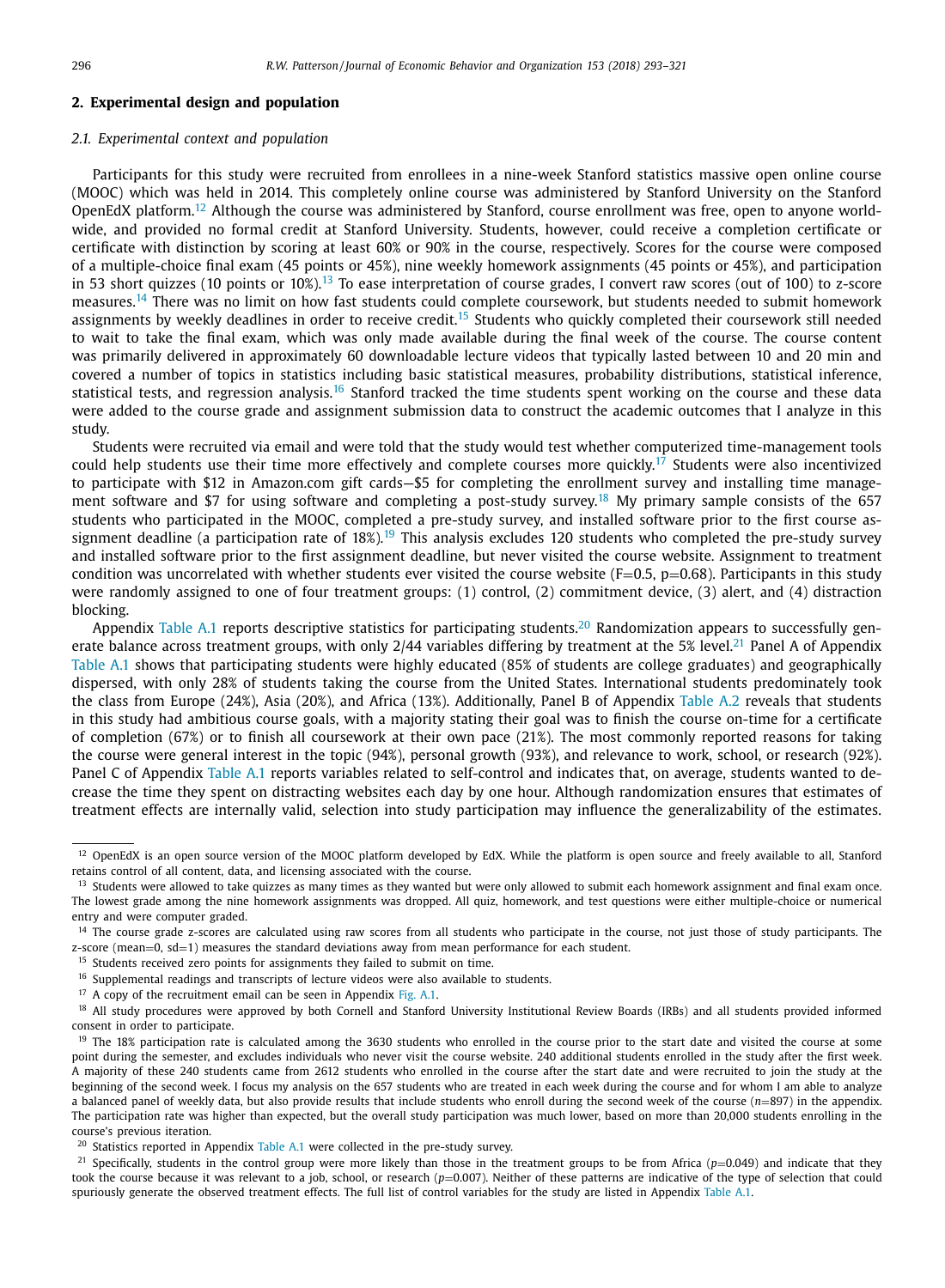Appendix Table A.2 compares the age, gender, and education level of study participants to other students in the course and indicates that study participants are 11% more likely to be female and 68% more likely to hold a Ph.D. or M.D., but are otherwise similar to other students taking the course.

# *2.2. Research design*

Participants in this study were randomly assigned to one of four treatment groups: (1) control, (2) commitment device, (3) alert, or (4) distraction blocking. Students were assigned to treatment conditions at the individual level by a random number generator embedded in the pre-survey software. To ensure that participants did not differentially select themselves into the study based on the treatment conditions, all students installed the same basic version of the software and were not informed of their software functionality until after they had successfully installed the software and completed the enrollment survey.<sup>22</sup> The particular functions of the treatment software were not turned on until the course started, or the day following installation if students installed the software after the course began.<sup>23</sup> The software was designed for all Windows, Linux, and OSX operating systems, and had limited functionality on iOS and Chrome mobile operating systems. The software also worked with all major internet browsers including internet explorer, chrome, firefox, safari, and opera. When running, this software tracked and categorized time spent in the active application or browser window.<sup>24</sup> Each activity was categorized into groups such as email, shopping, news, entertainment, social networking, writing, and education and activity received a productivity score of unproductive, neutral, or productive.<sup>25</sup> This information collected by the software was used to execute each of the treatment conditions described below. The predicted impact of each treatment is modeled in Appendix B.

#### *2.2.1. Control*

Students assigned to the control treatment installed the most basic version of the time-management software in the study. The control software, like the software in all other treatments, tracked and categorized the student's computer activity. All study participants, including those assigned to the control group, were able to view summary time-use reports of their computer use by connecting to the time-management website (for an example of the time-use report, see Appendix Fig. A.2). Students in the control group received no other software tools. Students in the control group were given access to these reports in order to justify the request to install time-tracking software, provide a comparable study experience to those in the other treatment groups, and to reduce the probability of experimenter demand effects influencing the results (e.g. Zizzo, 2010).<sup>26</sup> Table 1 reports student interaction with the treatment software and shows that over the course of the study, students in the control group accessed summary reports slightly more often (19 times) than those assigned to other treatments (16 times), which is significant at the 10% level. While it seems unlikely that this difference in accessing reports lead to significant differences in course outcomes, estimates of the impacts of other treatments can be considered lower bounds.<sup>27</sup>

# *2.2.2. Commitment device*

In addition to having access to time-use summary reports, students assigned to the commitment device treatment were able to set a limit on distracting Internet time each day. To maximize the expected impact of the treatment, students were initially assigned a limit that corresponded to the goal stated in the pre-study survey. This approach leverages the tendency people have to stay with a default choice (Madrian and Shea, 2001, e.g) and bypasses the issue of naïve students being unwilling to initially opt into a commitment treatment. Participants in this treatment group were sent a daily email at 6:45 a.m. that informed them of their current limit and asked them whether they wished to reset their limit (see Appendix Fig. A.3 for an example of how students set their distracting limit).<sup>28</sup> Once students exceeded their set limit, distracting websites were blocked (blocked screen shown in Appendix Fig. A.4). After exceeding their limit, students were only able to unblock websites on a site-by-site basis and needed to indicate a reason for unblocking each site.

The commitment device has the potential to address issues of present-biased preferences by allowing students to make future distracting computer use more costly. The commitment device makes distracting computer use more costly after

<sup>26</sup> Experimenter demand effects refer to experimental subjects changing behavior in order to conform with what an experimenter's apparent expectations. <sup>27</sup> Considering treatments effects as lower bounds assumes that providing students access to information about productivity does not have a negative

effect on performance.

<sup>&</sup>lt;sup>22</sup> I worked with RescueTime, a company that makes time-tracking software, to develop the software tools used in this study. RescueTime implemented the design for each tool and provided software support throughout the study.

<sup>&</sup>lt;sup>23</sup> Students who did not complete the enrollment survey or were unable to install software at the time of the survey had software functionality turned on the day after installation, but did not receive messaging explaining their treatment condition.

 $24$  The software was programmed to automatically run when the participant's computer was turned on. The software could not be closed from any menu option and could only be turned off by manually quitting the application from the computer's task manager/activity monitor function. Activities were tracked at the application and web domain level, and keystrokes or actions taken within an application or pages within a web domain were not recorded. If multiple applications or browser tabs were open, the activity was attributed to the application or webpage with the most recent action. When a person stopped interacting with an application or website the software stopped tracking activity even when the application or website remained open.

<sup>&</sup>lt;sup>25</sup> These categorizations and productivity scores were defined by RescueTime defaults. These defaults were set by an algorithm that combined website query information with aggregated user scores.

<sup>&</sup>lt;sup>28</sup> Time of email was according to the timezone registered by the participant's IP address.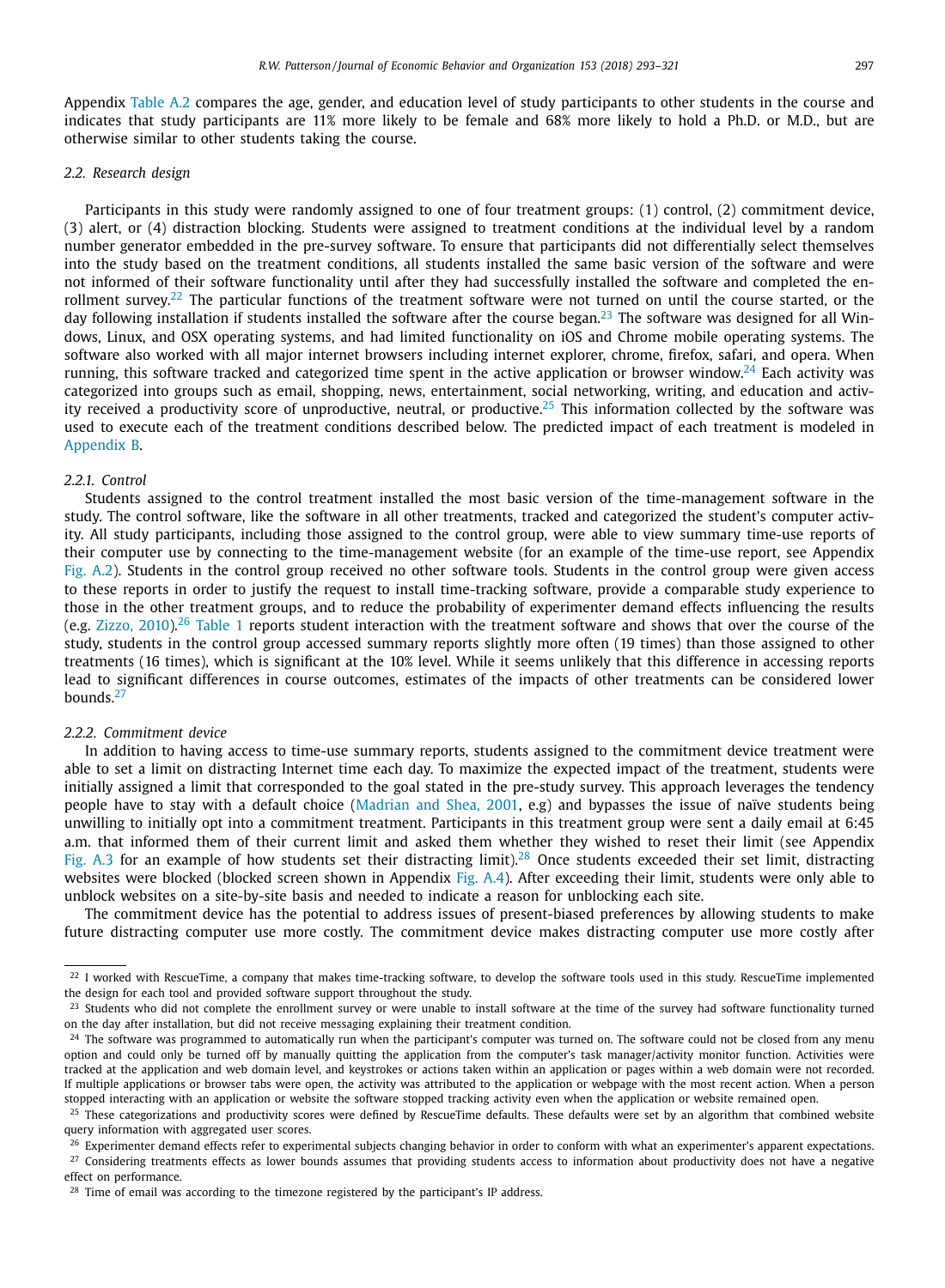|  | M. |
|--|----|

# **Table 1**

Treatment summary statistics.

|                             | Control | Commitment | Alert                    | <b>Blocking</b> | Total   |
|-----------------------------|---------|------------|--------------------------|-----------------|---------|
| Software summary            |         |            |                          |                 |         |
| Days logged on software     | 38.32   | 33.75      | 36.75                    | 37.45           | 36.60   |
|                             | (24.08) | (24.84)    | (24.01)                  | (25.13)         | (24.52) |
| Avg hours productive        | 1.74    | 1.71       | 1.62                     | 1.88            | 1.74    |
|                             | (1.49)  | (1.42)     | (1.34)                   | (1.47)          | (1.43)  |
| Avg hours unproductive      | 0.94    | 0.90       | 1.00                     | 0.90            | 0.93    |
|                             | (0.97)  | (0.93)     | (1.33)                   | (1.03)          | (1.08)  |
| Avg hours on course         | 0.16    | 0.19       | 0.15                     | 0.15            | 0.16    |
|                             | (0.24)  | (0.24)     | (0.20)                   | (0.21)          | (0.22)  |
| Times visited RescueTime    | 18.59   | 15.53      | 17.07                    | 15.35           | 16.67   |
|                             | (17.25) | (15.42)    | (16.99)                  | (15.68)         | (16.39) |
| <b>Commitment Device</b>    |         |            |                          |                 |         |
| Commitment emails sent      |         | 67.18      |                          |                 |         |
|                             |         | (8.32)     |                          |                 |         |
| Commitment (hours)          |         | 2.69       |                          |                 |         |
|                             |         | (2.71)     |                          |                 |         |
| Times commitment exceeded   |         | 4.06       |                          |                 |         |
|                             |         | (8.25)     | $\overline{\phantom{0}}$ | -               |         |
| Times commitment changed    |         | 0.92       |                          |                 |         |
|                             |         | (1.79)     |                          |                 |         |
| Avg change (hours)          |         | 2.61       |                          |                 |         |
|                             |         | (2.86)     |                          |                 |         |
| <b>Alerts</b>               |         |            |                          |                 |         |
| Alerts sent                 |         |            | 48.19                    | -               |         |
|                             |         |            | (77.64)                  |                 |         |
| <b>Distraction Blocking</b> |         |            |                          |                 |         |
| Times prompted              |         |            | -                        | 9.22            |         |
|                             |         |            |                          | (10.33)         |         |
| Times initiated             |         |            |                          | 1.93            |         |
|                             |         |            |                          | (3.55)          |         |
| Average duration            |         |            |                          | 38.24           |         |
|                             |         |            |                          | (15.83)         |         |
| Observations                | 170     | 160        | 166                      | 161             | 657     |

Notes: Standard deviations in parentheses. "Days logged on software" is a count of the number of days the time-management software tracked any time use. Summaries for hours of productive, unproductive, and course time exclude days for which the software was inactive.

students exceed their limit by increasing the difficulty of accessing distracting websites. The commitment device is also likely to make distracting computer use more costly prior to the limit being exceeded by creating a trade-off between current and future distracting time. Furthermore, the commitment device may make distracting computer time more costly if students see their distracting limit as a goal and experience disutility if they exceed their limit. The commitment device may also address issues of limited memory by providing students with a daily email and issues of limited willpower by blocking distracting websites.<sup>29</sup>

Column 2 of Table 1 summarizes student use of the commitment software. Over the duration of the study, students in the commitment device treatment set an average limit of 2.7 h and students only exceeded this limit an average of four times during the study. Although students had the flexibility to change their distracting limit on a daily basis, students rarely did only changing their limit an average of one time during the study.

# *2.2.3. Alert*

Students in the alert treatment triggered an on-screen reminder after each half-hour they spent on distracting websites (see Appendix Fig. A.5 for example).<sup>30</sup> This alert reported the amount of time the student spent on distracting websites and provided students with a link to the course website. The purpose of this design was to deliver a reminder that was salient, unlikely to disrupt productive activity, and most likely to occur when the student had time available to work on the course. By providing targeted reminders to students, the alert treatment has the potential to address issues of limited memory.<sup>31</sup> In addition to providing students a reminder about the course, the alert treatment also provided students feedback about the time they had spent on distracting websites that day. This feedback could either increase or decrease student productivity as students might find the feedback motivating or discouraging. Table 1 indicates that students in this treatment received alerts on a regular basis, receiving an average of 48 alerts during the course.

<sup>&</sup>lt;sup>29</sup> See Appendix B for more detailed predictions about the commitment device treatment.

 $30$  The alert opened in a new web browser window that occupied a significant portion of the student's screen.

<sup>&</sup>lt;sup>31</sup> See Appendix B for a more detailed predictions regarding the alert treatment.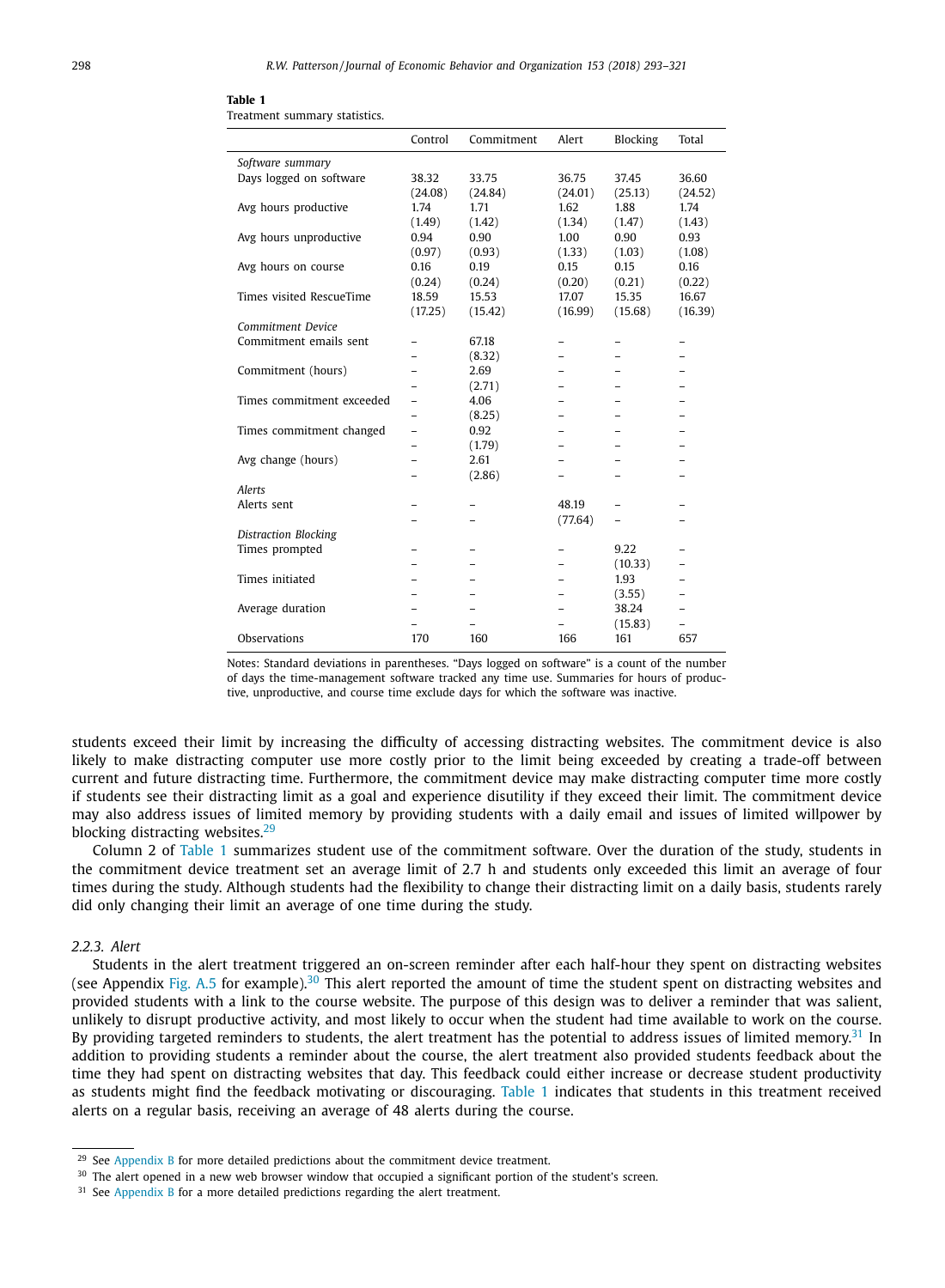# *2.2.4. Distraction blocking*

Students assigned to the distraction blocking treatment were prompted with an option to block websites for 15, 30, or 60 min when they went to the course website (see Appendix Fig. A.6 for example). This distraction blocking prompt was delivered to students at most once per day and occurred the first time a student went to the course website each day. In contrast to the commitment device, which allows students to block distracting sites in the future, the distraction blocking tool only allows students to immediately block distracting sites. Additionally, students were required to visit the course website in order to interact with the distraction blocking tool. As a result, the distraction blocking tool may address issues of limited willpower, but is unlikely to address issues of present-bias preferences or limited memory. $32$  Table 1 shows that students in the distraction blocking treatment were prompted to start a distraction-free study session 9.2 times during the course, and chose to initiate a distraction-free study session an average of 1.9 times during the course. When the students did initiate a distraction-free study session, the average duration was 38 min.

# **3. Results**

#### *3.1. Impact on aggregate course outcomes*

In this Section 1 test whether the commitment device, alert, and distraction blocking tools impact student effort and performance. Measures of effort include number of homework assignments submitted and hours logged on the course website, while measures of student performance include standardized course score (z-score) and course completion.<sup>33</sup> To evaluate the impact of treatments on student outcomes, I estimate:

$$
y_i = a + \sum_{j=1}^{3} \gamma_j T_{ij} + \nu \mathbf{X}_i + \epsilon_i
$$
 (1)

where *y<sup>i</sup>* is a measure of effort or academic performance for individual *i; Tij* is an indicator of the treatment assignment for individual *i*; and **X**<sub>i</sub> is a vector of student characteristics collected in the pre-study survey including age, education, income, location, course goals and objectives, previous course experience, and reported measures of self-control.<sup>34</sup>

The results of the estimation of Eq. (1) are presented in Table 2. <sup>35</sup> Table 2 reports estimates with two sets of *p*-values: those generated with standard ordinary least squares regressions with robust standard errors and those that apply a Bonferroni adjustment to the *p*-values to account for the fact that three treatments are being simultaneously tested in each specification.<sup>36</sup> First I estimate the impact of treatment assignment on the amount of time students spend on the course website. This measure of effort has the advantage of incorporating all course activities, not just those that are graded. Column 1 of Table 2 shows that the commitment device increased time spent on the course website by 5.5 h, or 24%, relative to the control (significant at the 10% level). Students in the commitment device treatment also spent significantly more time on the course website than students in the alert treatment (8.8 h, significant at the 1% level) and distraction blocking treatment (4.6 h, significant at the 10%). Although imprecisely estimated, students in the alert treatment actually spent 3.3 fewer hours working on the course than those assigned control while the students in the distraction blocking treatment spent 0.8 more hours than those in the control group. Neither the alert treatment nor the distraction blocking treatment led to statistically significant changes in time spent on the course.

One potential weakness of using course time as a measure of effort is that it cannot account for any impact the treatments have on how effectively students spend their time. If the treatments lead students to spend their time more efficiently when going to the course, then the estimated of impact the treatments may be biased downward. Homework submissions provide an additional measure of course effort that is not subject to this potential bias of the course time measure. Column 2 of Table 2 presents estimates of the impact of the treatments on the number of homework assignments submitted. Consistent with the course time results, I find that the commitment device has a significant impact on homework submissions, increasing the number of homework assignments submitted by 0.91—an increase of 27% relative to the control (significant

<sup>&</sup>lt;sup>32</sup> See Appendix B for a more comprehensive discussion of predictions concerning the distraction blocking study treatment.

<sup>&</sup>lt;sup>33</sup> Time spent on course is calculated by Stanford from web activity logs. This calculation is likely an over estimate of actual course time as Stanford counts all time between course events that are no longer than 30 min as time spent on course. The last event in any session is counted as lasting for 500 s. Z-scores were constructed using the data from all students enrolled in the MOOC. Completion is defined by meeting the 60% score threshold for earning a certificate of completion.

<sup>&</sup>lt;sup>34</sup> While successful randomization insures unbiased estimates of the treatment effects, inclusion of controls reduces the residual variation in the estimate of equation (1) and therefore increases the precision of the estimates of the treatment effects. The full vector of control variables includes *age*<sup>2</sup> and all variables are listed in Appendix Table A.1.

<sup>&</sup>lt;sup>35</sup> Appendix Table A.3 reports estimates that include participants who join the study after the first week. The specifications estimated in Appendix Table A.3 are not statistically significant, but are consistent with those presented in Table 2.

<sup>36</sup> Appendix Table A.4 includes two additional approaches to constructing *p*-values. The first constructs empirical *p*-values constructed from a randomization-based estimation procedure. This approach yields *p*-values that are similar in significance and magnitude to those generated by a simple OLS regressions with robust standard errors. The second additional approach accounts for the fact that not only am I testing three treatments simultaneously in each specification, but that I am examining the effects of the treatments on four separate outcomes. To adjust my p-values to account for all 12 treatment/outcome combinations, I construct 12-way multiple hypothesis corrected *p*-values using a methodology proposed by Romano and Wolf (2016). Employing this methodology yields *p*-values that are no longer significant at conventional levels for any treatment/outcome combination.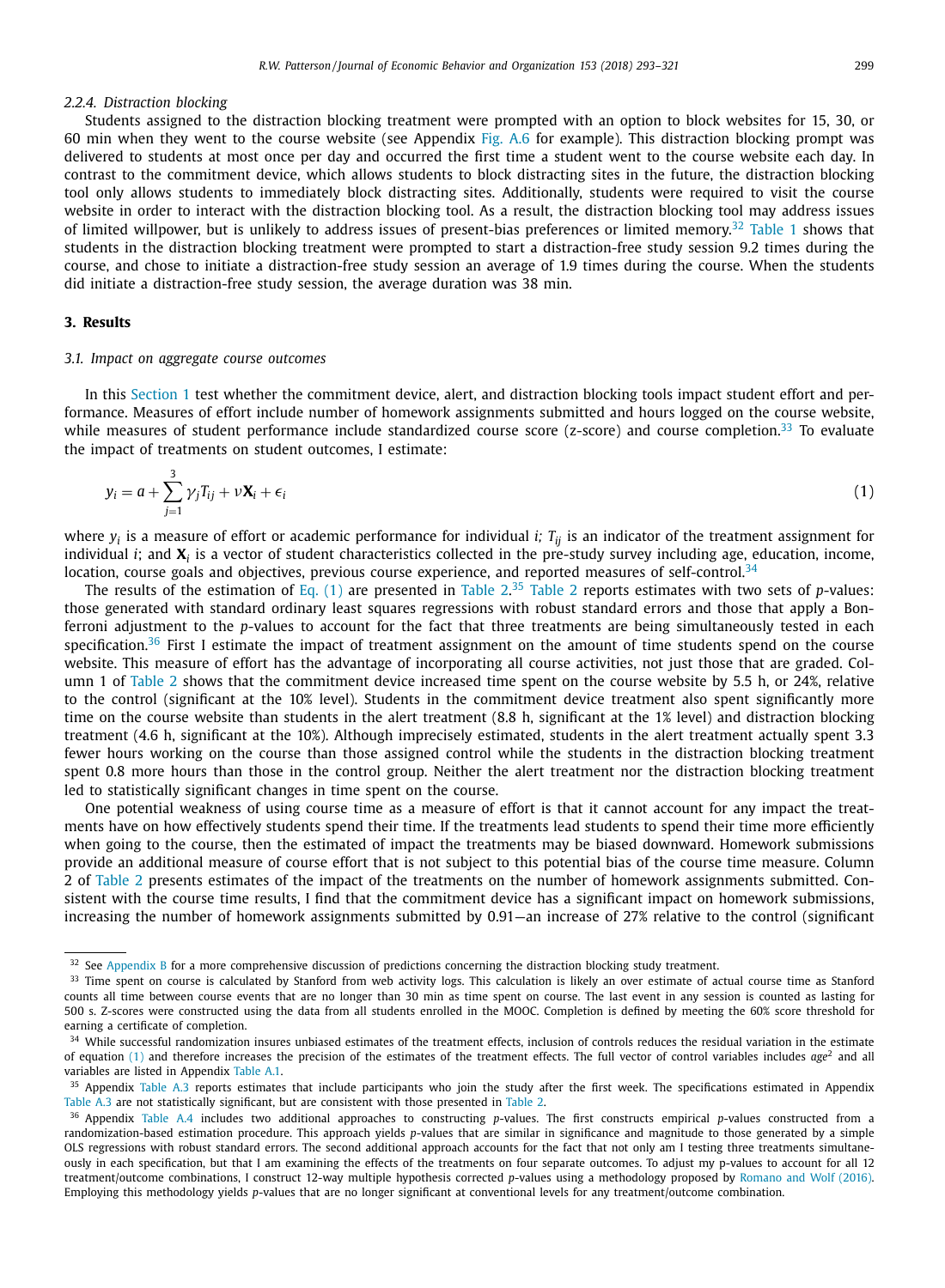Impact of treatments on course outcomes.

| Course effort<br>(Hours) | Homework<br>submitted | Course grade<br>(Z-score) | Course<br>completion |
|--------------------------|-----------------------|---------------------------|----------------------|
| 5.491                    | 0.909                 | 0.291                     | 0.107                |
| (3.085)                  | (0.403)               | (0.148)                   | (0.0497)             |
| 0.076                    | 0.024                 | 0.050                     | 0.031                |
| 0.211                    | 0.070                 | 0.143                     | 0.090                |
| $-3.339$                 | 0.267                 | 0.0109                    | 0.0108               |
| (2.597)                  | (0.415)               | (0.150)                   | (0.0503)             |
| 0.199                    | 0.520                 | 0.942                     | 0.839                |
| 0.486                    | 0.889                 | 1.000                     | 0.996                |
| 0.848                    | 0.577                 | 0.0966                    | 0.0135               |
| (2.826)                  | (0.412)               | (0.149)                   | (0.0498)             |
| 0.764                    | 0.161                 | 0.518                     | 0.787                |
| 0.987                    | 0.409                 | 0.889                     | 0.990                |
| 22.38                    | 3.730                 | 0.711                     | 0.289                |
| у                        | y                     | y                         | y                    |
| y                        | y                     | y                         | y                    |
| V                        | y                     | V                         | y                    |
| 657                      | 657                   | 657                       | 657                  |
|                          |                       |                           |                      |

Robust standard errors in parentheses. Standard *p*-values are constructed from t-tests of regression coefficients with robust standard errors. Bonferroni-adjusted *p*-values adjust p-values to account for the simultaneous testing of all three treatments. **Demographic variables** include gender, age, age<sup>2</sup>, education, income, continent, and indicators for missing age and income variables. **Course variables** include course goals: *finish for certificate, finish at own pace, complete some assignments, or watch some videos*, reasons taking the course: *general interest, relevant to school/work/research, career change, fun, try online course, improve English*, type of computer: *personal laptop, personal desktop, work computer*, previous online courses started, previous online courses finished, previous statistics courses taken, interest level in course, expected course hours, and importance of finishing course. **Self-control variables** include distracting time goal, desired change in distracting time, self-reported difficulty breaking habits, distractibility, ability to resist temptation, level of self-discipline, and take actions that are regretted in long run.

at the 5% level). While the impact of the alert and distraction blocking treatments on homework submission patterns are smaller than those estimated for the commitment device and statistically indistinguishable from the control, estimated effects for both groups are positive (0.27 and 0.58 additional homework assignments, respectively) and large effects cannot be ruled out for these groups.

The impact of the treatments on student academic outcomes corresponds closely with those estimated for effort. Column 3 of Table 2 shows that the commitment device improves total course performance by 0.29 standard deviations, which is significant at the 5% level. To provide some context, this is roughly the same difference in course performance observed between students with Ph.D.s or M.D.s and students with bachelor's degrees (0.28 standard deviations, significant at the 1% level). In contrast, the alert treatment has essentially no measured influence on course performance (an increase of 0.01 standard deviations) and the estimated impact of the distraction blocking treatment is one-third the size of the commitment device (0.10 standard deviations) and statistically indistinguishable from the control.

Finally, column 4 of Table 2 indicates that the commitment device has a large impact on course completion, increasing completion rates by 40% or 11 percentage points (significant at the 5% level). The alert and distraction blocking treatments, however, have no measurable impact on completion, with point estimates that are close to zero (both associated with 1 percentage point increase in completion) and that are significantly smaller than the estimated impact of the commitment device (both significant at the 10% level).

In total, the reported results in Table 2 indicate that the commitment treatment has a significant impact on both course effort and outcomes. In contrast, neither the alert nor the distraction blocking treatment have a significant impact on either student effort or performance. Given that the alert is designed to address limited attention, the distraction blocking tool is designed to address limited willpower, and the commitment device is designed to address limited attention, limited willpower, and present-biased preferences, these results are consistent with students procrastinating or exhibiting presentbiased preferences, having limited attention, or having limited willpower. Importantly, the effects of the alert and distraction blocking tools are imprecisely estimated and neither their efficacy nor the potential roles of limited memory and limited willpower can be ruled out. Furthermore, it is possible that the reminder, distraction blocking, and commitment aspects of the commitment tool interact in ways that only make the tool effective when all these aspects are combined. Nevertheless, the results do indicate that the commitment device is more effective than the other treatments in improving course outcomes.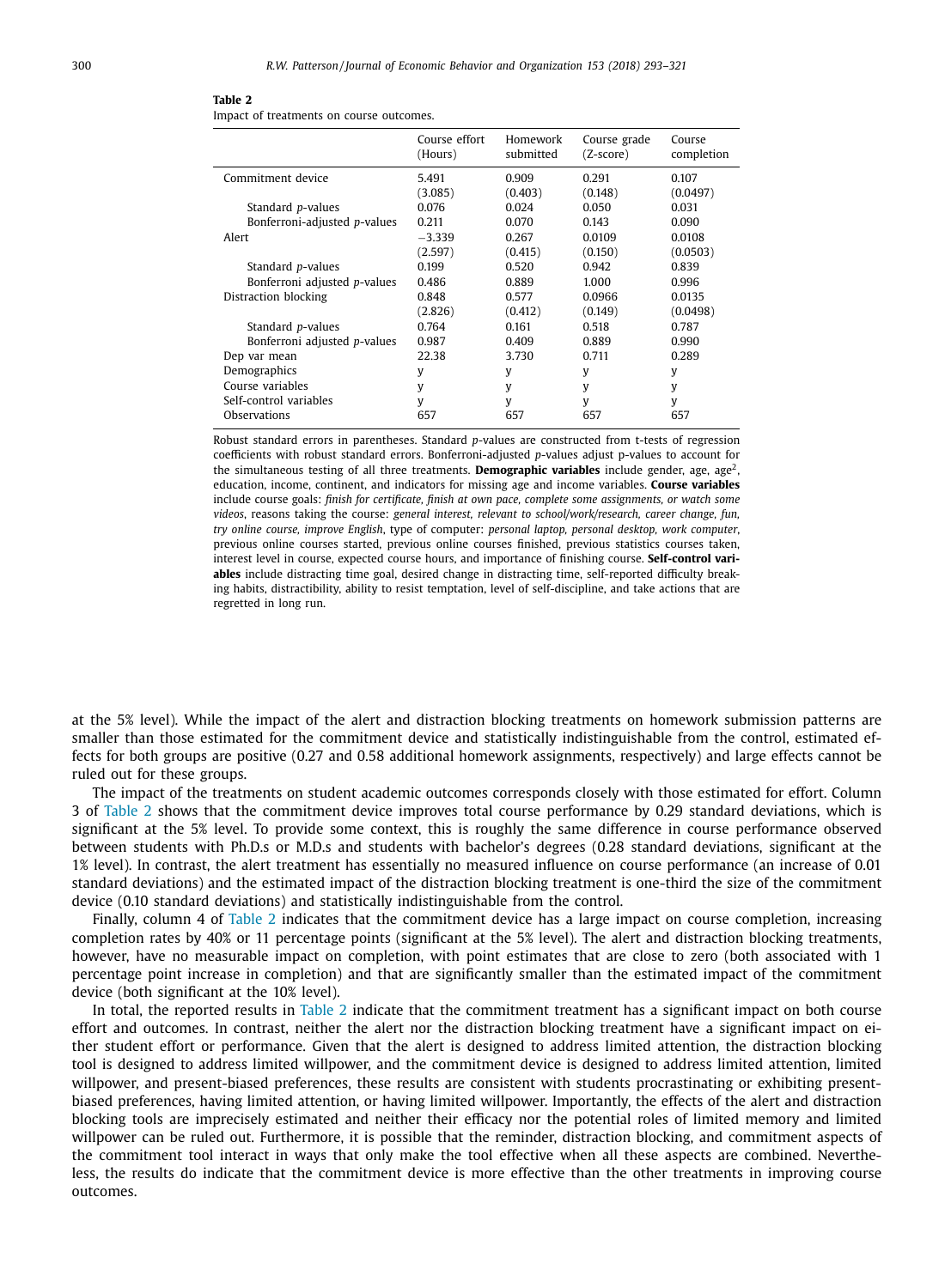

#### **Fig. 1.** Effort (in Hours), by Week.

Panels A, B, and C show estimated differences in weekly hours spent on course between treatment and control  $(\gamma_i + \lambda_{it})$  in Eq. 2) for commitment device, alert, and distraction blocking treatments, respectively. Bounds represent 95% confidence intervals. Estimates are generated from an OLS panel estimation with controls for demographic, course, and self-control variables. Standard errors are clustered at the individual level.



#### **Fig. 2.** Homework Assignments Submitted, by Week.

Panels A, B, and C show estimated differences in weekly homework submissions between treatment and control ( $\gamma_j + \lambda_{jt}$  in Eq. 2) for commitment device, alert, and distraction blocking treatments, respectively. Bounds represent 95% confidence intervals. Estimates are generated from an OLS panel estimation with controls for demographic, course, and self-control variables. Standard errors are clustered at the individual level.

# *3.2. Timing of treatment effects*

How the software tools impact student effort over time has important implications for how to interpret and generalize the results of this study. If the differences in student effort between treatments and control are present throughout the duration of the course, then this suggests that treatments may be effective in addressing long-run behavioral issues. However, if differences in effort between treatment and controls are only observed in the first few weeks of the course, then the impact of the software tools may not generate persistent long-run effects for students. Because student interaction with the treatment software is observed, I am able to examine how patterns in software use compare to trends in course effort. To investigate how the software treatments impact course effort over time I estimate:

$$
y_{it} = a + \sum_{j=1}^{3} \gamma_j T_{ij} + \sum_{t=2}^{9} \theta_t wee k_{it} + \sum_{j=1}^{3} \sum_{t=2}^{9} \lambda_{jt} T_{ij} * wee k_{it} + vX_i + \epsilon_{it}
$$
(2)

where  $y_{it}$  is a measure of effort for individual *i* in week *t*;  $T_{ij}$  is an indicator of individual treatment assignment; *week*<sub>it</sub> is an indicator for the week in which the academic outcome was observed for individual *i;*  $T_{ij}^*$ week<sub>it</sub> is the interaction between treatment assignment and the week of the course, and other variables are as previously specified. Standard errors are clustered at the individual level. Results of this estimation for time spent on course and homework submissions are graphically presented in Figs. 1 and 2, respectively. The points in Figs. 1–2 represent estimated differences in course hours and homework submissions between treatments and control in each week  $(\gamma_i + \lambda_i)$  with bounds indicating 95% confidence intervals. To interpret the results of these estimations it is important to note two things—first, the weekly differences between each treatment and control  $(\gamma_i + \lambda_{it})$  capture both the persistent effects of previous treatment and contemporaneous effects of the current treatment. Second, students were able to work ahead in the course and the extent to which treatments lead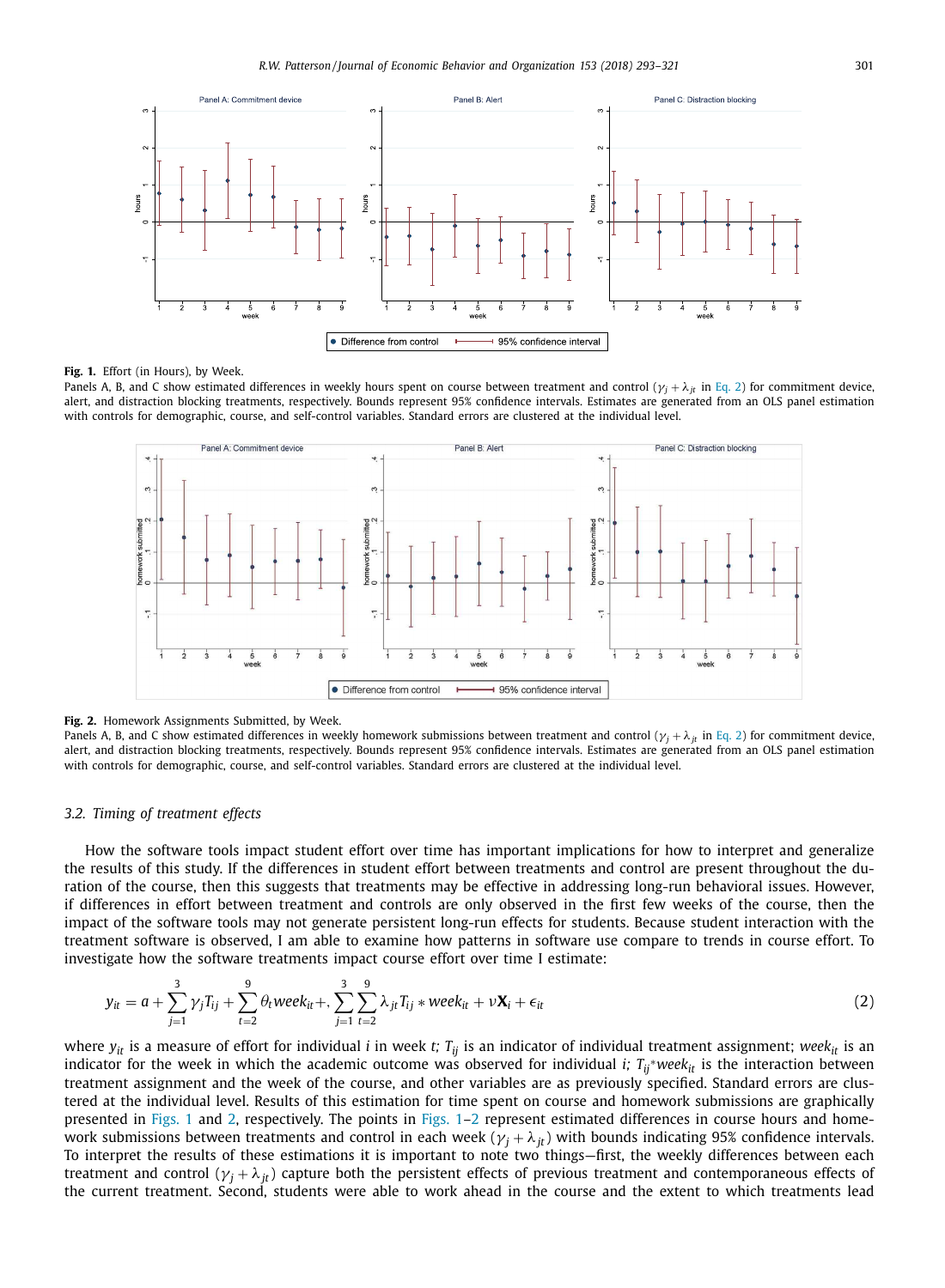

#### **Fig. 3.** On-time Homework Submissions, by Week.

Panels A, B, and C show estimated differences in whether students submitted weekly homework assignments on-time between treatment and control  $(y_i + \lambda_i)$  in Eq. 2) for commitment device, alert, and distraction blocking treatments, respectively. Bounds represent 95% confidence intervals. Estimates are generated from an OLS panel estimation with controls for demographic, course, and self-control variables. Standard errors are clustered at the individual level.

students to work ahead leads to larger differences in early weeks and smaller differences in later weeks than would have otherwise been observed. Nevertheless, these figures do provide insight into when in the course the differences in effort are observed.

While the estimates are somewhat imprecise, Figs. 1 and 2 show three interesting patterns. First, differences in effort between the commitment and control group, in terms of hours of course time and homework submissions, are largest at the beginning of the course but remain positive and significant for the majority of the course. Second, the alert treatment appears to have no positive impact on course outcomes at any point during the study. Third and finally, the differences in effort between the distraction blocking treatment and control are significant at the beginning of the course but then dissipate after the first two to three weeks.

As previously mentioned, the ability of students to work ahead in the course makes it difficult to make inference about the persistence of treatment effect. One way to identify an upper bound for the persistence of the treatment effects on homework submissions is to estimate how treatments affect on-time submission of each weekly assignment.<sup>37</sup> I estimate the impact of treatment on whether each weekly assignment was submitted using the same estimation strategy outlined in Eq. (2), except *yit* is now an indicator for whether the assignment due in week *t* was submitted by week *t*. Results of this estimation are presented in Fig. 3. This plot shows similar patterns to Fig. 2. The commitment device increases the probability of each week's homework submission by approximately 10%, the alert has no significant impact on homework submissions at any time during the study, and the distraction blocking treatment significantly increases the probability that the first few weeks' homework assignments are submitted, but this difference declines over time.

### *3.3. Timing of software use*

How students use software over time provides additional context for the treatment effects reported in Figs. 1–3. Panel A of Fig. 4 reports trends in whether software was installed in each week, and shows that students in all treatment groups, including the control, are significantly less likely to have software installed as the course progresses.<sup>38</sup> Given the significant differences in how frequent and intense the software experiences are by treatment, it is somewhat surprising that there are not large differences in software use by treatment (reported in Panels B, C, and D of Fig. 4). Students in the commitment device treatment are 8% less likely to be running the software relative to students in the control (significant at the 10% level), and students in the alert and distraction blocking treatments do not have statistically significant differences in software use from the control.

In addition to being less likely to have software installed over time, students in the commitment device and distraction blocking treatments who continue to use the software become less likely to utilize treatment components of their software as the course progresses. Appendix Fig. A.7, which reports patterns of student interaction with the commitment software, 39 illustrates how students make their commitments significantly less restrictive over the duration of the course. By the end of the course, students allow themselves nearly twice as much distracting time and reach their limit less than half as

<sup>&</sup>lt;sup>37</sup> Because I cannot assign course time to particular assignments, I am unable to perform a similar exercise for hours spent on course.

<sup>&</sup>lt;sup>38</sup> I am unable to distinguish between students who have actually uninstalled software, have turned off software, or have not used computers in a given week. However, if the student's computer does not send any time use data to the server then the student can have no interaction with the study software during the week. I therefore define software being installed as the server receiving any time-use data from the student's computer during the week.

<sup>&</sup>lt;sup>39</sup> These patterns are reported for students who run the software in each week.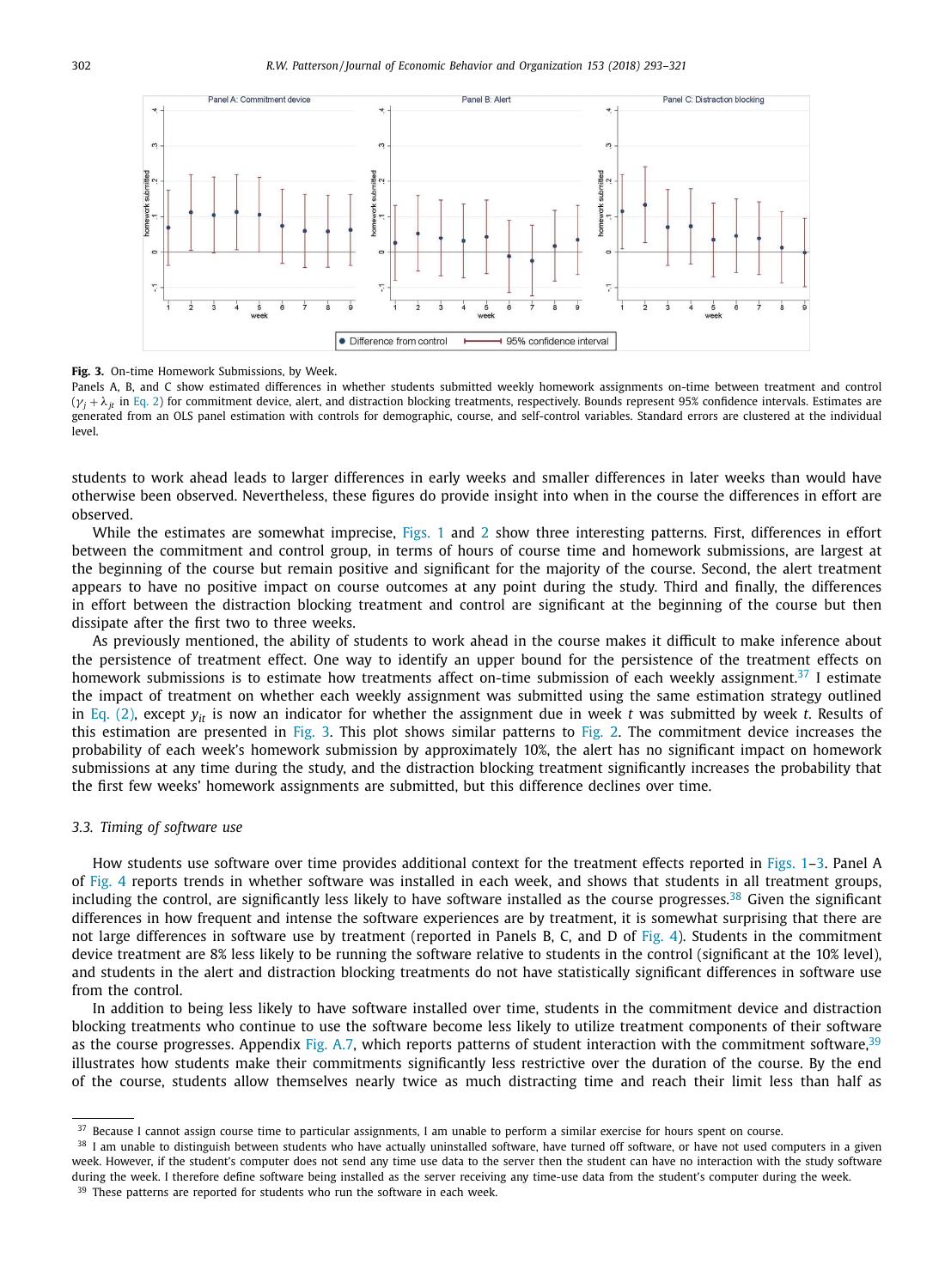

**Fig. 4.** Software Installed, by Week.

Panel A presents the raw trends for whether software was installed by treatment and week.

Panels B, C, and D show coefficient estimates and 95% confidence intervals for commitment device, alert, and distraction blocking treatment effects, respectively. Estimated coefficients and confidence intervals are generated from an OLS panel estimation which included *treatment, week*, and *treatment*<sup>∗</sup>*week* indicators along with demographic, course, and self-control variables. Standard errors are clustered at the individual level.

often than in the first week. Appendix Fig. A.8 shows a similar drop in software engagement for students in the distraction blocking treatment. Encouragingly, the patterns in software utilization match the patterns of effort observed in Figs. 1 and 2. This consistency provides additional evidence that the differences in outcomes between treatment and control are, indeed, driven by the software treatments.

The patterns in how students engage with the study software could also help explain the greater persistence of the commitment treatment effects relative to the distraction blocking treatment effects observed in Figs. 1–3. While students in the commitment device treatment set less restrictive limits that are less likely to bind throughout the course, these students still receive an email each day asking them whether they would like to change their daily limit. Therefore, students in the commitment treatment are interacting with at least one component of the commitment tool consistently throughout the course. In contrast, students in the distraction blocking treatment only interact with the distraction blocking tool when the visit the course website. As attrition from course visits occurs throughout the semester, the frequency of interactions between those in the distraction blocking treatment and the distraction blocking software also decreases.

# *3.4. Heterogeneous treatment effects*

To provide evidence on the behavioral mechanisms and to inform the generalizability of the results, I test whether responses to the treatments vary by student characteristics. In particular, I test whether treatment effects are larger for students with a strong desire to finish coursework on-time and whether treatment effects vary by how well students are predicted to do in the course, given characteristics that are measured prior to the course. $40$ 

# *3.4.1. Course goals*

While this study focuses on the impact of the treatments on academic outcomes like assignment submission, course performance, and course completion, it is not important to all MOOC students to submit assignments or complete the course. If the treatments are most effective for students intending to finish the course, then the treatments are well-targeted and are likely to improve well-being. If, however, the treatments are most effective for students who never intended to complete

<sup>&</sup>lt;sup>40</sup> I also examine whether treatment effects are larger for students who are more likely to have self-control problems given their level of agreement with statements such as: "I do things that feel good in the moment but regret later on" and "I'm good at resisting temptation." Estimates for this analysis are imprecise and uninformative, so are not included in the main body of the paper. However, results of this analysis are reported in Appendix Table A.5.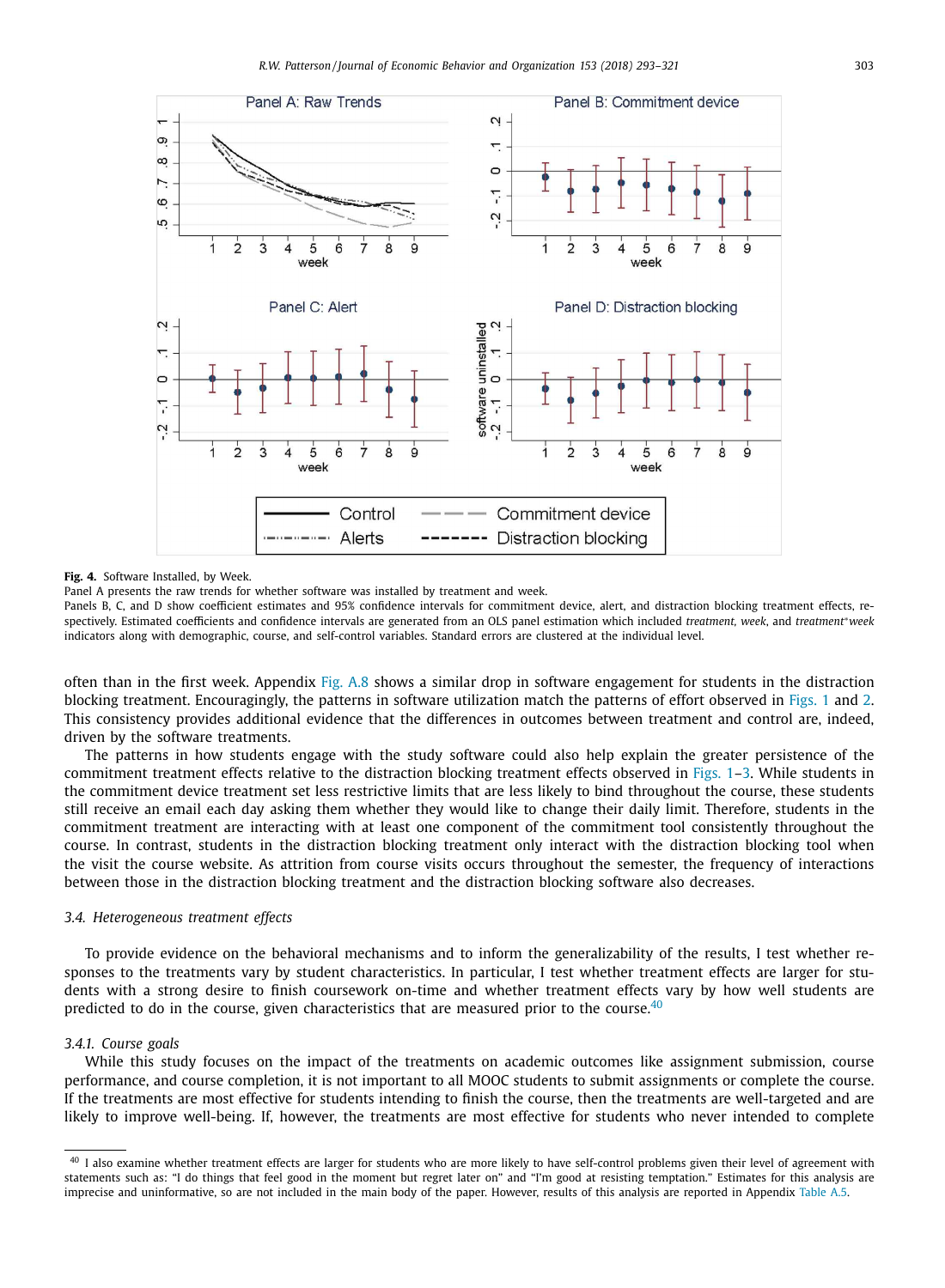# **Table 3**

Heterogeneous Treatment effects by course goals.

|                              | Course effort<br>(Hours) | Homework<br>submitted | Course grade<br>$(Z-score)$ | Course<br>completion |
|------------------------------|--------------------------|-----------------------|-----------------------------|----------------------|
| Commitment*importance        | 9.898                    | 1.068                 | 0.457                       | 0.136                |
|                              | (5.813)                  | (0.843)               | (0.306)                     | (0.103)              |
| Standard p-values            | 0.089                    | 0.206                 | 0.135                       | 0.185                |
| Bonferroni adjusted p-values | 0.423                    | 0.749                 | 0.581                       | 0.707                |
| Alert*importance             | $-1.659$                 | 0.804                 | 0.311                       | 0.115                |
|                              | (5.010)                  | (0.847)               | (0.300)                     | (0.0995)             |
| Standard p-values            | 0.741                    | 0.343                 | 0.300                       | 0.248                |
| Bonferroni adjusted p-values | 1.00                     | 0.920                 | 0.882                       | 0.819                |
| Blocking*importance          | 0.142                    | 0.0808                | 0.194                       | 0.0589               |
|                              | (5.600)                  | (0.840)               | (0.297)                     | (0.0995)             |
| Standard p-values            | 0.980                    | 0.923                 | 0.513                       | 0.554                |
| Bonferroni adjusted p-values | 1.00                     | 1.00                  | 0.987                       | 0.992                |
| Commitment device            | $-2.172$                 | 0.0793                | $-0.0442$                   | 0.00763              |
|                              | (3.820)                  | (0.666)               | (0.234)                     | (0.0788)             |
| Standard p-values            | 0.570                    | 0.905                 | 0.851                       | 0.923                |
| Bonferroni adjusted p-values | 0.994                    | 1.00                  | 1.00                        | 1.00                 |
| Alert                        | $-3.472$                 | $-0.263$              | $-0.194$                    | $-0.0639$            |
|                              | (3.311)                  | (0.634)               | (0.221)                     | (0.0703)             |
| Standard p-values            | 0.295                    | 0.679                 | 0.382                       | 0.364                |
| Bonferroni adjusted p-values | 0.877                    | 0.999                 | 0.944                       | 0.934                |
| Distraction blocking         | 0.306                    | 0.505                 | $-0.0369$                   | $-0.0294$            |
|                              | (3.721)                  | (0.637)               | (0.220)                     | (0.0729)             |
| Standard p-values            | 0.934                    | 0.428                 | 0.867                       | 0.686                |
| Bonferroni adjusted p-values | 1.00                     | 0.965                 | 1.000                       | 0.999                |
| Dep var mean                 | 22.38                    | 3.730                 | 0.289                       | 0.711                |
| Demographic variables        | y                        | у                     | y                           | у                    |
| Course variables             | y                        | y                     | y                           | y                    |
| Self-control variables       | y                        | y                     | у                           | y                    |
| Observations                 | 657                      | 657                   | 657                         | 657                  |

Robust standard errors in parentheses. Standard *p*-values are constructed from *T*-tests of regression coefficients with robust standard errors. The empirical *p*-values report the fraction simulated treatment effects that are greater than the measured treatment effects, in absolute values. Bonferroniadjusted *p*-values conservatively adjust *p*-values to account for the simultaneous testing of all three treatments and three additional interaction effects. "Important to complete" variable is an indicator for whether students indicate that it is either very or extremely important to finish assignments and tests on-time for credit. **Demographic variables** include gender, age, age<sup>2</sup>, education, income, continent, and indicators for missing age and income variables. **Course variables** include type of computer: *personal laptop, personal desktop, work computer*, previous online courses started, previous online courses finished, and previous statistics courses taken. **Self-control variables** include distracting time goal, desired change in distracting time, self-reported difficulty breaking habits, distractibility, ability to resist temptation, level of self-discipline, and take actions that are regretted in long run.

the course, the welfare implications are ambiguous. In the pre-study survey, students were asked how important it was to complete all the course quizzes and tests on-time. I create an indicator for students responding "very important" or "extremely important" and test whether these students are more likely to respond to the treatments. $41$  To test whether response to treatment varies by student goals, I estimate:

$$
y_{it} = a + \theta \text{goal}_i + \sum_{j=1}^3 \gamma_j T_{ij} + \sum_{j=1}^3 \lambda_j T_{ij} * \text{goal}_i + \nu \mathbf{X}_i + \epsilon_i,
$$
\n(3)

where *goal<sup>i</sup>* is an indicator for whether student *i* strongly desired to finish the course, *Tij* <sup>∗</sup>*goal<sup>i</sup>* is the interaction between treatment assignment and desire to finish course, and all other variables are as previously specified. Table 3 reports the result of this analysis. Although the estimates are all imprecise and should be interpreted cautiously, the point estimates suggest that the response to the commitment device may driven by students for whom finishing the course material ontime is either very or extremely important. Point estimates of the interaction between the commitment treatment and goal  $(\lambda_1)$  are large for effort (9.9 h, significant at the 10% level), homework submissions (1.1 assignments), aggregate course performance (0.46 standard deviations), and completion (14 percentage points), while the estimates of the commitment device's impact on the students for which completion is not very important are small or even negative for effort (−2.1 h), homework (0.1 assignments), z-scores (0.04 standard deviations), and completion (1 percentage point). The estimated effects

<sup>41</sup> Students had 5 options to respond to this question including: (1) not important at all; (2) not very important; (3) moderately important; (4) very important; and (5) extremely important.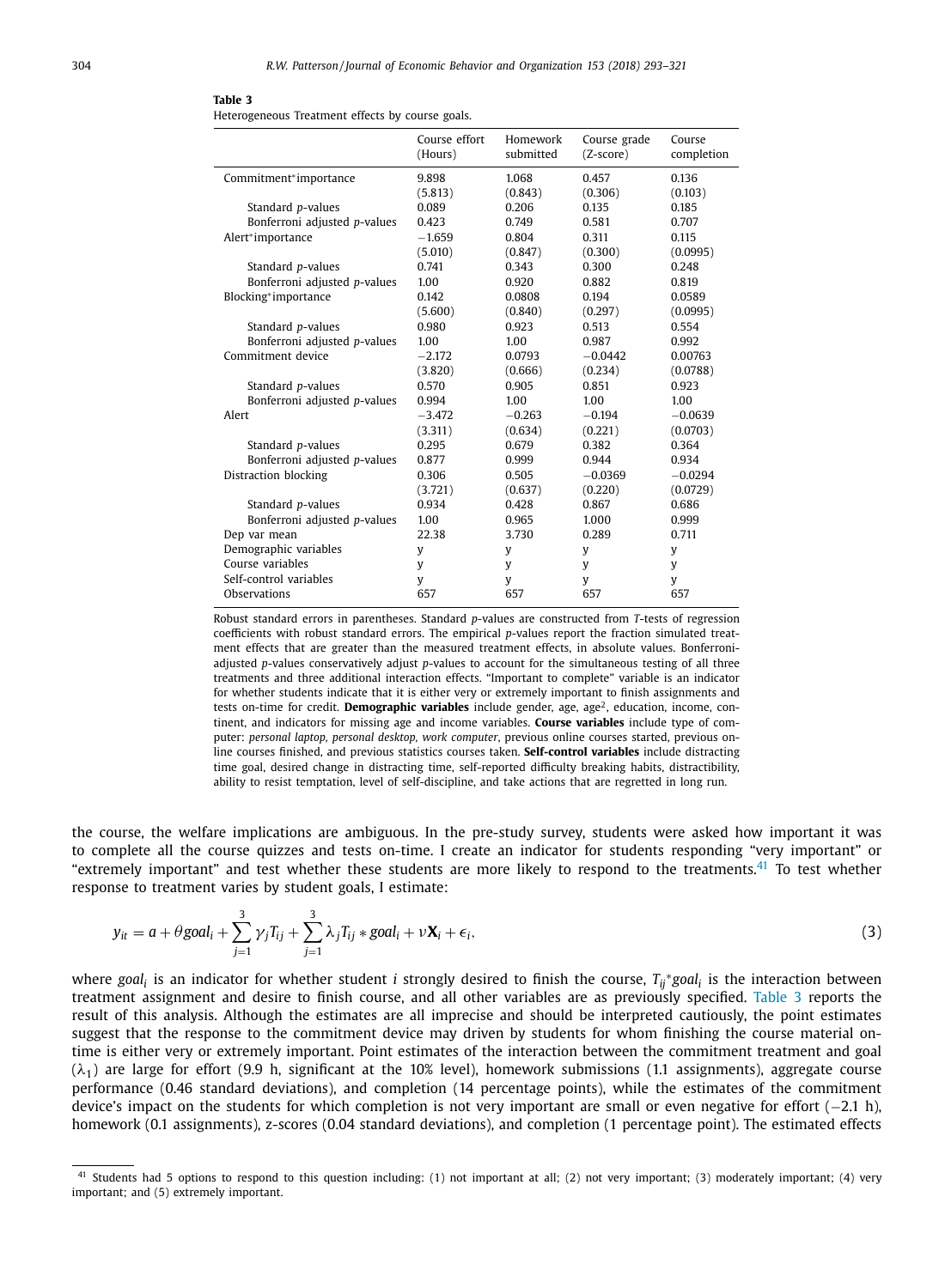of the alert and distraction blocking treatments are even less precisely measured, but show similar patterns, with positive, but statistically insignificant, *alert*∗*goal* and *blocking*∗*goal* interaction coefficients.

# *3.4.2. Predicted outcomes*

The above heterogeneity results describe how course objectives interact with treatments. Also of interest is how the treatments impact those expected to do better or worse in the course, given their observable pre-study characteristics. To test whether expected course performance impacted the magnitude of the treatment response, I implement a splitsample endogenous stratification estimator as is outlined by Abadie et al. (2013). This estimation strategy uses students in the control group to generate predicted outcomes for students in all treatment groups (including the control) and then estimates the treatment effects within quantiles of predicted outcomes. To overcome the bias introduced by overfitting issues that arise when a student's characteristics are used to predict their own outcomes,  $42$  this estimation strategy takes the following steps: (1) randomly select half the control group and use this group to estimate predicted outcomes with observable pre-study characteristics for the remainder of the students; (2) bin students into predicted outcome quantiles (excluding the students used to estimate predicted outcomes); (3) estimate treatment effects within quantile bins and store estimates; (4) iterate steps 1–3 multiple times; and (5) bootstrap standard errors.<sup>43</sup>

I use the above strategy to estimate the impact of the treatments on effort, homework submissions, and points scored and present the results of this estimation in Table 4. These results suggest that the impact of the commitment device has a strong positive correlation with predicted outcomes. For each outcome—course hours, homework, and grades—the estimated impact of the commitment device increases with the quintile of predicted outcome. The effects of the alert and distraction blocking treatments are also positively correlated with predicted homework and grade outcomes, but these correlations are smaller and less consistent. These results suggest that the commitment device, and, to a lesser extent, the alert and distraction blocking treatments were most helpful to students who were likely to succeed in the MOOC in the first place.

# *3.5. Robustness checks*

While the primary estimates of the effects of the commitment device on course outcomes are large and statistically significant, they are imprecisely estimated. To test the robustness of these results, I take two approaches. First, as a randomization-based approach, I construct two-sided empirical p-values for my primary results from 10,000 simulated treatment assignments.<sup>44</sup> The results of this approach are reported for the primary treatment effects on course outcomes and for heterogeneity effects by course goals in the "Empirical p-value" rows of Tables 2 and 3, respectively. The empirical p-values in Table 2 show that estimates of the impacts of the commitment device on course effort (empirical  $p=0.046$ ), homework submitted (empirical *p*=0.024), course grade (empirical *p*=0.046), and course completion (empirical *p*=0.031) are all robust to this randomization-based approach. The Empirical *p*-values in Table 3 also indicate that the empirical *p*-value estimates of the interaction between the commitment device and course goals are robust to this randomization-based estimation.

Second, I apply Bonferroni corrections to adjust for multiple hypothesis testing. In Table 2 the Bonferroni correction adjusts *p*-values to account for three treatments being tested simultaneously in each column and in Table 3 the Bonferroni correction adjusts *p*-values to account for three treatments and three interaction effects being tested in each column. The results of these adjustments reported in Table 2 indicate that estimated effects commitment device on course effort  $(p=0.211)$ , homework submitted ( $p=0.070$ ), course grade ( $p=0.143$ ), and course completion ( $p=0.090$ ) are either marginally significant or insignificant at the 10% level. Furthermore, applying the Bonferroni corrections in as reported in Table 3 makes all estimated treatment and interaction effects statistically insignificant. Although only two out of the four of the estimated impacts of the commitment device on remain statistically significant after the Bonferroni corrections, together the empirical *p*-value and Bonferroni correction approaches generate evidence that is consistent with the commitment device positively impacting course outcomes. However both the Bonferroni and empirical *p*-value approaches suggest that the heterogeneity the results should be interpreted with caution.

While both the empirical *p*-value and Bonferroni correction approaches suggest the commitment device is effective in improving student outcomes, neither approach addresses how likely the patterns found among students assigned to the commitment device are to be observed across outcomes. To examine the likelihood of observing the patterns found among

<sup>42</sup> In finite samples, predicted values for observations with large positive or negative error terms tend to be overfitted. Because of overfitting, students in the control group who have poor outcomes driven by unobservable characteristics are more likely to have poor predicted outcomes than students in the treatment group who also have poor outcomes due to unobservable characteristics. Symmetrically, students in the control group with strong outcomes due to unobservable characteristics are more likely than similar students in the treatment group to have strong predicted outcomes. As a result, estimates that include control students' own characteristics are biased towards finding positive treatment effects for weak students and negative treatment effects for strong students.

<sup>43</sup> Estimates reported in this paper are generated by 200 sample splits and 500 bootstrap repetitions. See Abadie et al. (2013) for more details.

<sup>44</sup> This approach is similar to that of Chetty et al. (2009). Specifically, I randomly re-assign study participants to counterfactual treatments and use my primary specification to estimate treatment effects on the counterfactual data. I repeat this simulation 10,000 times. I then report the fraction of simulated estimates that have more extreme values than my estimates. It is common for authors to provide one sided *p*-values in such an exercise, or the fraction of simulated estimates greater than the actual estimate for positive estimates and the fraction of simulated estimates less than the actual estimate for negative values. I opt for the more conservative approach of reporting the fraction of simulated estimates that have an absolute value greater than the absolute value of my estimated treatment effects.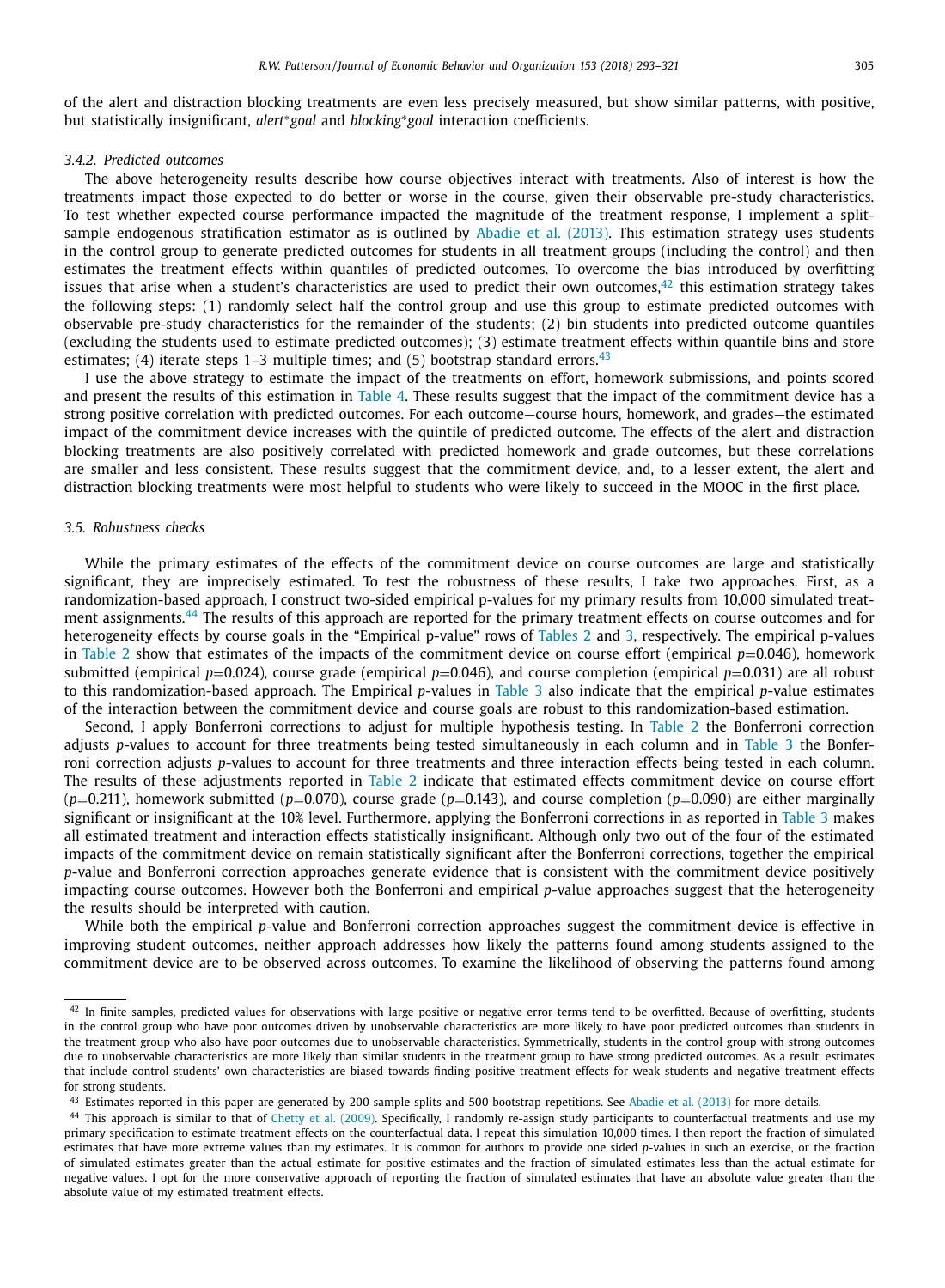#### **Table 4**

Heterogeneous treatment effects, predicted outcomes.

|                        | Quintile of predicted outcome |          |          |          |          |
|------------------------|-------------------------------|----------|----------|----------|----------|
|                        | (1)                           | (2)      | (3)      | (4)      | (5)      |
| Course effort (Hours)  |                               |          |          |          |          |
| Commitment device      | $-2.031$                      | 0.272    | 4.958    | 6.512    | 9.362    |
|                        | (3.835)                       | (3.159)  | (3.627)  | (4.633)  | (6.889)  |
| Alert                  | $-4.223$                      | $-5.178$ | $-6.265$ | $-8.054$ | $-2.609$ |
|                        | (3.625)                       | (2.482)  | (2.598)  | (2.994)  | (3.797)  |
| Distraction blocking   | $-0.618$                      | $-1,701$ | $-1.736$ | $-2.131$ | $-0.003$ |
|                        | (3.809)                       | (2.956)  | (3.464)  | (4.262)  | (6.727)  |
| Homework Submitted     |                               |          |          |          |          |
| Commitment device      | $-0.161$                      | 0.034    | 0.723    | 1.126    | 1.841    |
|                        | (0.643)                       | (0.476)  | (0.571)  | (0.630)  | (0.640)  |
| Alert                  | $-0.005$                      | $-0.037$ | 0.060    | 0.308    | 0.784    |
|                        | (0.625)                       | (0.452)  | (0.559)  | (0.600)  | (0.649)  |
| Distraction blocking   | 0.089                         | $-0.075$ | 0.322    | 0.848    | 1.345    |
|                        | (0.590)                       | (0.457)  | (0.576)  | (0.621)  | (0.678)  |
| Course Grade (Z-score) |                               |          |          |          |          |
| Commitment device      | $-0.140$                      | 0.081    | 0.259    | 0.354    | 0.570    |
|                        | (0.220)                       | (0.163)  | (0.194)  | (0.254)  | (0.269)  |
| Alert                  | $-0.068$                      | $-0.132$ | $-0.021$ | $-0.031$ | 0.102    |
|                        | (0.215)                       | (0.153)  | (0.185)  | (0.233)  | (0.256)  |
| Distraction blocking   | $-0.135$                      | $-0.104$ | 0.014    | 0.178    | 0.303    |
|                        | (0.208)                       | (0.154)  | (0.192)  | (0.249)  | (0.272)  |

Bootstrapped standard errors in parentheses. Split-sample endogenous stratification estimates reported (Abadie et al., 2013). Estimates are generated with 200 sample splits and 500 Bootstrapped repetitions. Variables used to construct predicted values include demographic, course, and self-control variables. **Demographic variables** include gender, age, age<sup>2</sup>, education, income, continent, and indicators for missing age and income variables. **Course variables** include course goals: *finish for certificate, finish at own pace, complete some assignments, or watch some videos*, reasons taking the course: *general interest, relevant to school/work/research, career change, fun, try online course, improve English*, type of computer: *personal laptop, personal desktop, work computer*, previous online courses started, previous online courses finished, previous statistics courses taken, interest level in course, expected course hours, and importance of finishing course. **Self-control variables** include distracting time goal, desired change in distracting time, self-reported difficulty breaking habits, distractibility, ability to resist temptation, level of self-discipline, and take actions that are regretted in long run.

students assigned to the commitment device across outcomes, I employ a randomization-based method that is similar to the empirical *p*-value approach. Specifically, I randomly re-assign study participants to counterfactual treatments, use my primary specification to estimate treatment effects on the counterfactual data, and then repeat this simulation 10,000 times. I then examine how frequently each of the four coefficients from any of the three treatments have two-sided empirical *p*values equal to or less than 0.076, which is the largest *p*-value from any of the commitment device coefficients in Table 2. With this approach, I find that only 4.6% of the simulations generate at least one treatment with coefficients with empirical *p*-values equal to or less than 0.076 for all outcomes.<sup>45</sup> Given the improbability of randomly observing the patterns found in the commitment device coefficients across outcomes, this randomization-based approach provides additional evidence that the commitment device improves student outcomes.

# *3.6. Post-study survey*

Following the course, students were incentivized with a \$7 Amazon.com gift card to complete a post-study survey. This survey asked students a number of questions about how the software impacted their computer use and experience in the course. The results of these survey questions are reported in Table 5. Only 52% of study participants completed the poststudy survey. Also, the first row in Table 5 indicates that survey response was not constant across treatment groups—a greater portion of students in the commitment device treatment responded to the survey than those in other treatments.

<sup>&</sup>lt;sup>45</sup> I also employ a less conservative approach, where I identify the how often the data generated any treatments that had coefficients with a set of empirical *p*-values that are as extreme as the *p*-values I observe in my primary results. Specifically, I identify the number of occurrences where at least one treatment coefficient has an empirical *p*-value of 0.024 or less, two coefficients have an empirical *p*-value of 0.031 or less, three coefficients have an empirical *p*-value of 0.050 or less, and all four coefficients have an empirical *p*-value of 0.076 or less. These are the p-values from the commitment device coefficients on homework, course completion, course performance and course effort, respectively. I find that 3.7% of simulations have at least one treatment that has coefficients with empirical *p*-values that are at least as extreme as the *p*-values I observe in my data.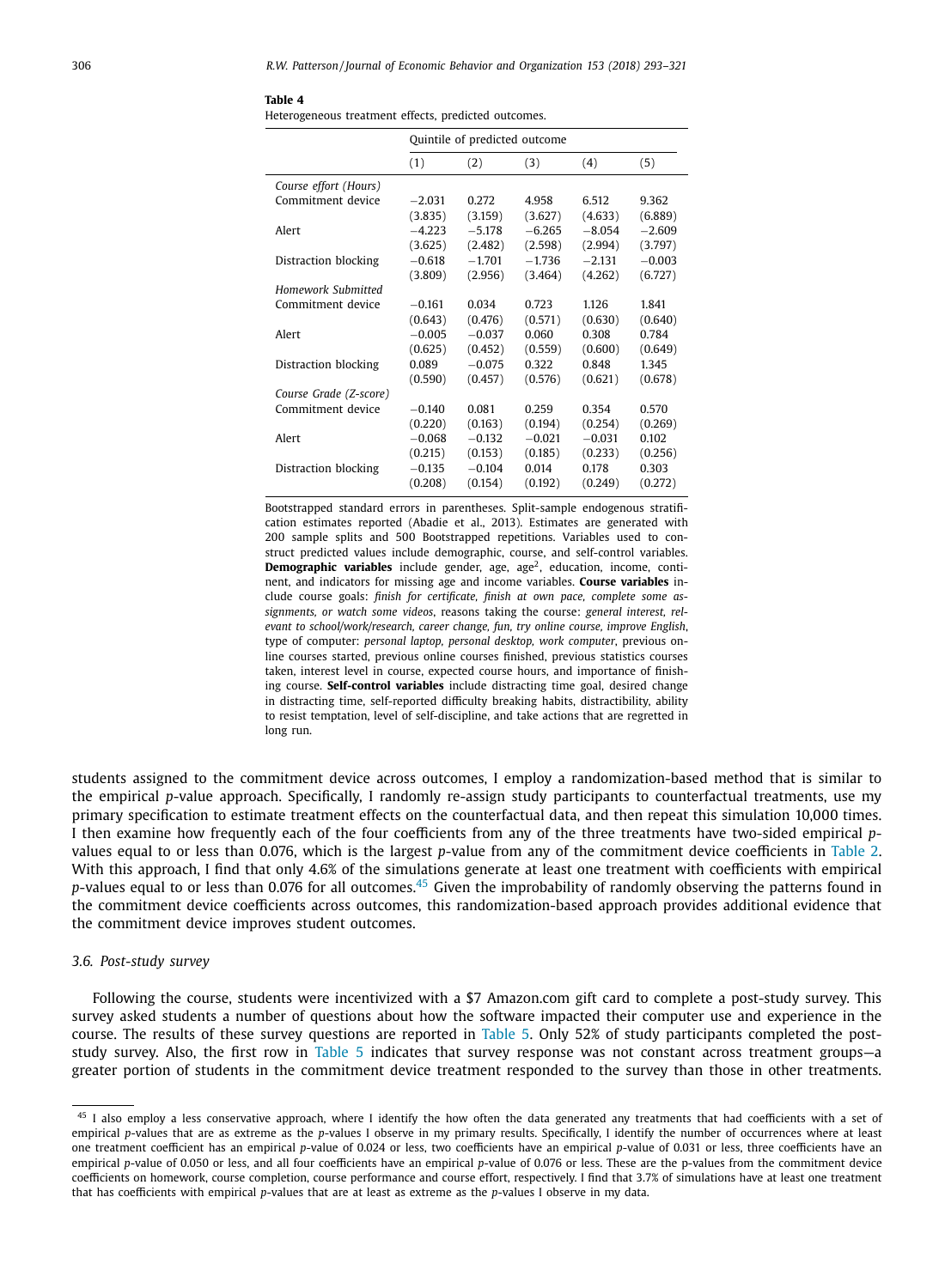|                                                | Control | Commitment | Alert | <b>Blocking</b> |
|------------------------------------------------|---------|------------|-------|-----------------|
| Completed post survey                          | 0.465   | 0.650      | 0.482 | 0.503           |
| Software increased thinking about course       | 0.413   | 0.505      | 0.487 | 0.438           |
| Software reduced distracting time              | 0.413   | 0.485      | 0.526 | 0.354           |
| Software increased time spent on course        | 0.320   | 0.402      | 0.308 | 0.237           |
| Software made unproductive time less enjoyable | 0.280   | 0.510      | 0.449 | 0.291           |
| Software improved understanding of time use    | 0.627   | 0.656      | 0.756 | 0.544           |
| Used software to set course goals              | 0.189   | 0.271      | 0.205 | 0.175           |
| Used software to set general goals             | 0.347   | 0.375      | 0.397 | 0.215           |
| Software was useful                            | 0.467   | 0.542      | 0.564 | 0.423           |
| <b>Observations</b>                            | 170     | 160        | 166   | 161             |
|                                                |         |            |       |                 |

**Table 5** Post study survey responses.

Each question was originally asked on a scale-1-Strongly Disagree, 7-Strongly Agree. I collapse question to an indicator variable for whether they agree (somewhat agree, agree, strongly agree) for interpretability.

Therefore, the results should be interpreted cautiously. Nevertheless, student responses do shed additional light on the potential mechanisms driving response to treatments. The most significant difference observed between treatment and control is that students in the commitment and alert treatments are much more likely than those in the control group to report that the treatment made unproductive time less enjoyable. Students in the commitment and alert treatments were 81% (23 percentage points, significant at the 1% level) and 61% (17 percentage points, significant at the 5% level) more likely than students in the control treatment to state that the software made unproductive time less enjoyable, respectively. That students in the commitment device treatment found unproductive time less enjoyable suggests that the commitment device worked in the way it was intended—making spending time on unproductive websites more difficult or costly. Other differences were not statistically significant, but students in the commitment device treatment were most likely to report that the software increased the time they spent on the course and to report using the software to set course goals. The results of the post-study survey are consistent with students using the commitment device to address present-biased preferences—making distracting time more costly in order to increase the amount of time spent on coursework.<sup>46</sup>

#### *3.7. Generalizability of results*

Although the estimated impacts of the commitment device on course outcomes are large and significant and the effects of the alert and distraction blocking tools are both insignificant, the applicability of these findings to other MOOCs and the broader online education setting depends on how the study sample and course environment relate to other populations and contexts. Regarding the applicability to other MOOCs, the highly educated and internationally diverse sample of students look quite similar to other student populations observed in other MOOC settings.<sup>47</sup> However, within this study it is possible that the types of students who selected into the study are differently affected by the commitment device than those who did not. Among students enrolled in the course, Appendix Table A.2 shows that students who selected to participate in the study were more likely to be female and hold a Ph.D. than those who did not select into the treatment, but were otherwise similar in observable characteristics. More striking is the difference in course outcomes between study participants and nonparticipants, with study participants in the control and treatment groups spending more time on coursework, submitting more assignments, earning better course scores, and completing the course at higher rates than non-participants. While these differences in course outcomes may be due a behavioral response to being monitored in the study or having the treatment software installed, it is also possible that the students who were most likely to succeed were the ones that selected into the study. Table 4 indicates that the commitment treatment is most effective for students with better predicted outcomes. If selection into the study is positively correlated with expected success, then the results from Table 4 suggest that the efficacy of the commitment device would likely be dampened if provided to all students enrolled in MOOCs.

In addition to applying the results of this study to other MOOCs, generalizing to online education settings more broadly should also be done carefully. One reason to be cautious in generalizing the results is that the highly educated study sample is not representative of online degree-seeking college students in the United States. Additionally, without tuition, formal grades, or the potential credit for a formal degree, students enrolled in this MOOC face much lower stakes than students enrolled in online degree programs. Finally, the schedules of students enrolled in this MOOC are likely to be different than many online students. Whereas this MOOC is a stand-alone course that combines synchronous and asynchronous elements,

<sup>&</sup>lt;sup>46</sup> One puzzle is that students in the alert treatment were also more likely than students in the control group to report that the software made distracting sites less enjoyable, yet experienced no measurable improvements in course outcomes. One possibility is that the choice is an important aspect of the software's impact. Students in the commitment were able to choose restrictiveness of their commitments whereas students in the alert treatment had no choice for how the software would impact them. The aspect of choice in the commitment may have made it possible for students to better calibrate their interaction with the software, or lead students to have a more positive response to software disruptions.

<sup>47</sup> Banerjee and Duflo (2014); Breslow et al. (2013); Waldrop (2013) show that approximately 75% of MOOC students have bachelor's degrees or higher, 70% of students are from outside the United States, and students have an average age close to 30.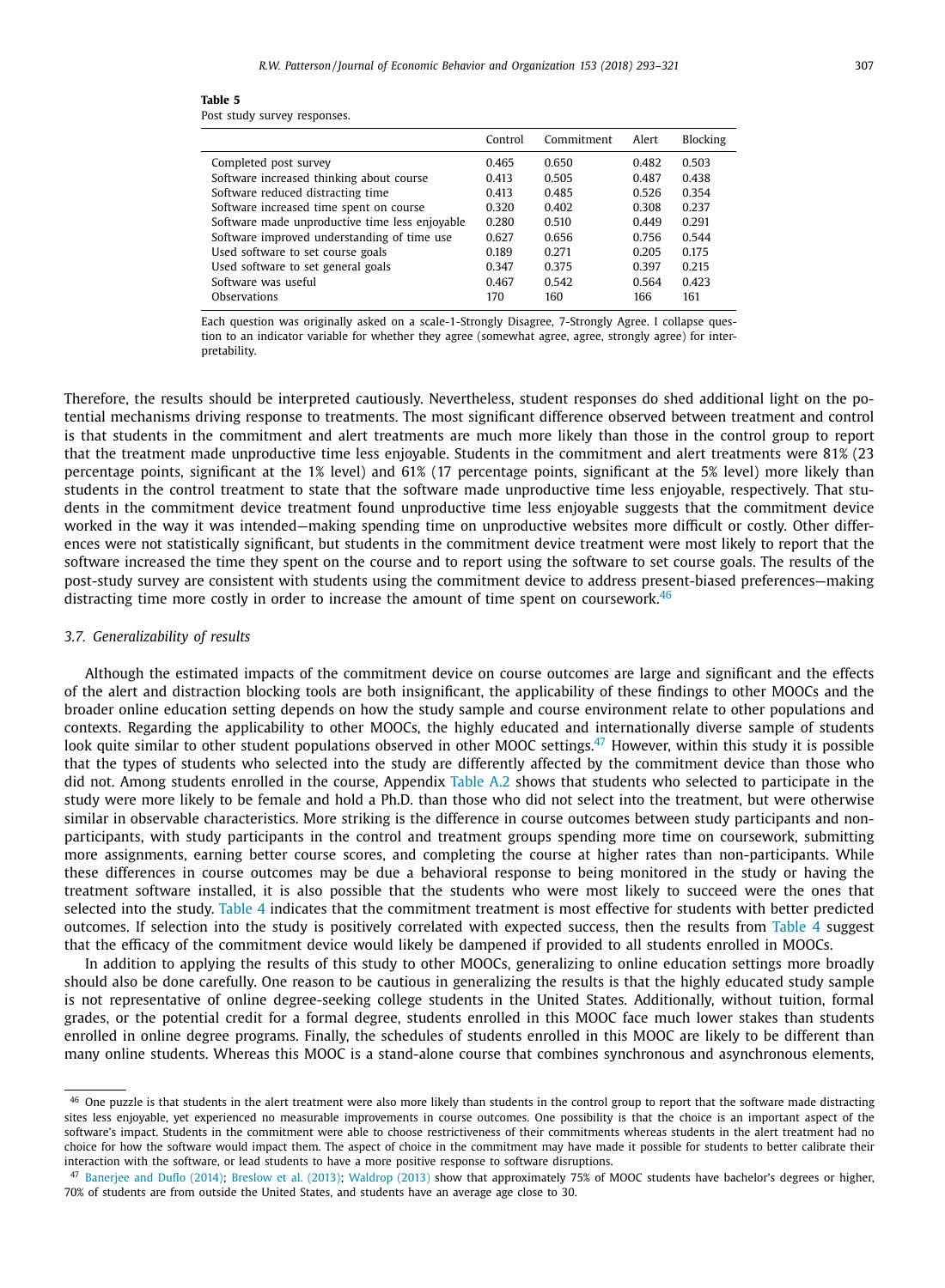part-time and full-time online degree seeking students are likely to be enrolled in multiple courses at a time over the course of multiple semesters and take courses that are either more synchronous or more asynchronous than this MOOC.

Given the significant differences in between MOOCs and online degree programs, it is possible that the commitment, alert, and distraction blocking treatments have different impacts in online degree programs than in this study. For example, one reason that the alert treatment may have been ineffective in this study is that the MOOC students may have rarely planned on doing coursework when they received the alerts. Online degree seeking students who are taking multiple classes or even full-time course loads may be more likely to benefit from the alert treatment, as they are more likely to be planning on doing coursework at the times when they receive alerts. Additionally, it is possible that students in this study did not significantly benefit from the distraction blocking tool because the distraction blocking tool only operates when students open the course website and most MOOC students stop visiting the course website early in the term. Students who have paid tuition as part of an online degree program may be significantly less likely than MOOC students to stop visiting their course websites and therefore more likely benefit from the distraction blocking tool. However, it is also possible that results from this study apply to other online contexts and that the alert and distraction blocking tools have no significant impact on students in online degree programs either.

While it is difficult to predict how students in online degree programs are likely to respond to the alert and distraction blocking tools, the heterogeneity and timing analyses do provide some insight into how the impacts of the commitment tool are likely to apply in different contexts. In my heterogeneity analysis reported in Table 4, I find that when demographic, course-related, and self-control variables are considered, students with the strongest predicted outcomes are most responsive to the commitment treatment. This result generates ambiguous predictions for how students in degree seeking programs are likely to be affected by the commitment device. The commitment device may be less effective in online degree programs if the high education levels of MOOC students is an indication that MOOC students are stronger students than those in degree-seeking programs. However, the commitment device might be more effective in online degree programs if the higher stakes of degree programs act to exclude students with low probabilities of success. Related to my findings on predicted success reported in Table 3, I find that point estimates of the commitment device's impact are largest for students who indicate that finishing each assignment and test on-time is either very or extremely important. This result suggests that the treatments may have the most impact in settings where online students have a strong desire to finish their coursework.

In my timing analysis reported in Figs. 1, 2, and 4, I find that the use of study software and the positive treatment effects of the commitment device dissipate over time. One reason that software use and treatment effects may dissipate over time is related to the post-survey finding that students in the commitment device treatment found that the software made unproductive time significantly less enjoyable. It is possible that students stopped using and benefiting from the commitment tools over time because of the unpleasantness of the software experience. If the software's unpleasantness drove the dissipation in commitment software use and efficacy over a single nine-week course, it is likely that the effects of the commitment device would dissipate even further for students who take multiple courses at a time, have semesters that last longer than 9 weeks, and require multiple semesters to complete their programs.

Another explanation for the decline in commitment software use and efficacy is related to the contrasting patterns in Figs. 2 and 3. While Fig. 2 suggests that the commitment had diminishing effects on homework submissions over the course of the semester, Fig. 3 suggests that the effects of the commitment treatment on turning in Week 1 and Week 9 assignments are roughly the same. These patterns suggest that students in the commitment treatment were influenced to not only complete homeworks in early weeks, but to work ahead on future assignments. If the dissipation in software use and efficacy was due to the fact that the software led the students to complete work ahead of time (and thus they no longer needed the software in later weeks), then the treatment effects may be more persistent in online settings where students cannot work ahead or may be even greater in fully asynchronous programs where students can move onto the next course as soon as their current coursework is completed.

# **4. Conclusion**

Low completion rates and poor student performance are among the most serious problems facing online education. This study tests whether computerized tools intended to address behavioral issues of present-biased preferences, limited memory, and limited willpower increased course completion and improved student performance in a massive open online course. The primary finding in this paper is that the commitment device, which allows students to pre-commit to the amount of distracting time they spent each day, significantly improves course outcomes, including time spent on coursework, homework submissions, overall scores, and completion rates. The most striking of these results is that the commitment device increases course completion by 40% (11 percentage points). In contrast, I find that the alert treatment, which provides students with a reminder after each half hour spent on distracting sites, has no impact on course outcomes. I also find that the distraction blocking treatment, which allows students to block distracting websites when they go to work on the course website, has generally positive estimated impacts on course performance, but these estimates are much smaller than those found for the commitment device, imprecisely estimated, and cannot be statistically distinguished from zero.

An important caveat to my findings is that the study context differs in important ways from other online education environments. Compared to online degree programs MOOCs have a much more educated student population and have much lower stakes for completion. Furthermore, even within the MOOC environment the students who are willing to participate in a time-management software study are likely to differ in important ways from those who are not. Although it is difficult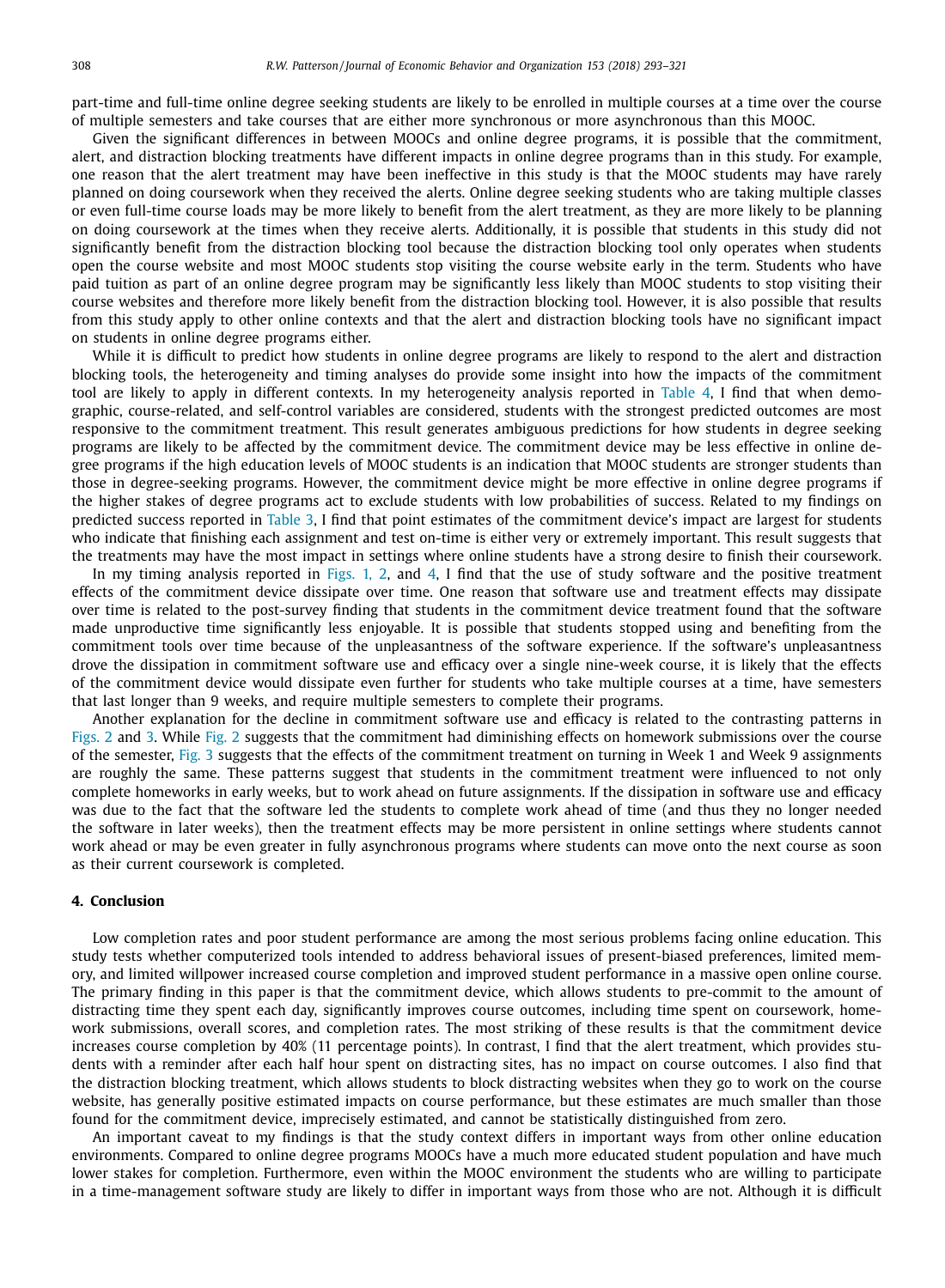to predict how the results of this study will generalize to all online students in the United States, online students in all types of programs are likely to be subject to the same types of computer distractions as the students in this study. If online students generally struggle with issues of self-control related to distracting websites, there is potential for software tools like the commitment device to have a significant positive impact on academic outcomes.

# **Appendix A**

**Table A.1**

| Summary statistics.                           |          |            |          |                      |                |
|-----------------------------------------------|----------|------------|----------|----------------------|----------------|
|                                               | Control  | Commitment | Alert    | Distraction blocking | F-stat P-value |
| Panel A- Demographic characteristics          |          |            |          |                      |                |
| Age                                           | 32.094   | 30.169     | 30.367   | 30.161               | 0.295          |
| Female                                        | 0.465    | 0.438      | 0.373    | 0.416                | 0.381          |
| High school                                   | 0.065    | 0.094      | 0.078    | 0.075                | 0.811          |
| Bachelors degree                              | 0.182    | 0.219      | 0.229    | 0.205                | 0.736          |
| Masters degree                                | 0.394    | 0.338      | 0.271    | 0.317                | 0.115          |
| PhD/MD                                        | 0.318    | 0.287      | 0.337    | 0.317                | 0.810          |
| <b>United States</b>                          | 0.282    | 0.275      | 0.235    | 0.311                | 0.483          |
| Africa                                        | 0.165    | 0.131      | 0.139    | 0.075                | 0.049          |
| Asia                                          | 0.176    | 0.188      | 0.217    | 0.205                | 0.797          |
| Australia                                     | 0.035    | 0.013      | 0.036    | 0.037                | 0.285          |
| Europe                                        | 0.235    | 0.244      | 0.247    | 0.230                | 0.983          |
| North America                                 | 0.047    | 0.075      | 0.066    | 0.050                | 0.677          |
| South America                                 | 0.059    | 0.075      | 0.060    | 0.093                | 0.631          |
| Income: \$ 0-\$ 19.999                        | 0.259    | 0.294      | 0.277    | 0.236                | 0.344          |
| Income: \$20,000-\$59,999                     | 0.253    | 0.225      | 0.229    | 0.335                | 0.145          |
| Income: \$60,000-\$99,999                     | 0.182    | 0.100      | 0.108    | 0.087                | 0.080          |
| Income: $$100,000+$                           | 0.112    | 0.131      | 0.114    | 0.130                | 0.870          |
| Panel B- Course experience characteristics    |          |            |          |                      |                |
| Goal: complete course ontime for certificate  | 0.659    | 0.637      | 0.669    | 0.714                | 0.502          |
| Goal: complete course at own pace             | 0.241    | 0.225      | 0.235    | 0.143                | 0.060          |
| Goal: other                                   | 0.094    | 0.131      | 0.084    | 0.130                | 0.390          |
| Importance of finishing material <sup>†</sup> | 3.724    | 3.694      | 3.578    | 3.696                | 0.433          |
| Expected hours on course                      | 54.953   | 52.875     | 49.663   | 55.761               | 0.404          |
| Reason: relevant to job, school, or research  | 0.959    | 0.919      | 0.904    | 0.913                | 0.007          |
| Reason: general interest                      | 0.941    | 0.938      | 0.952    | 0.925                | 0.556          |
| Reason: personal growth                       | 0.906    | 0.938      | 0.940    | 0.925                | 0.994          |
| Reason: career change                         | 0.288    | 0.306      | 0.349    | 0.335                | 0.578          |
| Reason: for fun                               | 0.612    | 0.613      | 0.608    | 0.615                | 0.968          |
| Reason: try online course                     | 0.447    | 0.450      | 0.530    | 0.460                | 0.235          |
| Previous statistics courses taken             | 1.353    | 1.387      | 1.157    | 1.304                | 0.468          |
| Previous online courses started               | 4.300    | 6.606      | 4.886    | 4.981                | 0.443          |
| Previous online courses finished              | 1.859    | 2.731      | 1.867    | 2.093                | 0.649          |
| Software installed: personal laptop           | 0.712    | 0.756      | 0.663    | 0.708                | 0.320          |
| Software installed: personal desktop          | 0.165    | 0.113      | 0.187    | 0.118                | 0.164          |
| Software installed: work computer             | 0.112    | 0.113      | 0.133    | 0.168                | 0.446          |
| Panel C- Self-control characteristics         |          |            |          |                      |                |
| Goal: distracting time                        | 1.132    | 1.269      | 1.173    | 1.273                | 0.561          |
| Goal: change in distracting time              | $-1.129$ | $-1.015$   | $-1,208$ | $-1.065$             | 0.646          |
| Hard to break habitst                         | 2.871    | 2.950      | 3.096    | 3.087                | 0.070          |
| Easily distracted <sup>+</sup>                | 3.029    | 3.006      | 3.187    | 3.211                | 0.216          |
| Able to resist tempation#                     | 3.147    | 3.081      | 2.976    | 2.957                | 0.332          |
| Strong self-discipline <sup>t</sup>           | 3.347    | 3.325      | 3.247    | 3.422                | 0.706          |
| Pleasure/fun gets in way of productivity#     | 2.753    | 2.825      | 2.940    | 2.975                | 0.087          |
| Do things that regret later‡                  | 2.547    | 2.556      | 2.699    | 2.640                | 0.397          |
| <b>Panel D- Outcomes</b>                      |          |            |          |                      |                |
| Course effort (hours)                         | 23.05    | 26.76      | 17.75    | 22.06                | 0.008          |
| Homework submitted                            | 3.433    | 4.194      | 3.642    | 3.957                | 0.268          |
| Points (out of 100)                           | 29.69    | 35.66      | 29.13    | 31.29                | 0.3894         |
| Completed Course                              | 0.269    | 0.356      | 0.267    | 0.267                | 0.234          |
| Observations                                  | 170      | 160        | 166      | 161                  | Total=657      |

*Notes:* † 1-Not at all important, 5-Extremely important. ‡ 1-Not like me at all, 5-Very much like me.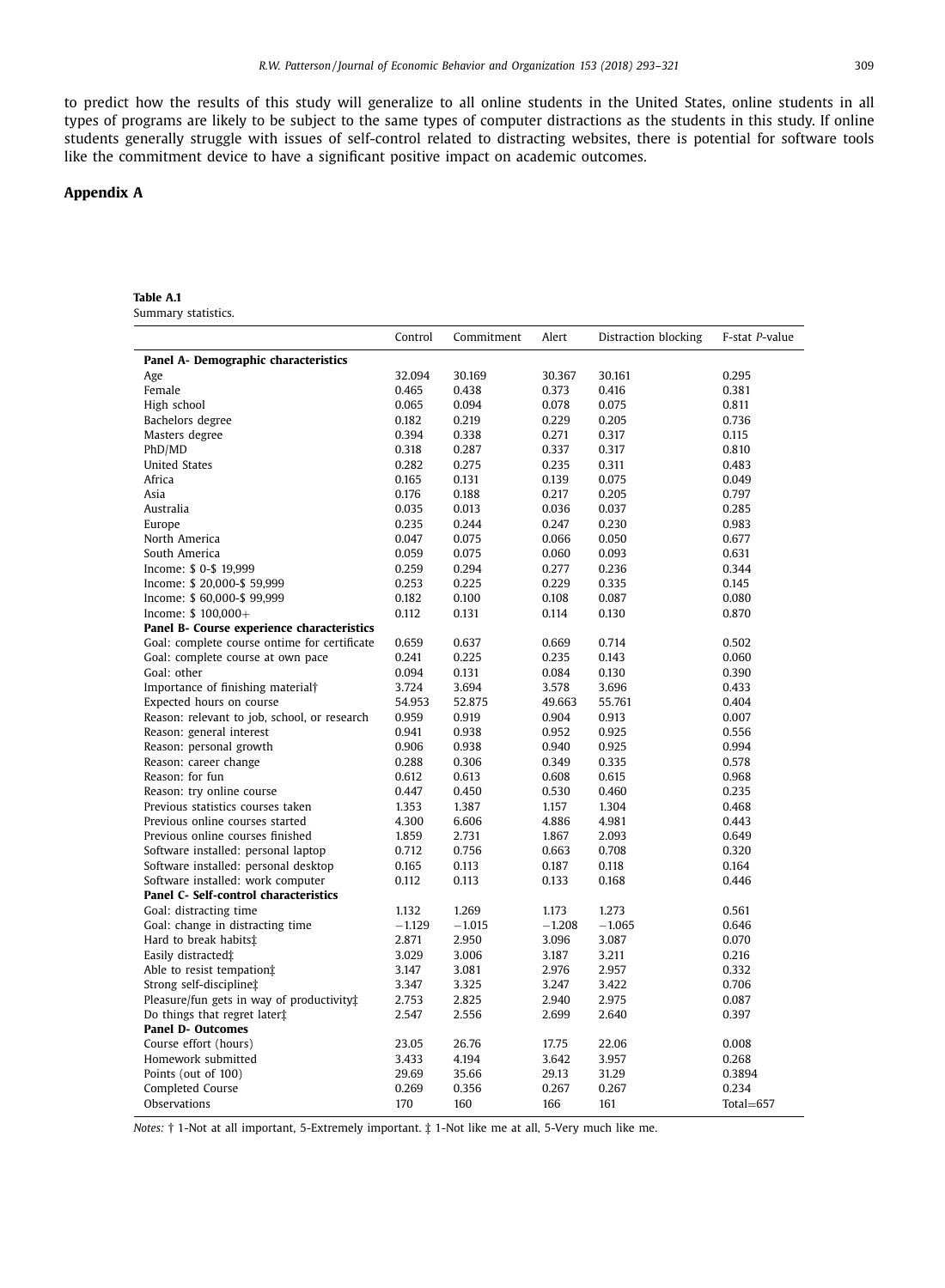| Table A.2 |  |                                        |
|-----------|--|----------------------------------------|
|           |  | Summary statistics: sample comparison. |

|                                     | In sample | Out of sample | F-Stat P-value |
|-------------------------------------|-----------|---------------|----------------|
| Age                                 | 30.782    | 30.681        | 0.857          |
|                                     | (12.070)  | (14.490)      |                |
| Female                              | 0.422     | 0.378         | 0.035          |
|                                     | (0.494)   | (0.485)       |                |
| High school                         | 0.077     | 0.071         | 0.625          |
|                                     | (0.267)   | (0.257)       |                |
| Bachelor's degree                   | 0.208     | 0.240         | 0.071          |
|                                     | (0.406)   | (0.427)       |                |
| Master's degree                     | 0.332     | 0.365         | 0.110          |
|                                     | (0.471)   | (0.482)       |                |
| Ph.D./M.D.                          | 0.317     | 0.186         | 0.000          |
|                                     | (0.466)   | (0.389)       |                |
| Effort (hours)                      | 22.378    | 15.755        | 0.000          |
|                                     | (25.241)  | (23.326)      |                |
| Homework assignments submitted      | 3.799     | 2.674         | 0.000          |
|                                     | (3.730)   | (3.528)       |                |
| Aggregate course score (out of 100) | 31.394    | 22.694        | 0.000          |
|                                     | (36.693)  | (34.431)      |                |
| Course completion                   | 0.289     | 0.213         | 0.000          |
|                                     | (0.454)   | (0.409)       |                |
| Observations                        | 657       | 2903          |                |

Notes: Standard deviations (SD) in parentheses. Out of sample students include all students pre-enrolling in MOOC. Statistics come from pre-course survey administered by Stanford.

# **Table A.3**

Impact of treatments on course outcomes.

|                        | Primary sample |            |          |          | Primary Sample + Late enrollees |           |           |           |
|------------------------|----------------|------------|----------|----------|---------------------------------|-----------|-----------|-----------|
|                        | (1)            | (2)        | (3)      | (4)      | (5)                             | (6)       | (7)       | (8)       |
| Course Effort (Hours)  |                |            |          |          |                                 |           |           |           |
| Commitment device      | 3.712          | 4.619      | 5.486    | 5.491    | 3.282                           | 3.560     | 3.721     | 3.940     |
|                        | (3.137)        | (3.159)    | (3.067)  | (3.085)  | (2.696)                         | (2.720)   | (2.600)   | (2.618)   |
| Alert                  | $-5.298$       | $-3.987$   | $-2.745$ | $-3.339$ | $-5.596$                        | $-4.653$  | $-3.710$  | $-4.207$  |
|                        | (2.614)        | (2.605)    | (2.598)  | (2.597)  | (2.232)                         | (2.251)   | (2.207)   | (2.202)   |
| Distraction blocking   | $-0.986$       | 0.161      | 0.344    | 0.848    | $-2.862$                        | $-1,781$  | $-1.898$  | $-1.348$  |
|                        | (2.778)        | (2.760)    | (2.723)  | (2.826)  | (2.375)                         | (2.311)   | (2.261)   | (2.303)   |
| Adjusted r-squared     | 0.012          | 0.054      | 0.096    | 0.111    | 0.014                           | 0.044     | 0.102     | 0.117     |
| Homework Submitted     |                |            |          |          |                                 |           |           |           |
| Commitment device      | 0.761          | 0.865      | 0.928    | 0.909    | 0.479                           | 0.507     | 0.517     | 0.529     |
|                        | (0.416)        | (0.415)    | (0.401)  | (0.403)  | (0.361)                         | (0.361)   | (0.347)   | (0.345)   |
| Alert                  | 0.210          | 0.224      | 0.321    | 0.267    | $-0.273$                        | $-0.279$  | $-0.155$  | $-0.204$  |
|                        | (0.408)        | (0.414)    | (0.414)  | (0.415)  | (0.350)                         | (0.357)   | (0.345)   | (0.345)   |
| Distraction blocking   | 0.524          | 0.583      | 0.554    | 0.577    | 0.0433                          | 0.130     | 0.0850    | 0.128     |
|                        | (0.405)        | (0.412)    | (0.406)  | (0.412)  | (0.347)                         | (0.352)   | (0.342)   | (0.343)   |
| Adjusted r-squared     | 0.002          | 0.031      | 0.083    | 0.090    | 0.002                           | 0.027     | 0.099     | 0.113     |
| Course Grade (Z-score) |                |            |          |          |                                 |           |           |           |
| Commitment device      | 0.219          | 0.273      | 0.297    | 0.291    | 0.112                           | 0.128     | 0.129     | 0.132     |
|                        | (0.152)        | (0.151)    | (0.147)  | (0.148)  | (0.133)                         | (0.133)   | (0.128)   | (0.128)   |
| Alert                  | $-0.0206$      | $-0.00818$ | 0.0254   | 0.0109   | $-0.171$                        | $-0.176$  | $-0.131$  | $-0.143$  |
|                        | (0.146)        | (0.147)    | (0.148)  | (0.150)  | (0.125)                         | (0.127)   | (0.124)   | (0.125)   |
| Distraction blocking   | 0.0589         | 0.0847     | 0.0905   | 0.0966   | $-0.0826$                       | $-0.0551$ | $-0.0592$ | $-0.0500$ |
|                        | (0.147)        | (0.149)    | (0.147)  | (0.149)  | (0.127)                         | (0.128)   | (0.126)   | (0.127)   |
| Adjusted r-squared     | 0.000          | 0.037      | 0.080    | 0.084    | 0.002                           | 0.034     | 0.088     | 0.095     |
|                        |                |            |          |          |                                 |           |           |           |

(*continued on next page*)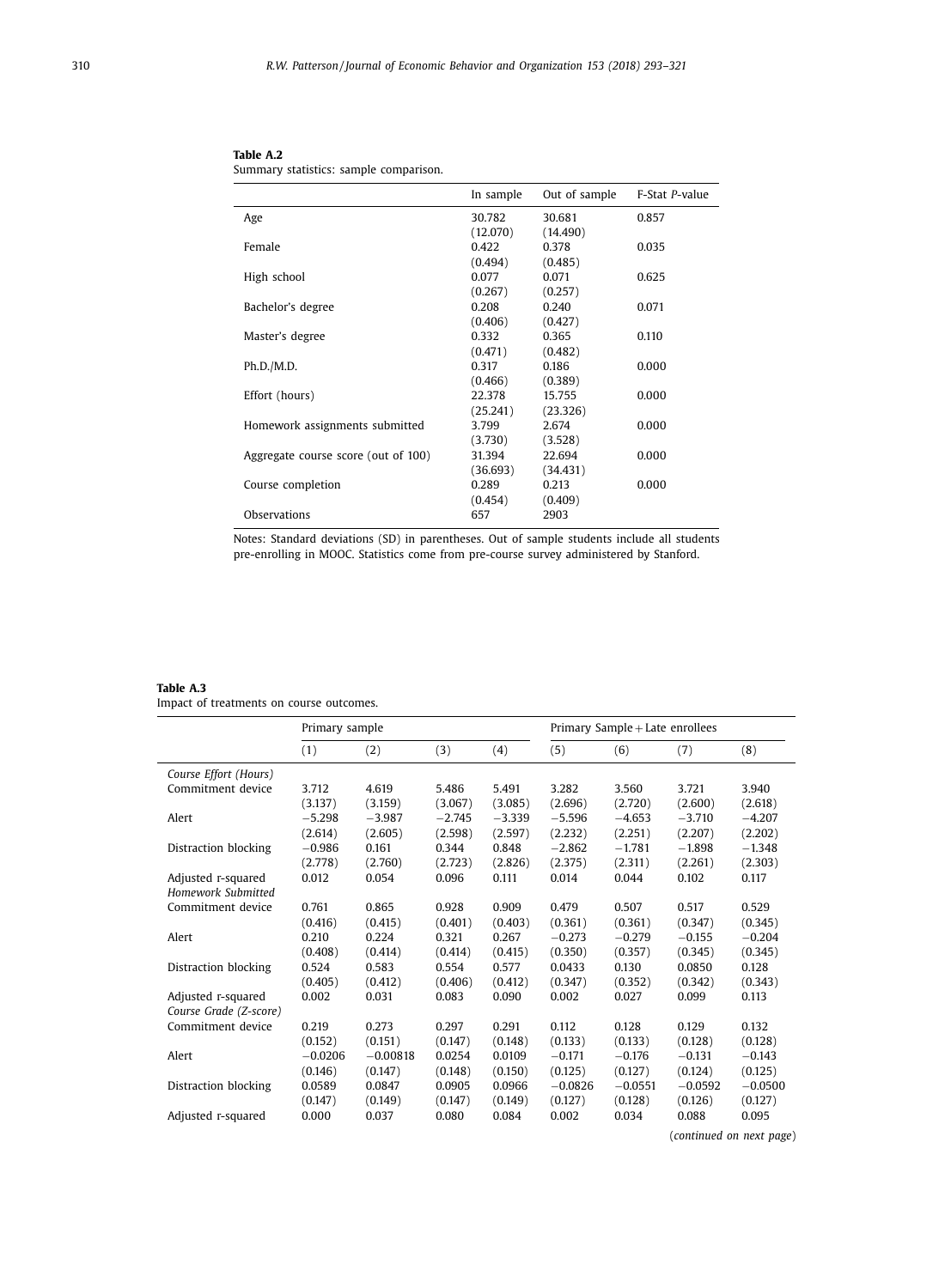|                        | Primary sample |          |                  | Primary Sample $+$ Late enrollees |           |           |           |           |
|------------------------|----------------|----------|------------------|-----------------------------------|-----------|-----------|-----------|-----------|
|                        | (1)            | (2)      | $\left(3\right)$ | (4)                               | (5)       | (6)       | (7)       | (8)       |
| Course Completion      |                |          |                  |                                   |           |           |           |           |
| Commitment device      | 0.0872         | 0.104    | 0.111            | 0.107                             | 0.0347    | 0.0430    | 0.0457    | 0.0489    |
|                        | (0.0510)       | (0.0509) | (0.0496)         | (0.0497)                          | (0.0443)  | (0.0448)  | (0.0438)  | (0.0445)  |
| Alert                  | $-0.00234$     | 0.00423  | 0.0150           | 0.0108                            | $-0.0506$ | $-0.0502$ | $-0.0390$ | $-0.0332$ |
|                        | (0.0485)       | (0.0491) | (0.0498)         | (0.0503)                          | (0.0416)  | (0.0423)  | (0.0428)  | (0.0440)  |
| Distraction blocking   | $-0.00193$     | 0.00793  | 0.0131           | 0.0135                            | $-0.0461$ | $-0.0344$ | $-0.0262$ | $-0.0197$ |
|                        | (0.0488)       | (0.0494) | (0.0492)         | (0.0498)                          | (0.0427)  | (0.0416)  | (0.0429)  | (0.0426)  |
| Adjusted r-squared     | 0.002          | 0.028    | 0.063            | 0.066                             | 0.003     | 0.024     | 0.062     | 0.066     |
| Demographic variables  | n              | y        | у                | y                                 | n         | y         | у         | у         |
| Course variables       | n              | n        | y                | y                                 | n         | n         | y         | y         |
| Self-control variables | n              | n        | n                | y                                 | n         | n         | n         | у         |
| Observations           | 657            | 657      | 657              | 657                               | 897       | 897       | 897       | 897       |

**Table A.3** (*continued*)

Robust standard errors in parentheses. Primary comprises all participants who enroll in course and install software in first week prior to the first homework deadline. Baseline (control) mean homework assignments submitted is 3.8 for the primary sample and 3.7 for all participants. Baseline average hours of effort is 22.4 for the primary sample and and 21.4 for all participants. Demographic variables include gender, age, age<sup>2</sup>, education, income, continent, and indicators for missing age and income variables. **Course variables** include course goals: *finish for certificate, finish at own pace, complete some assignments,* or watch some videos, reasons taking the course: general interest, relevant to school/work/research, carrier change, fun, try online *course, improve English*, type of computer: *personal laptop, personal desktop, work computer*, previous online courses started, previous online courses finished, previous statistics courses taken, interest level in course, expected course hours, and importance of finishing course. **Self-control variables** include distracting time goal, desired change in distracting time, self-reported difficulty breaking habits, distractibility, ability to resist temptation, level of self-discipline, and take actions that are regretted in long run.

#### **Table A.4**

Impact of treatments on course outcomes, robustness exercise.

|                             | Course effort<br>(Hours) | Homework<br>submitted | Course grade<br>(Z-score) | Course<br>completion |
|-----------------------------|--------------------------|-----------------------|---------------------------|----------------------|
| Commitment device           | 5.491                    | 0.909                 | 0.291                     | 0.107                |
| Standard p-values           | 0.076                    | 0.024                 | 0.050                     | 0.031                |
| Empirical <i>p</i> -values  | 0.046                    | 0.026                 | 0.046                     | 0.031                |
| Romano-Wolf 12-way p-values | 0.319                    | 0.152                 | 0.249                     | 0.181                |
| Alert                       | $-3.339$                 | 0.267                 | 0.0109                    | 0.0108               |
| Standard p-values           | 0.199                    | 0.520                 | 0.942                     | 0.839                |
| Empirical <i>p</i> -values  | 0.221                    | 0.500                 | 0.939                     | 0.826                |
| Romano-Wolf 12-way p-values | 0.559                    | 0.925                 | 0.988                     | 0.998                |
| Distraction blocking        | 0.848                    | 0.577                 | 0.0966                    | 0.0135               |
| Standard p-values           | 0.764                    | 0.161                 | 0.518                     | 0.787                |
| Empirical <i>p</i> -values  | 0.760                    | 0.156                 | 0.514                     | 0.783                |
| Romano-Wolf 12-way p-values | 0.988                    | 0.501                 | 0.925                     | 0.988                |
| Dep var mean                | 22.38                    | 3.730                 | 0.711                     | 0.289                |
| Demographics                | y                        | у                     | y                         | y                    |
| Course variables            | y                        | у                     | y                         | y                    |
| Self-control variables      | y                        | y                     | ٧                         | V                    |
| Observations                | 657                      | 657                   | 657                       | 657                  |

Standard *p*-values are constructed from *t*-tests of OLS regression coefficients with robust standard errors. Empirical *p*-values are constructed from counterfactual estimates of treatment effects from 10,000 simulations. The empirical *p*-values report the fraction simulated treatment effects that are greater than the measured treatment effects, in absolute values. **Demographic variables** include gender, age, age<sup>2</sup>, education, income, continent, and indicators for missing age and income variables. **Course variables** include course goals: *finish for certificate, finish at own pace, complete some assignments, or watch some videos*, reasons taking the course: *general interest, relevant to school/work/research, career change, fun, try online course, improve English*, type of computer: *personal laptop, personal desktop, work computer*, previous online courses started, previous online courses finished, previous statistics courses taken, interest level in course, expected course hours, and importance of finishing course. **Self-control variables** include distracting time goal, desired change in distracting time, self-reported difficulty breaking habits, distractibility, ability to resist temptation, level of self-discipline, and take actions that are regretted in long run.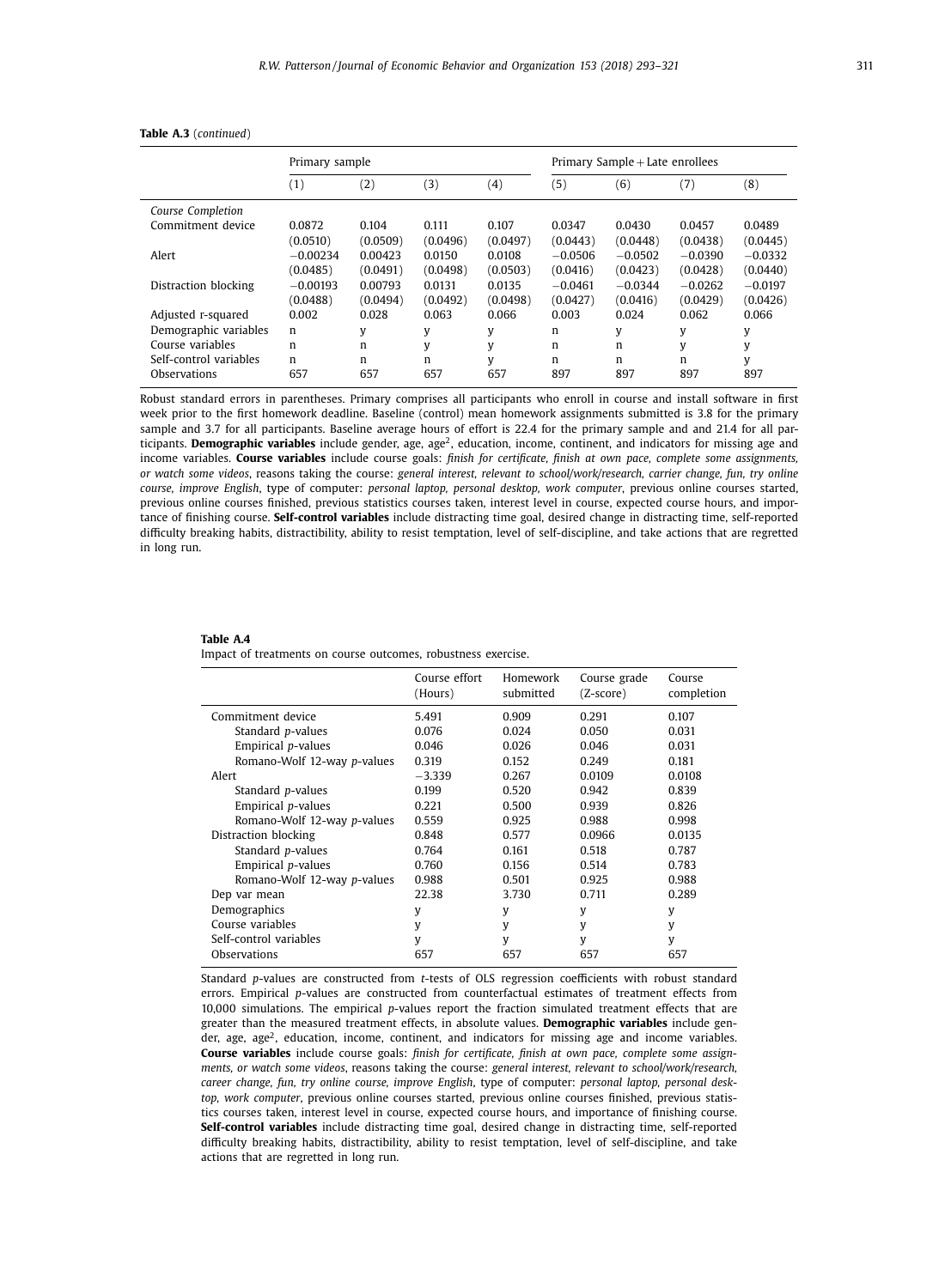#### **Table A.5**

Heterogeneous treatment effects, present bias.

|                              | Course effort<br>(Hours) | Homework<br>submitted | Course grade<br>$(Z-score)$ | Course<br>completion |
|------------------------------|--------------------------|-----------------------|-----------------------------|----------------------|
| Commitment*present-biased    | $-2.249$                 | $-0.356$              | $-0.0673$                   | $-0.220$             |
|                              | (6.318)                  | (0.833)               | (0.103)                     | (0.303)              |
| Standard p-values            | 0.722                    | 0.669                 | 0.514                       | 0.468                |
| Bonferroni adjusted p-values | 0.978                    | 0.964                 | 0.885                       | 0.849                |
| Alert*present-bias           | 2.994                    | 0.869                 | 0.0754                      | 0.189                |
|                              | (5.253)                  | (0.833)               | (0.0998)                    | (0.298)              |
| Standard p-values            | 0.571                    | 0.318                 | 0.450                       | 0.526                |
| Bonferroni adjusted p-values | 0.964                    | 0.683                 | 0.834                       | 0.893                |
| Blocking*present-bias        | $-0.193$                 | $-0.290$              | $-0.0203$                   | $-0.130$             |
|                              | (5.612)                  | (0.824)               | (0.0990)                    | (0.296)              |
| Standard p-values            | 0.973                    | 0.725                 | 0.838                       | 0.661                |
| Bonferroni adjusted p-values | 1.000                    | 0.979                 | 0.996                       | 0.961                |
| Commitment device            | 6.642                    | 1.106                 | 0.144                       | 0.401                |
|                              | (4.222)                  | (0.563)               | (0.0700)                    | (0.206)              |
| Standard p-values            | 0.116                    | 0.050                 | 0.040                       | 0.052                |
| Bonferroni adjusted p-values | 0.309                    | 0.143                 | 0.115                       | 0.148                |
| Alert                        | $-4.116$                 | $-0.0890$             | $-0.0211$                   | $-0.0658$            |
|                              | (3.605)                  | (0.546)               | (0.0662)                    | (0.195)              |
| Standard p-values            | 0.254                    | 0.870                 | 0.750                       | 0.736                |
| Bonferroni adjusted p-values | 0.585                    | 0.998                 | 0.984                       | 0.982                |
| <b>Distraction Blocking</b>  | 0.674                    | 0.742                 | 0.0251                      | 0.163                |
|                              | (3.842)                  | (0.592)               | (0.0713)                    | (0.212)              |
| Standard p-values            | 0.861                    | 0.211                 | 0.725                       | 0.442                |
| Bonferroni adjusted p-values | 0.997                    | 0.509                 | 0.979                       | 0.826                |
| Present-bias                 | $-1.701$                 | $-0.195$              | $-0.00345$                  | 0.0111               |
|                              | (4.323)                  | (0.599)               | (0.0709)                    | (0.216)              |
| Standard p-values            | 0.694                    | 0.745                 | 0.961                       | 0.959                |
| Bonferroni adjusted p-values | 0.971                    | 0.983                 | 1.000                       | 1.000                |
| Dep var mean                 | 22.38                    | 3.730                 | 0.711                       | 0.289                |
| Demographic variables        | y                        | у                     | у                           | у                    |
| Course variables             | y                        | y                     | y                           | y                    |
| <b>Observations</b>          | 657                      | 657                   | 657                         | 657                  |
| R-squared                    | 0.177                    | 0.158                 | 0.136                       | 0.152                |

Robust standard errors in parentheses. In the pre-study survey students were asked: whether students do things in the moment that they regret later on; whether they are unable to stop themselves from doing something when they know it is wrong; whether they are good at resisting temptation; and whether they refuse things that are bad for them, even when they are fun. I combine student answers to these questions into a single index and then split the sample equally to create the *Present* − *bias* variable, which is an indicator for students who are most likely to exhibit presentbiased preferences. Demographic variables include gender, age, age<sup>2</sup>, education, income, continent, and indicators for missing age and income variables. **Course variables** include course goals: *finish for certificate, finish at own pace, complete some assignments, or watch some videos*, reasons taking the course: *general interest, relevant to school/work/research, career change, fun, try online course, improve English*, type of computer: *personal laptop, personal desktop, work computer*, previous online courses started, previous online courses finished, previous statistics courses taken, interest level in course, expected course hours, and importance of finishing course.

# Invitation to participate in a Time-Management Study:

Research suggests that time management is a significant factor in how well students perform in online courses\*. We invite you to participate in a study that will test whether computerized time-management tools can help you use your time more effectively and complete courses more quickly. By completing 2 10-minute surveys (One before the course begins and one after the course ends) and installing time-management software, you will receive \$12 in Amazon Gift Cards and FREE ACCESS to time-management tools that have been designed to improve computer productivity.

#### To get more information and to sign up, please CLICK HERE.

\*See Holder, B. (2007). An investigation of hope, academics, environment, and motivation as predictors of persistence in higher education online programs. The Internet and higher education, 10(4), 245-260.

**Fig. A.1.** Recruitment Email.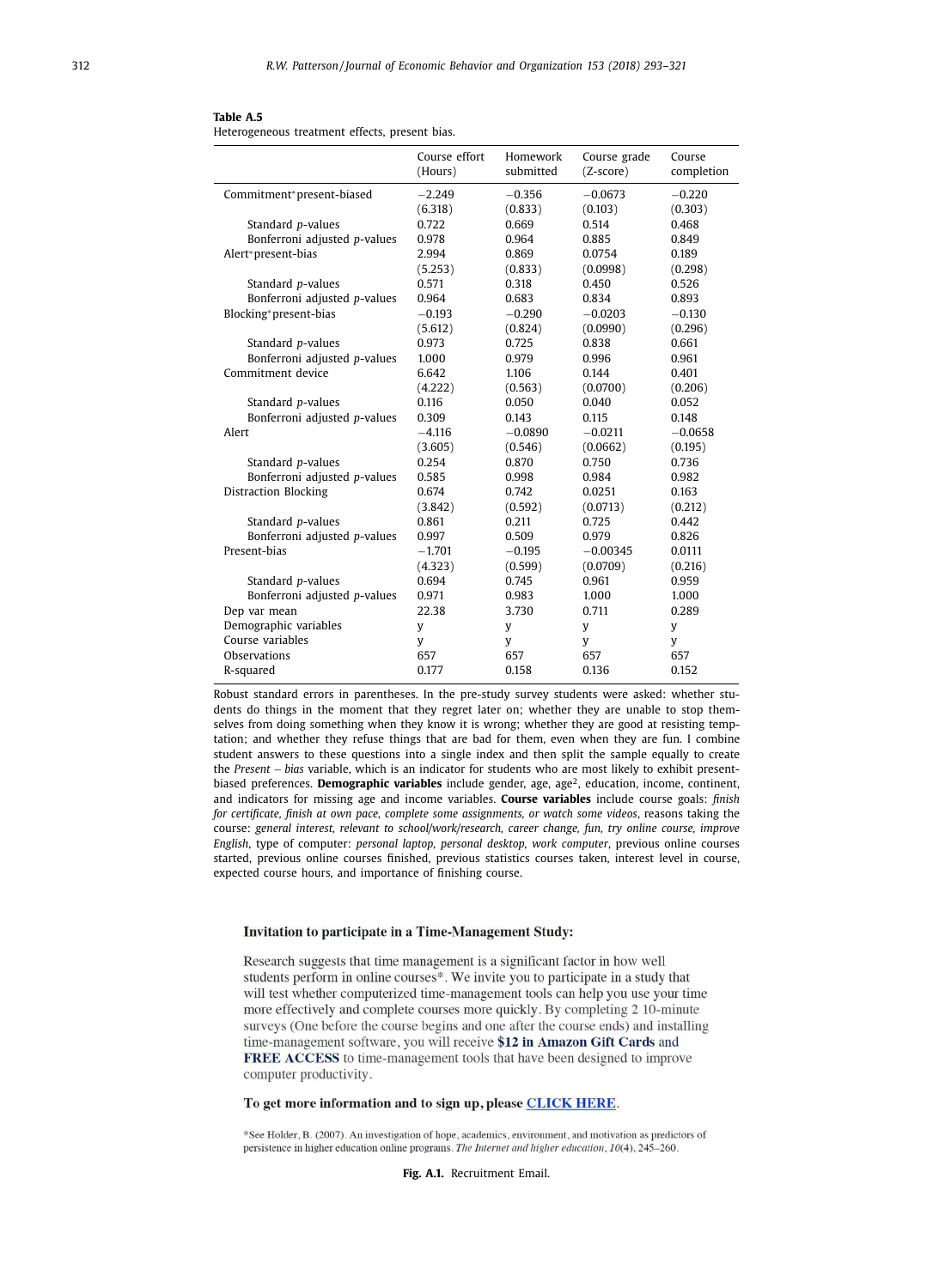

**Fig. A.2.** Time-Use Summary Report.



**Fig. A.3.** Commitment Screen.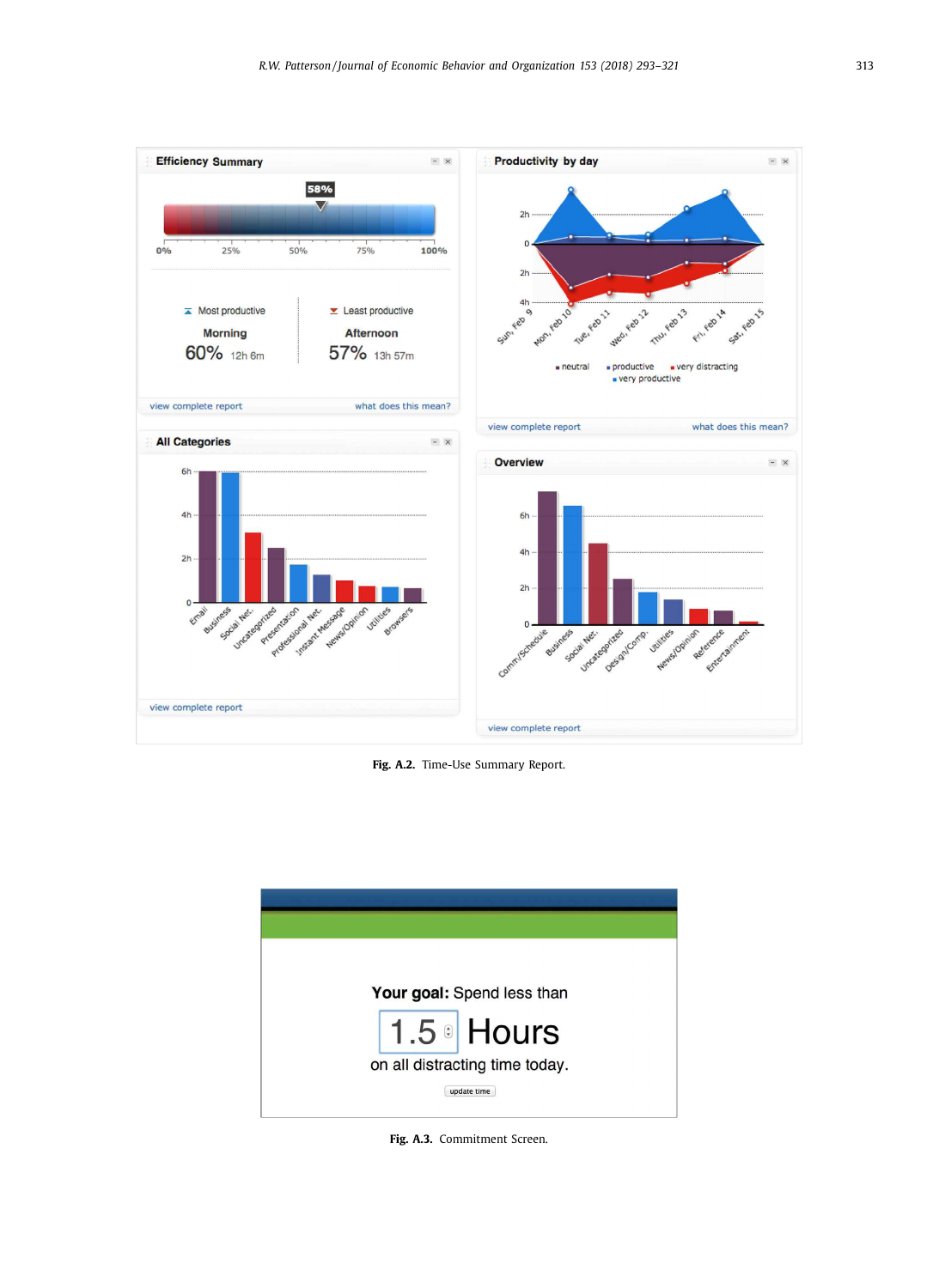

**Fig. A.4.** Blocked Site.







**Fig. A.6.** Distraction Blocking Screen.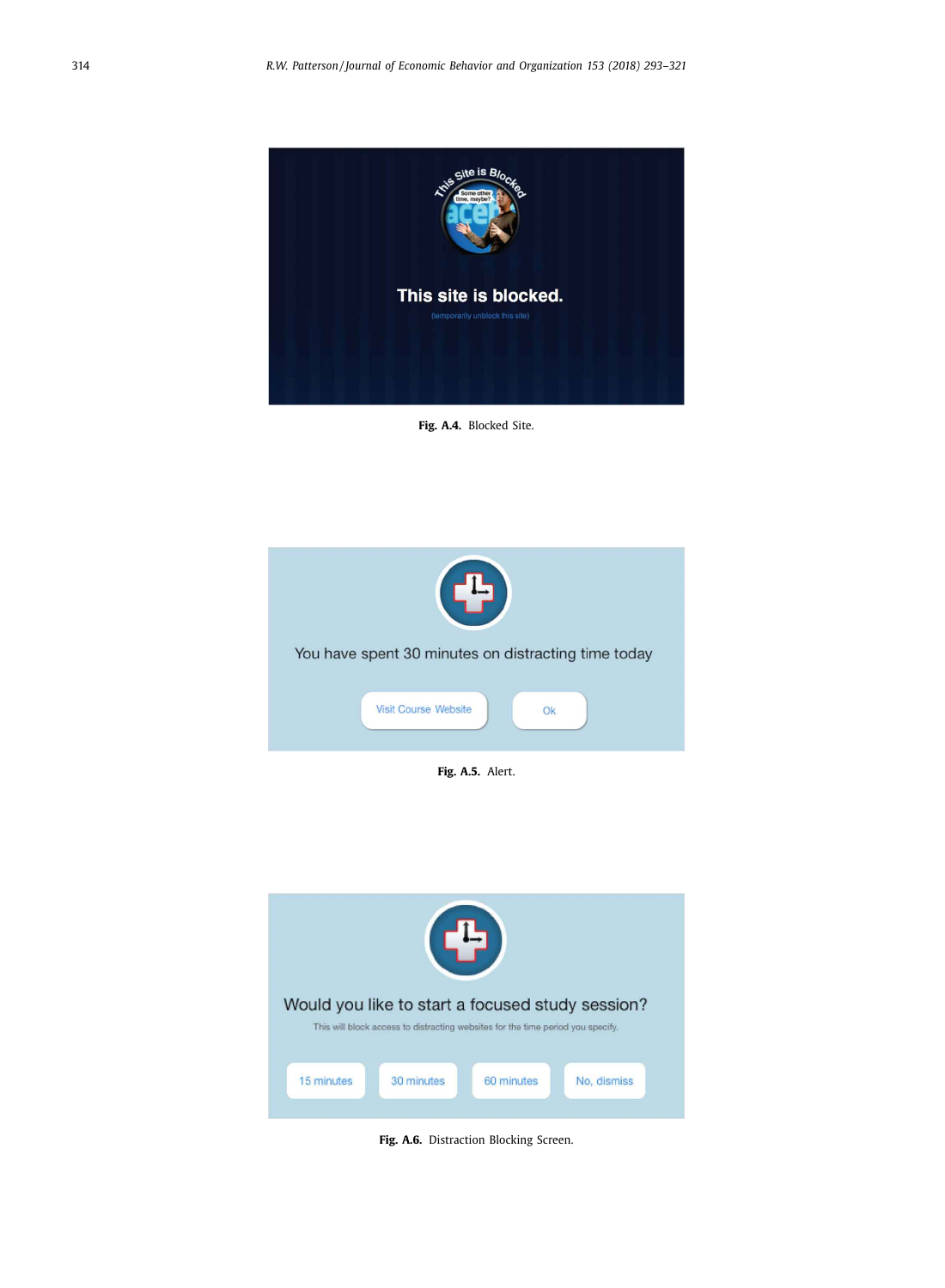

**Fig. A.7.** Commitment Device Patterns.



**Fig. A.8.** Distraction Blocking Study Patterns.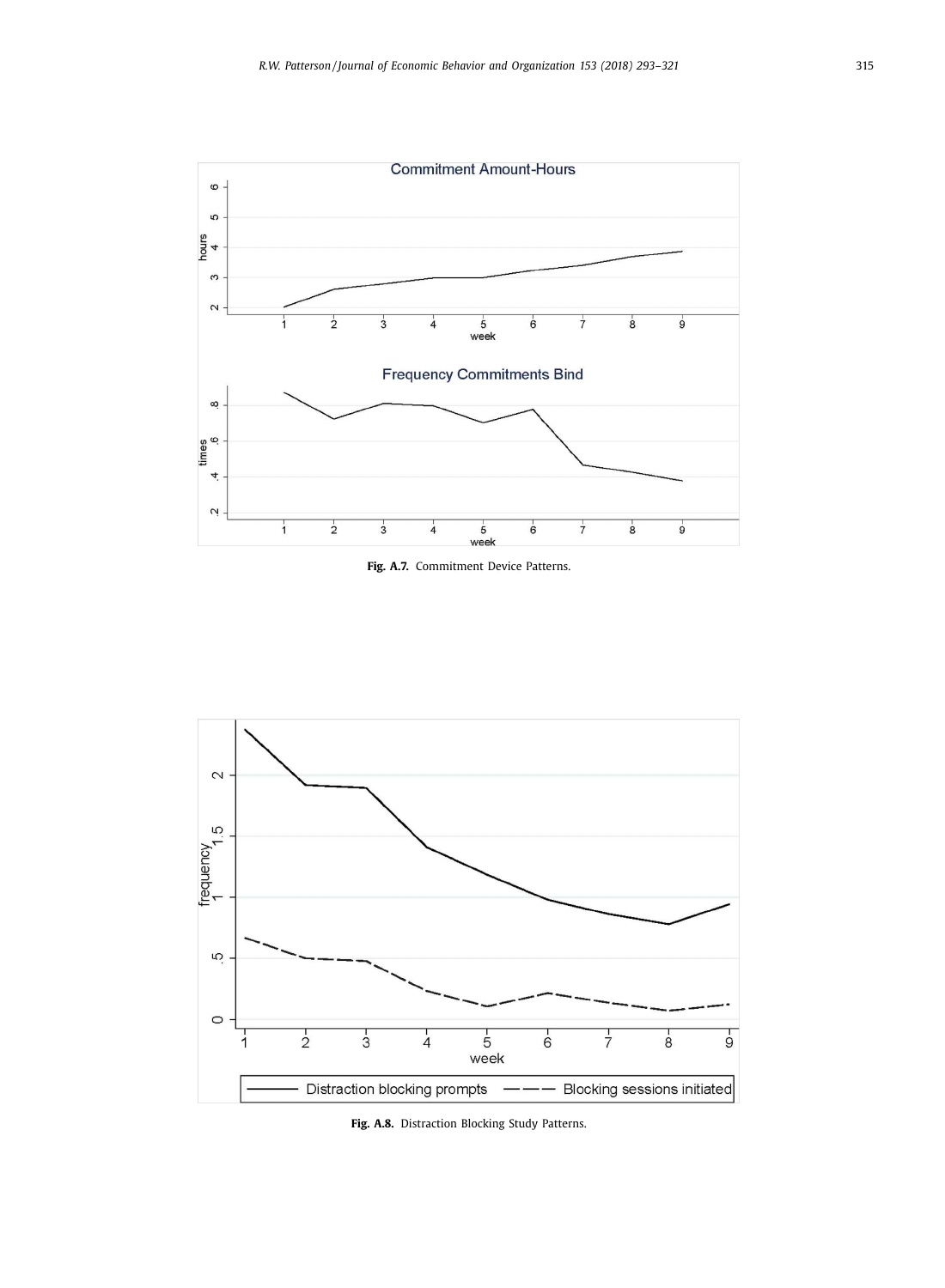# **Appendix B. Model of course completion**

To generate predictions for how students respond to the commitment, alert, and distraction blocking treatments, I develop a simple three-period model of online course completion that allows for a student to be impatient, forget about the course, and to be distracted away from working on the course.<sup>48</sup> The predictions of this model generalize to online course environments where students are enrolled in a course with multiple sections and must complete one course task per section. The primary predictions of this model are that the alert treatment typically increases the probability of course completion for students who exhibit limited memory, the distraction blcoking treatment typically increases the probability of course completion for students who experience willpower depletion related to Internet distractions, and the commitment device increases course completion for students who have present-biased preferences, exhibit limited memory, or experience willpower depletion, but there are certain conditions under which the introduction of behavioral tools leads to unexpected outcomes.

In this three-period model, a student is enrolled in a two period course that requires work in one period to complete. In periods 1 and 2, the student chooses whether or not to work on the course, with the choice in each period indicated by  $x_t \in \{0, 1\}$ . For reasons that will become clear, a student may choose to work on the course but not follow through to complete the coursework. Whether a student completes a task in period *t* is indexed by  $y_t \in \{0, 1\}$ . If the student completes the coursework ( $y_1 = 1$  or  $y_2 = 1$ ), she receives a benefit *b* in period 3. Working on the course has an immediate cost  $c_t$  that is allowed vary.<sup>49</sup> I assume that  $c_t$  is drawn from continuous distribution  $f(c)$ . I also assume that the choice not to work  $(x_t = 0)$  yields a constant flow utility  $(u(x_t))$  equal to 0. In this model, students may procrastinate coursework (exhibit present-bias preferences), forget about the option of working on the course (exhibit limited memory), or succumb to distractions after starting work on course (exhibit limited willpower).

### *B1. Present biased preferences*

When deciding whether to work on the course, students may procrastinate coursework due to present-bias preferences. I model the possibility that students exhibit present-bias preferences with a simplified quasi-hypberbolic discounting model (Laibson, 1997; O'Donoghue and Rabin, 1999). In this model, a student's discounted utility in period *t* is represented by  $U_t = u_t + \beta \sum_{\tau=t+1}^3 u_\tau$ , where  $u_t$  is the flow utility in period *t* and  $\beta$  is a present-biased discount factor.<sup>50</sup> I also assume that a student may be sophisticated or naïve about her present bias. A student is sophisticated about her present bias if she is aware that she will behave more impatiently than she would like to in the future and is naïve if she does not anticipate her future impatience. Formally, a student has beliefs about her future discount factor  $\hat{\beta} \in {\beta, 1}$  where an student is sophisticated if  $\hat{\beta} = \beta$  and naïve if  $\hat{\beta} = 1$ .

The model, which is formally solved below, provides several predictions about the behavior of students who exhibit present–present biased preferences, but not limited memory or limited willpower. In particular, a student who exhibits present-biased preferences may fail to complete the course, even when completion is utility maximizing from a long-run perspective. The smaller the  $β$  (or larger degree of present-bias), the more likely an student is to procrastinate coursework that maximizes long-run utility. Additionally, naïvete about present bias makes a student less likely to complete the course in the first period. This is because a naïve student anticipates that she will behave patiently in the future and is more willing to delay coursework than is utility maximizing.

While students who exhibit present-bias preferences are likely to behave more impatiently than they would like to from a long-run perspective, commitment devices can increase the probability that present-bias students finish the course. In this setting, I introduce a commitment device technology that increases the future cost of spending time on distracting Internet activities. The change in the relative cost of coursework induced by the commitment device in period *t* is represented by κ*<sup>t</sup>* . If a student in period 1 is given the option to set a commitment for period 2, she will to choose a commitment level that increases the probability she completes the course ( $\kappa_2$  < 0) if she is (1) present biased, (2) sophisticated about her present bias, (3) the expected benefit of choosing  $\kappa_2$  exceeds the cost.<sup>51</sup> When students are present biased and other behavioral factors are absent, commitment devices unambiguously increase a sophisticated student's expected utility.

# *B2. Limited memory*

In addition to being present biased, students may forget about coursework. To incorporate the possibility that students may forget about the choice to work on the course, I allow for the probability of considering the course (ρ*t*) to be less

<sup>48</sup> This model is closely related to Ericson's (2014) model of limited memory and present biased preferences and Taubinsky's (2014) model of inattention. <sup>49</sup> While the cost  $c_t$  represents the general opportunity cost of working on the course in period  $t$ , I assume recreational/distracting Internet activity is a significant contributor to this opportunity cost.

 $^{50}$  Quasi-hyperbolic discounted utility models often include an exponential discount factor δ such that  $U_t = u_t + β \sum_{\tau=t+1}^3 \delta^t u_\tau$ . I make the simplifying assumption that  $\delta = 1$ . Additionally, I assume that if no other behavioral factors are present, a student follows through on any decision to work on course such that  $v_t = x_t$ .

<sup>&</sup>lt;sup>51</sup> Specifically, a student will choose a commitment if there exists a  $\kappa^*$  such that  $(P[x_2|\kappa_2 = \kappa^*] - P[x_2|\kappa_2 = 0)b - (1 - P[x_2|\kappa_2 = \kappa^*])\kappa_2 > 0$ . When other behavior factors are absent, a commitment device set in period 1 for period 2 increases the overall probability that a student completes the course, but decreases the probability the probability that a student completes the course in period 1.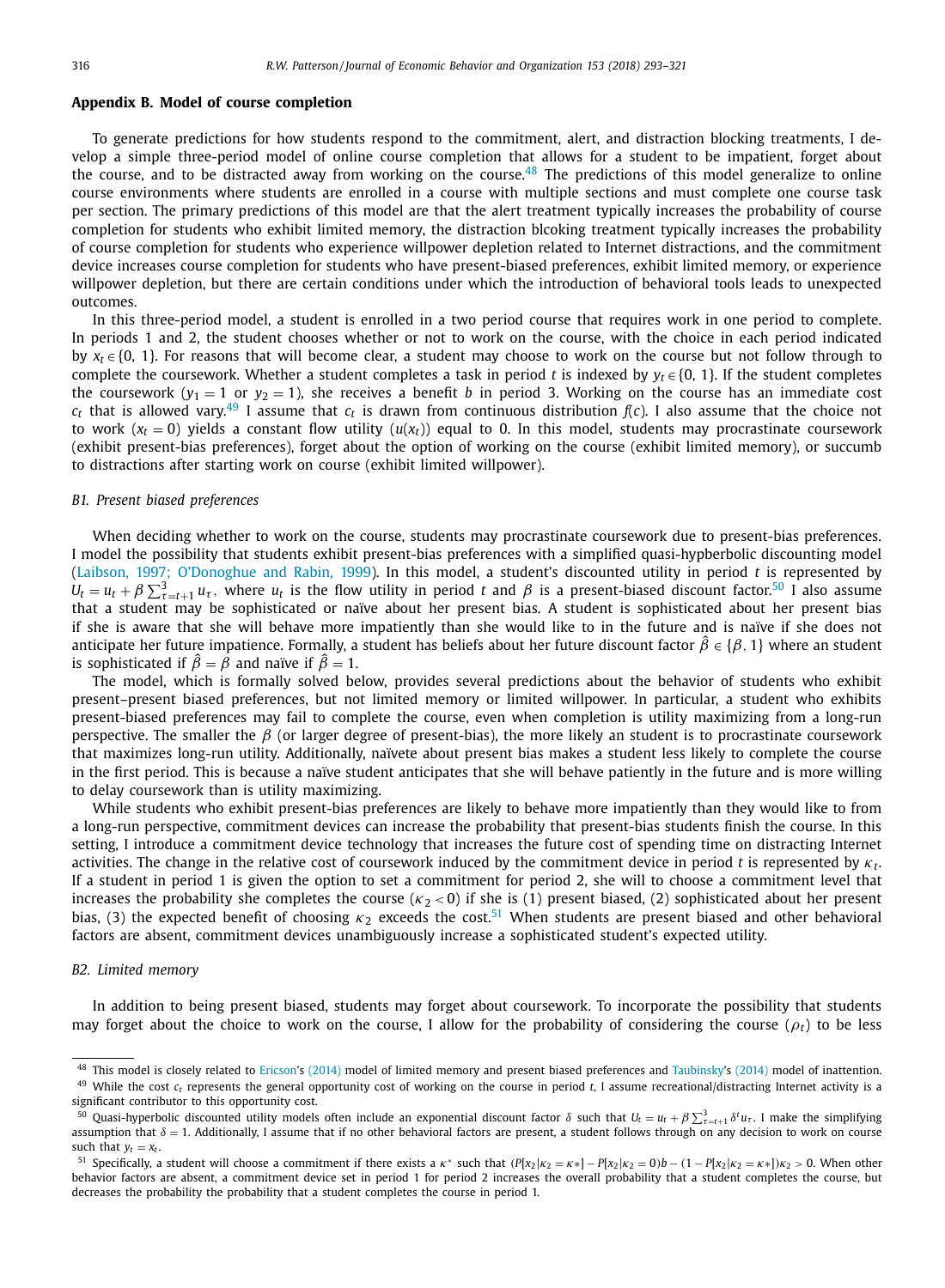than 1, such that  $\rho_t \in (0, 1]$ . I also let  $\alpha_t \in \{0, 1\}$  be an indicator for whether an individual is attentive in period *t*. I assume that forgetting is a transitory "slipping of the mind" (Ericson, 2014) that is independent of whether or not a task was remembered previously. $52$  Just as a student may not anticipate their future present-biased tendencies, a student may or may not be aware of her tendency to forget about coursework  $\hat{\rho}_t \in \{\rho_t, 1\}$ , and is sophisticated about limited memory if  $\hat{\rho}_t = \rho_t$  and naïve if  $\hat{\rho}_t = 1$ .

When other behavioral factors are absent, an increase in the probability that students remember the course ( $\rho_t$ ) unambiguously increases the probability that students complete the course. Although an increase in  $\rho_t$  in either period 1 or 2 increase the overall probability that a student completes the course, awareness of a coming alert in period 2 decreases the probability that a sophisticated student ( $\hat{\rho}_{t+1} = \rho_{t+1}$ ) completes the course in period 1.

# *B3. Limited willpower*

Finally, I assume that after a student chooses to work on the course, she may become distracted and fail to complete the coursework she chose to do. I let  $\pi_t \in (0, 1]$  represent the probability that a student has sufficient willpower to complete the coursework she chooses and  $\sigma \in \{0, 1\}$  be an indicator for whether or not the student finishes the coursework that she starts such that  $y_t = \sigma x_t$ . I assume that where  $\pi_t$  is decreasing in the level of distractions to which she is exposed. I also assume that students who are distracted from completing the task do not incur the cost of work  $c_t$ <sup>53</sup> Just as with present-biased preferences, I allow for naïvete and sophistication about limited willpower  $\hat{\pi}_t \in {\pi_t, 1}$ . An increase  $\pi_t$  in period 1 or 2 increases the overall probability that a student completes the course, but awareness of a coming increase in the probability of following through in period 2 reduces the probability that a sophisticated student completes the course in period 1.

# *B4. Combining behavioral factors*

When present-bias, limited memory, and limited willpower are isolated, the impact of commitment devices, and factors that increase the probability of remembering the course (alerts) and following through on a decision to work on the course (distraction blocking tools) have straightforward impacts on utility and the probability that students complete the course. However, when behaviors are combined, behavioral tools may have unanticipated impacts on student outcomes. First, a student who is sophisticated about her time-inconsistent preferences, but naïve about her limited memory and limited willpower may choose to utilize a commitment device that reduces her overall utility. Naïvete leads a student to overestimate the probability that she will complete the course with the help of a commitment device, and may lead a student to choose a commitment device that reduces her overall well-being.

Furthermore, a student who is sophisticated about her limited memory but naïve about her limited willpower or present bias may actually be less likely to complete a course when she knows that she will get an alert in the following period. Naïvete about limited willpower or present bias leads a student to overestimate the impact of an alert in the following period. An increase in the anticipated probability of remembering coursework in the future decreases the probability that a student chooses to work on the course in the current period. If a student sufficiently overestimates the impact of an alert in the future then the alert may decrease the overall probability that she completes the course. Symmetrically, awareness of the availability a future distraction blocking tool may make a student who is sophisticated about her limited willpower but naïve about her present bias or limited memory less likely to complete the course.

# *B5. Model solution*

Below is a full solution to the model which incorporates present bias and beliefs over present bias ( $\beta$ ,  $\hat{\beta}$ ), limited memory ( $\rho_t$ ,  $\hat{\rho}_t$ ), and limited willpower ( $\pi_t$ ,  $\hat{\pi}_t$ ). Students solve for their utility maximizing choice by backwards induction.

In the period 2, the final decision period, a student will choose to work on the course if she considers the choice to work on the course, and the discounted benefit exceeds the cost. Formally, the choice to work on the course can be characterized by the following:

$$
x_2 = \begin{cases} 1, & \text{if } \alpha_2 = 1, y_1 = 0, \text{ and } \hat{\pi}_2 c_2 + \hat{\pi}_2 \beta b > 0 \\ 0, & \text{otherwise} \end{cases}
$$

where  $\alpha_2$  is an indicator of whether the student considers the choice of coursework,  $\hat{\pi}_2$  is the belief of the probability that the student will complete a task she begins, β is the present-bias discount factor, *c*<sup>2</sup> the cost of completing the course, and *b* the benefit of completing the course. Note that a student will never work on the course if  $y_1 = 1$ , because there is no benefit to working on the course if the course was already completed in period 1.

<sup>&</sup>lt;sup>52</sup> Some previous work has assumed that limited memory follows a dynamic process where the probability of forgetting to be increasing in previous memory failure (Ericson, 2014; Mullainathan, 2002; Taubinsky, 2014). In the most extreme case Ericson (2014), assumes that once something is forgotten it can never be remembered again.

<sup>53</sup> This assumption implies that students are distracted from completing the task shortly after deciding to work on the task. While this pattern matches observed behavior, the model generates similar predictions when this assumption is relaxed.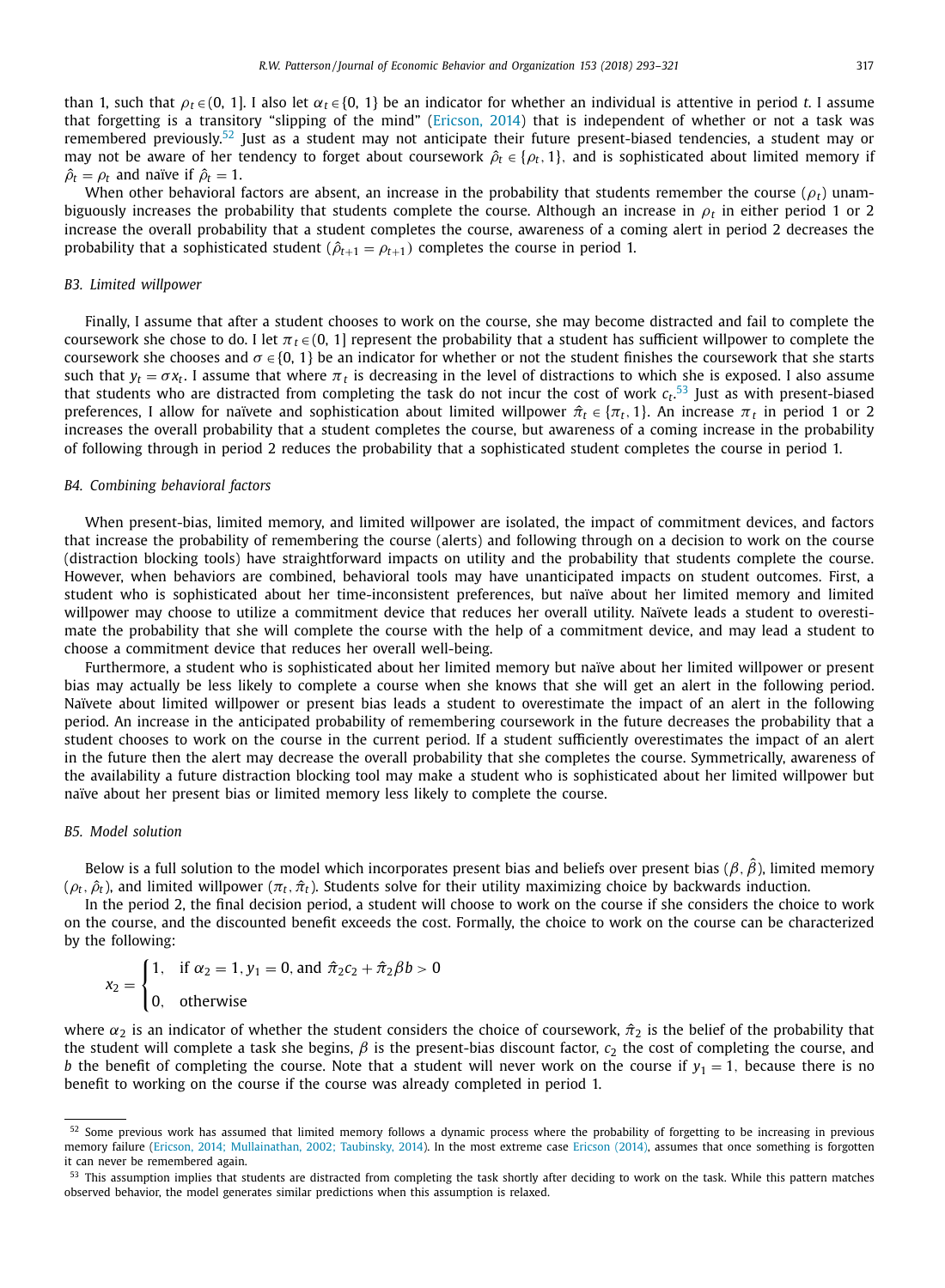The probability that a student completes the course in the second period ( $Pr[y_2 = 1]$ ) given that  $y_1 = 0$ , depends on the distribution of costs  $f(c)$ , the discounted benefit of action  $\beta b$ , and the probability of considering the course  $\rho_2$  and the probability of following through with a decision to work on the course  $\pi_2$ , such that:

$$
Pr[y_2 = 1 | y_1 = 0] = \pi_2 \rho_2 \int_{-\beta b}^{\infty} f(c) dc
$$
  
=  $\pi_2 \rho_2 (1 - F(-\beta b))$  (1)

where *F*(·) is the cumulative distribution function (CDF) of *f*(*c*) and other variables are as previously specified.

In period 1, a student will choose to work on the course if the net value of working on the course in period 1  $(c_1 + \beta b)$ exceeds  $\hat{v}_{(2,0)}$ —the expected value of the choice to work on course in period 2. Formally:

$$
x_1 = \begin{cases} 1, & \text{if } \alpha_1 = 1, \text{ and } \hat{\pi}_1 c + \beta \hat{\pi}_1 b + (1 - \hat{\pi}_1) \hat{\nu}_{2,0} > \hat{\nu}_{2,0} \\ 0, & \text{otherwise} \end{cases}
$$

where:

$$
\hat{v}_{2,0} = \beta \hat{\rho}_2 \hat{\pi}_2 \int_{-\hat{\beta}b}^{\infty} (c+b) f(c) dc \tag{2}
$$

and other variables are as previously specified. Note that students may anticipate the possibility of choosing to work on the course but not follow through, and that part of the value of choosing  $x_1 = 1$  in period 1 is  $(1 - \hat{\pi}_1)\hat{v}_{2,0}$ , or the expected probability of failing to complete coursework multiplied by the expected value of value of the choice of *x* in period 2. Given the choice above, the probability that a student completes the course in the first period is:

$$
Pr[y_1 = 1] = \rho_1 \pi_1 \int_{-\beta b + \hat{v}_{2,0}}^{\infty} f(c) dc
$$
  
=  $\pi_1 \rho_1 (1 - F(-\beta b + \hat{v}_{2,0}))$  (3)

Having calculated the conditional probability of completing the course in the second period,  $Pr[y_2 = 1|y_1 = 0]$  and the unconditional probability of completing the course in the first period, the total probability of completing the course can be expressed by the following equation:

$$
Pr[\mathbf{y} = 1] = \rho_1 \pi_1 \int_{-\beta b + \hat{v}_{2,0}}^{\infty} f(c)dc + [1 - \rho_1 \pi_1 \int_{-\beta b + \hat{v}_{2,0}}^{\infty} f(c)dc] \rho_2 \pi_2 \int_{-\beta b}^{\infty} f(c)dc
$$
  
=  $\pi_1 \rho_1 (1 - F(-\beta b + \hat{v}_{2,0})) + [1 - \pi_1 \rho_1 (1 - F(-\beta b + \hat{v}_{2,0}))] \pi_2 \rho_2 (1 - F(-\beta b))$  (4)

### *B6. Comparative statics*

In this Section 1 examine how changes in the probability that students remember the choice to work on the course ( $\rho_t$ ), the probability that students have sufficient willpower to complete coursework  $(\pi_t)$ , and the relative cost of coursework  $(\kappa_t)$ impact course completion.

#### *B6.1. Changes in the probability in remembering*

Increasing the probability that students consider the course tends to increase the probability that students complete coursework. However, the magnitude and direction of the impact of changing  $\rho_t$  depends on the period *t* and value of other parameters in the model.

The impact of increasing  $\rho_1$  on the probability that a student completes the course is:

$$
\frac{\partial Pr[y=1]}{\partial \rho_1} = [1 - \rho_2 \pi_2 \int_{-\beta b}^{\infty} f(c)dc] \pi_1 \int_{-\beta b + \hat{v}_{2,0}}^{\infty} f(c)dc \tag{5}
$$

and the impact of increasing  $\rho_2$  on the probability of course completion is:

$$
\frac{\partial Pr[y=1]}{\partial \rho_2} = -\rho_1 \pi_1 [1 - \rho_2 \pi_2 \int_{-\beta b}^{c_1} f(c)dc] f(-\beta b + \hat{v}_{2,0}) \frac{\partial \hat{v}_{2,0}}{\partial \rho_2} + [1 - \rho_1 \pi_1 \int_{-\beta b + \hat{v}_{2,0}}^{\infty} f(c)dc] \pi_2 \int_{-\beta b}^{\infty} f(c)dc \tag{6}
$$

where

$$
\frac{\partial \hat{v}_{2,0}}{\partial \rho_2} = \begin{cases} \beta \hat{\pi}_2 \int_{-\hat{\beta}b}^{c_1} (c+b) f(c) dc, & \text{if } \hat{\rho}_2 = \rho_2 \\ 0, & \text{if } \hat{\rho}_2 = 1 \end{cases}
$$

The equations above highlight several properties of increasing the probability of remembering the course. Eq.  $(5)$  shows that increasing the probability of  $\rho_1$  unambiguously increases the probability that a student completes her coursework. Furthermore the impact of an increase in  $\rho_1$  on completion is increasing in  $\pi_1$  and decreasing in  $\rho_2$ ,  $\pi_2$ ,  $\hat{\rho}_2$ ,  $\hat{\pi}_2$ , and  $\hat{\beta}$ .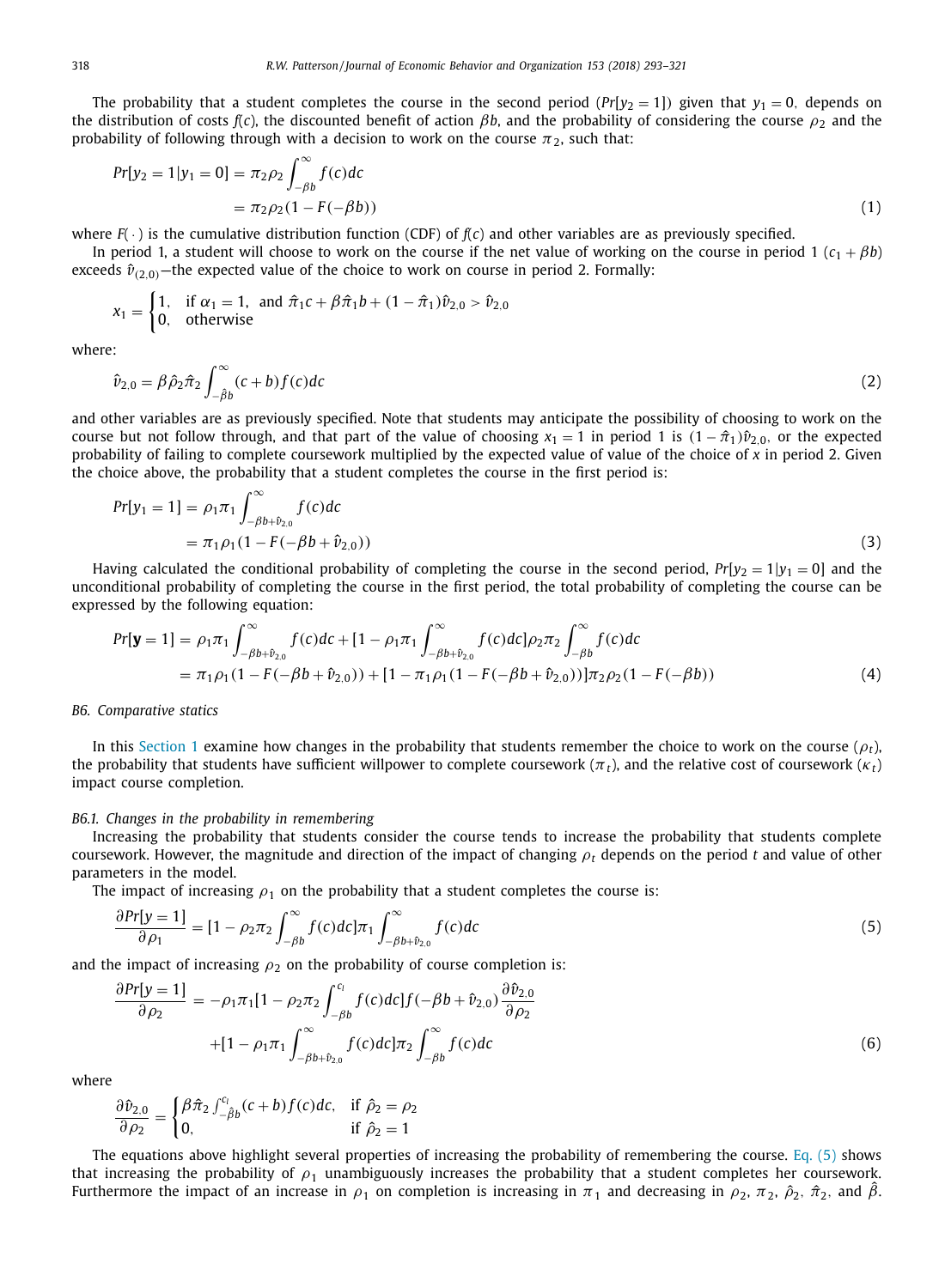Intuitively, an increase in the probability that a student remembers the choice to work on the course on the first period has the largest impact for students who are likely to follow through on their choice to work and who are unlikely (and aware that they are unlikely) to complete the coursework in the second period.

Eq. (6) shows the impact of increasing the probability that a student will remember the choice to work ( $\rho_2$ ) in period 2. If a student is naïve about her tendency to forget, then the first line of Eq. (6) is equal to zero, and the increase in the probability in unambiguously positive. However, if a student is aware that she of the increase in  $\rho_2$  in period 1, the first line of Eq. (6) shows the impact of the increase in  $\rho_2$  is diminished, and may even be negative. Sophistication about  $\rho_2$ further diminishes the probability of course completion if individuals are naïve about limited willpower and present-bias preferences.

# *B6.2. Changes in the probability that students follow through on coursework*

Increasing the probability that students follow through on a decision they make to work  $(\pi_t)$  has symmetric implications to increasing the probability that students remember to consider the course. The impact of increasing the probability that a student will follow through with a choice in period 1 ( $\pi$ <sub>1</sub>) on the probability that students complete the course is:

$$
\frac{\partial Pr[y=1]}{\partial \pi_1} = [1 - \rho_2 \pi_2 \int_{-\beta b}^{\infty} f(c)dc] \rho_1 \int_{-\beta b + \hat{v}_{2,0}}^{\infty} f(c)dc \tag{7}
$$

And the impact of increasing the probability that a student follows through with a choice in period 2 ( $\pi_2$ ) on course completion is:

$$
\frac{\partial Pr[y=1]}{\partial \pi_2} = -\rho_1 \pi_1 [1 - \rho_2 \pi_2 \int_{-\beta b}^{c_1} f(c)dc] f(-\beta b + \hat{v}_{2,0}) \frac{\partial \hat{v}_{2,0}}{\partial \pi_2} + [1 - \rho_1 \pi_1 \int_{-\beta b + \hat{v}_{2,0}}^{\infty} f(c)dc] \rho_2 \int_{-\beta b}^{\infty} f(c)dc \tag{8}
$$

Eq. (7) shows that tie impact of increasing  $\pi_1$  increases the probability that a student completes the course, and that the impact of increasing  $π_1$  is increasing in  $ρ_1$  and decreasing in  $ρ_2$ ,  $π_2$ ,  $ρ_2$ ,  $π_2$ , and  $β$ . Eq. (8) shows that increasing  $π_2$  has an unambiguously positive impact on completion for who do not believe they may fail to follow through on their decision to complete the course, but the impact is reduced and may even be negative for students who are sophisticated about their limited willpower and naïve about their limited memory or present bias.

#### *B6.3. Changes in the relative costs in coursework*

A student may have access to a technology that changes the cost of the alternate choice to coursework in period *t*. An change of in the cost of the alternate choice leads to a corresponding shift in the relative cost of coursework, such that the new cost of the coursework is  $c_t + \kappa_t$ . If  $c_t + \kappa_t$  is substituted for  $c_t$  in the student's utility maximization problem, the resulting probability of completing the course is:

$$
Pr[\mathbf{y} = 1] = \rho_1 \pi_1 \int_{-\beta b + \kappa_1 + \hat{v}_{2,0}}^{\infty} f(c)dc + [1 - \rho_1 \pi_1 \int_{-\beta b + \kappa_1 + \hat{v}_{2,0}}^{\infty} f(c)dc] \rho_2 \pi_2 \int_{-\beta b + \kappa_2}^{\infty} f(c)dc
$$

where:

$$
\hat{\nu}_{2,0} = \beta \hat{\rho}_2 \hat{\pi}_2 \int_{-\hat{\beta}b + \kappa_2}^{\infty} (c + b)f(c)dc \tag{9}
$$

Increasing the relative cost of coursework in period 1  $(\kappa_1)$  has the following impact on course completion:

$$
\frac{\partial Pr[y=1]}{\partial \kappa_1} = -\rho_1 \pi_1 [1 - \rho_2 \pi_2 \int_{-\beta b + \kappa_2}^{\infty} f(c)dc] f(-\beta b + \kappa_1 + \hat{v}_{2,0})
$$
\n(10)

while increasing the relative cost of coursework in period 2  $(\kappa_2)$  had the following impact on course completion:

$$
\frac{\partial Pr[y=1]}{\partial \kappa_2} = -\rho_1 \pi_1 [1 - \rho_2 \pi_2 \int_{-\beta b + \kappa_2}^{\infty} f(c)dc] f(-\beta b + \kappa_1 + \hat{v}_{2,0}) \frac{\partial \hat{v}_{2,0}}{\partial \kappa_2} \n- \rho_2 \pi_2 [1 - \rho_1 \pi_1 \int_{-\beta b + \kappa_1 + \hat{v}_{2,0}}^{\infty} f(c)dc] f(-\beta b + \kappa_2)
$$
\n(11)

where:

$$
\frac{\partial \hat{v}_{2,0}}{\partial \kappa_2} = -\beta \hat{\rho}_2 \hat{\pi}_2 ((1 - \hat{\beta})b + \kappa_2) f(-\hat{\beta} b + \kappa_2)
$$
\n(12)

Eq. (10) shows the unsurprising result that an increase in  $\kappa_1$ , the relative cost of course completion, leads to a decrease in the probability of course completion. The first line of Eq. (11) shows an anticipated increase the cost of course completion in period 2 increases the likelihood a student completes the course in period 1 line 2 of Eq. (11) indicates that higher period 2 costs decrease the probability that a student completes the course in period 2. A comparison of terms in the first and second line of Eq. (11) indicates that the overall impact of increasing the relative cost of the course decreases the total probability that students complete the course.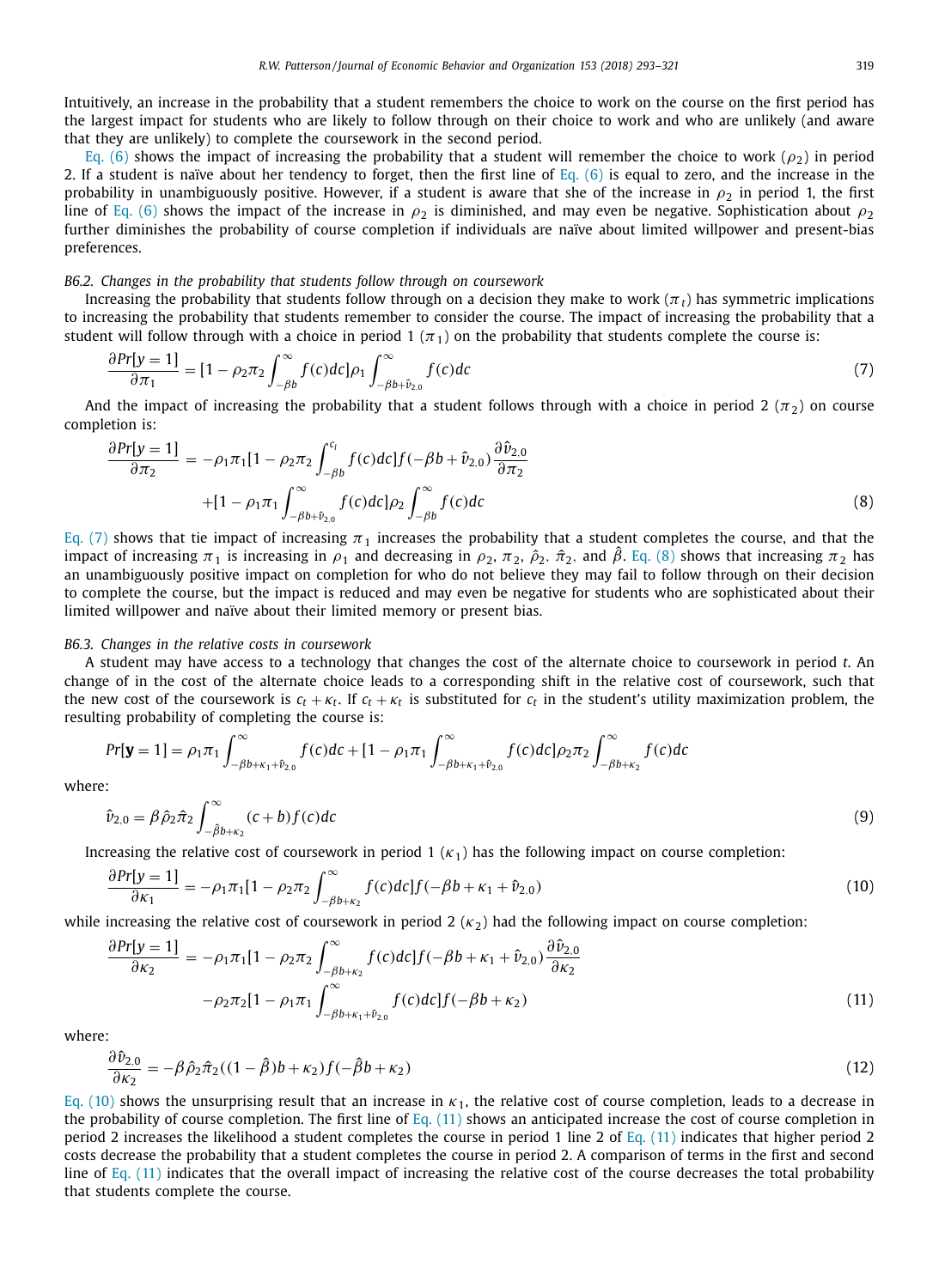### *B7. Impact of treatments on model parameters*

Each of the commitment device, alert, and distraction blocking treatments are designed to target different aspects of time-management problems. Below I describe how the treatments in this study are likely to impact different model parameters.

# *B7.1. Commitment device*

The commitment device treatment prompts students via a daily email set to limits for the amount of distracting time they spend on their computer. This treatment is likely to impact several parameters in the model. First, if students experience limited memory, then daily emails and blocked websites are likely to increase  $\rho_t$ —the probability that students consider the course. Second, if students have limited willpower, the commitment device may also reduce π*t*—the probability that a student follows through on a decision to work on the course. When a commitment device binds, then distractions are removed, which may increase the probability that students follow through on a decision to work on the course  $(\pi_t)$ . Finally a pre-commitment to a restrictive time-limit decreases the relative cost of working on the course in a future period by  $\kappa_{t+1}$ , which increases the probability of completing the course in the following period. Given the predictions of the model, the commitment device may increase course completion by addressing limited memory (through increasing ρ*t*), limited willpower (through increasing  $\pi_t$ ), or present bias preferences (through decreasing  $\kappa_{t+1}$ ).

# *B7.2. Alert*

The alert treatment provides students with a reminder after each half hour of distracting time which includes a link to the course website. If students exhibit limited memory, this alert is likely to increase the probability that students remember the decision to work on the course  $\rho_t$ . It is also possible that the alert increases the cost of distracted Internet browsing, either by annoyance or guilt. If the reminder decreases the relative cost of coursework  $(\kappa_t)$  by making distracted Internet time less enjoyable, this may lead to increase the probability of course completion. This, however, is not evidence of presentbias, limited memory, or limited willpower—a decrease in the relative cost of coursework is likely to increase completion for all students, including those who experience no behavioral issues. Therefore, a positive impact of the alert treatment is consistent with a model limited memory, but does not rule out other models of behavior.

### *B7.3. Distraction blocking tool*

The distraction blocking tool allows students to block out distracting websites for up to 60 min upon going to the course website. If a student has limited willpower and the presence of Internet distractions reduce the probability that she completes coursework she decides to do, then blocking distractions may increase the probability that she follows through with her decision to work on the course  $(\pi_t)$ . Because a student must go to the course in order to interact with the distraction blocking tool, the distraction blocking tool is unlikely to impact on the probability that students consider the course  $\rho_t$ . Also, it is difficult for students to use the distraction blocking tool as a commitment device because choosing to utilize the distraction blocking tool impacts the relative costs of coursework for no more than an hour, and the distraction blocking tool takes immediate effect. As a result, a response to the distraction blocking tool is unlikely to be explained by present-bias<sup>54</sup> or limited memory, but is consistent with a model of limited willpower.

#### **References**

Abadie, A., Chingos, M.M., West, M.R., 2013. Endogenous stratification in randomized experiments. Rev. Econ. Stat. Forthcoming.

Allen, I.E., Seaman, J., 2013. Changing Course: Ten Years of Tracking Online Education in the United States. Babson Survey Research Group, Babson Park, MA. Ariely, D., Wertenbroch, K., 2002. Procrastination, deadlines, and performance: self-control by precommitment. Psychol. Sci. 13 (3), 219–224.

Ashraf, N., Karlan, D., Yin, W., 2006. Tying odysseus to the mast: evidence from a commitment savings product in the philippines. Q. J. Econ. 121 (2), 635–672. doi:10.1162/qjec.2006.121.2.635.

Austin, S.M., Balas, E.A., Mitchell, J.A., Ewigman, B.G., 1994. Effect of physician reminders on preventive care: meta-analysis of randomized clinical trials. In: Proceedings of the Annual Symposium on Computer Application in Medical Care. American Medical Informatics Association, p. 121.

Banerjee, A.V., Duflo, E., 2014. (Dis)organization and success in an economics MOOC. AEA Pap. Proc 104 (5), 514–518.

Baumeister, R.F., Bratslavsky, E., Muraven, M., Tice, D.M., 1998. Ego depletion: is the active self a limited resource? J. Pers. Soc. Psychol. 74 (5), 1252–1265.

Baumeister, R.F., Vohs, K.D., 2003. Willpower, choice, and self-control. In: Loewenstein, G., Read, D., Baumeister, R. (Eds.). In: Time and decision: Economic and psychological perspectives on intertemporal choice. US: Russell Sage Foundation, New York, NY, pp. 201–216.

Breslow, L.B., Pritchard, D.E., DeBoer, J., Stump, G.S., Ho, A.D., Seaton, D.T., 2013. Studying learning in the worldwide classroom: research into edX's first MOOC. Res. Pract. Assess. 8, 13–25.

Bryan, G., Karlan, D., Nelson, S., 2010. Commitment devices. Annu. Rev. Econ. 2 (1), 671–698.

Cadena, X., Schoar, A., 2011. Remembering to pay? Reminders vs. financial incentives for loan payments (No. w17020). National Bureau of Economic Research.

Calzolari, G., Nardotto, M., 2011. Nudging with information: a randomized field experiment on reminders and feedback (No. 8571). CEPR Discussion Papers. Chetty, R., Looney, A., Kroft, K., 2009. Salience and taxation: Theory and evidence. Am. Econ. Rev. 99 (4), 1145–1177.

Doherty, W., 2006. An analysis of multiple factors affecting retention in web-based community college courses. Internet Higher Educ. 9 (4), 245–255. Ericson, K.M.M., 2011. Forgetting we forget: overconfidence and memory. J. Eur. Econ. Assoc. 9 (1), 43–60.

Ericson, K.M.M., 2014. On the interaction of memory and procrastination: implications for reminders.

Fudenberg, D., Levine, D.K., 2006. A dual-self model of impulse control. Am. Econ. Rev. 96 (5), 1449–1476.

Fudenberg, D., Levine, D.K., 2012. Timing and self-control. Econometrica 80 (1), 1–42. doi:10.3982/ECTA9655.

<sup>54</sup> To make this assertion, I assume that students treat time within an hour as being within the present period.